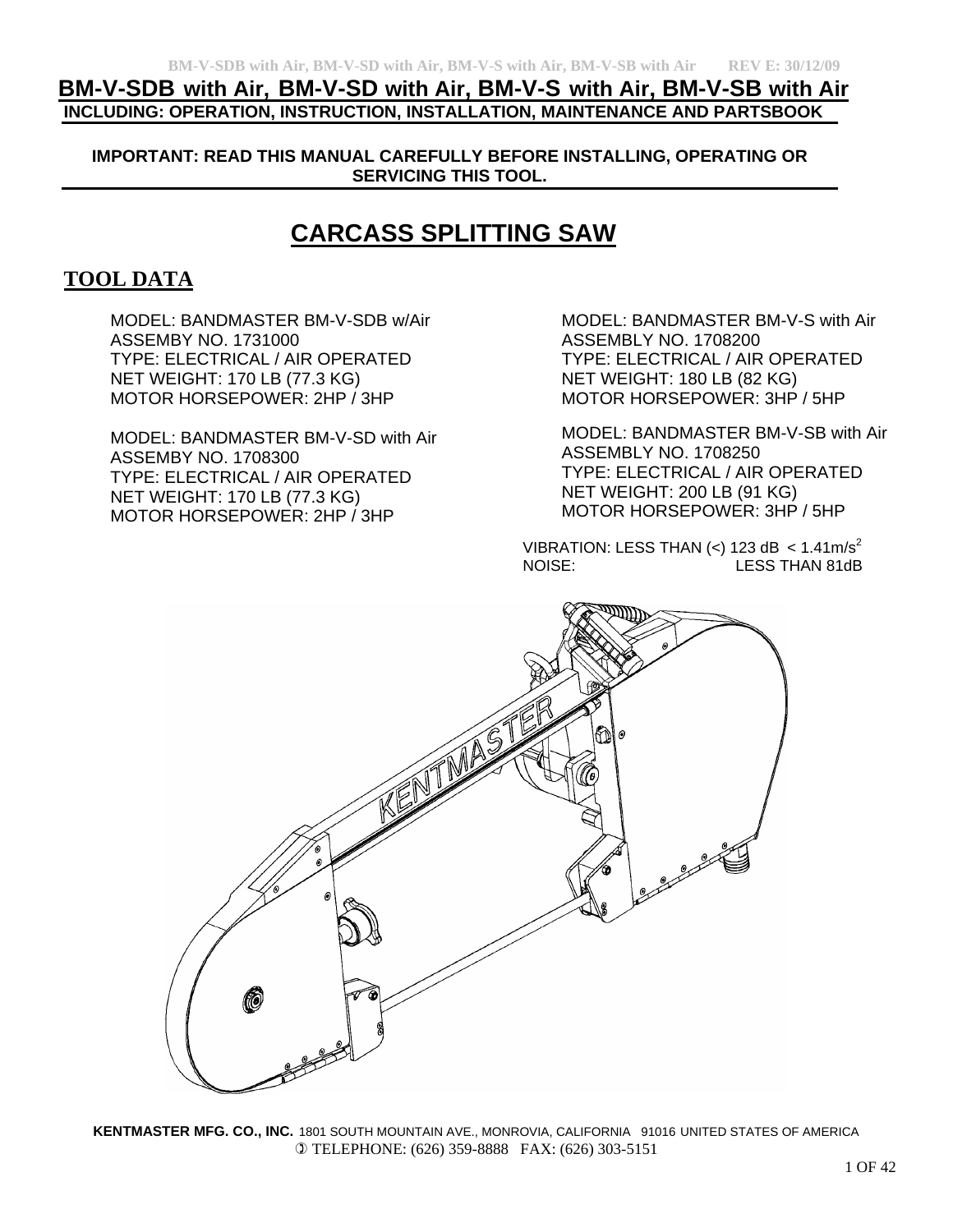| <b>WARNING</b> | = Hazards or unsafe practices which could result in severe personal injury,<br>death or substantial property damage. |
|----------------|----------------------------------------------------------------------------------------------------------------------|
| CAUTION        | = Hazards or unsafe practices which could result in minor personal injury,<br>product or property damage.            |
| <b>NOTICE</b>  | = Important installation, operation or maintenance information.                                                      |

# **OPERATING AND SAFETY INSTRUCTIONS**

 $\Lambda$  **WARNING** DO NOT OPERATE THIS TOOL UNTIL YOU HAVE READ AND UNDERSTOOD THE SAFETY INSTRUCTIONS AND OPERATING MANUALS.

 $\wedge$  **WARNING** OO NOT OPERATE THIS TOOL UNTIL YOU HAVE RECEIVED TRAINING IN THE HANDLING, OPERATION AND USE OF THIS TOOL.

STOP USING A MALFUNCTIONING OR DEFECTIVE TOOL IMMEDIATELY. REPORT ANY PROBLEMS OR DEFECTS TO YOUR SUPERVISOR FOR REMOVAL OF THE TOOL FROM SERVICE.  **! WARNING**

 $\mathbb{R}$  **WARNING** DO NOT ATTEMPT TO REPAIR THE TOOL YOURSELF.

 $\Lambda$  **WARNING** | DO NOT ALLOW UNAUTHORIZED PERSONS TO USE TOOL.

REMOVE AND DISCONNECT POWER FROM THE TOOL WHEN TOOL IS LEFT UNATTENDED OR IS NOT IN USE.  **! WARNING**

NEVER TIE DOWN, BYPASS, ALTER OR MODIFY THE ACTIVATING SWITCHES OR TRIGGERS OF **MARNING** THIS TOOL.

 $\mathcal{A}\setminus\mathcal{B}$  warning Never Make alterations or modifications to this tool.

BE CONSTANTLY AWARE AND ALERT FOR UNSAFE CONDITIONS AND REPORT THEM **IMMEDIATELY TO YOUR SUPERVISOR.** 

NEVER PLACE YOUR HAND OR ANY PART OF YOUR BODY IN THE CUTTING PATH OF THE **A WARNING** TOOL.

NEVER ALLOW ANYONE ELSE TO PLACE THEIR HANDS OR ANY PART OF THEIR BODY IN THE **A WARNING** CUTTING PATH OF THE TOOL.

A **WARNING** DO NOT ACTIVATE CONTROL SWITCHES OR TRIGGERS OF THIS TOOL UNLESS YOU INTEND TO TEST OR OPERATE THIS TOOL.

DO NOT USE THIS TOOL FOR ANY PURPOSE OTHER THAN IT'S INTENDED PURPOSE.  **! WARNING**

WHEN OPERATING THIS TOOL WEAR THE PROTECTIVE GEAR AND SAFETY EQUIPMENT SUPPLIED TO YOU.  **! CAUTION**

 $\Lambda$  **WARNING THE NOISE EMISSION (SOUND PRESSURE LEVEL) AT THE WORKSTATION MAY EXCEED 80 dB** (A). EAR AND SOUND PROTECTION GEAR IS REQUIRED. VIBRATION: LESS THAN  $(<)$  123 dB  $<$  1.41m/s<sup>2</sup> NOISE: LESS THAN 81dB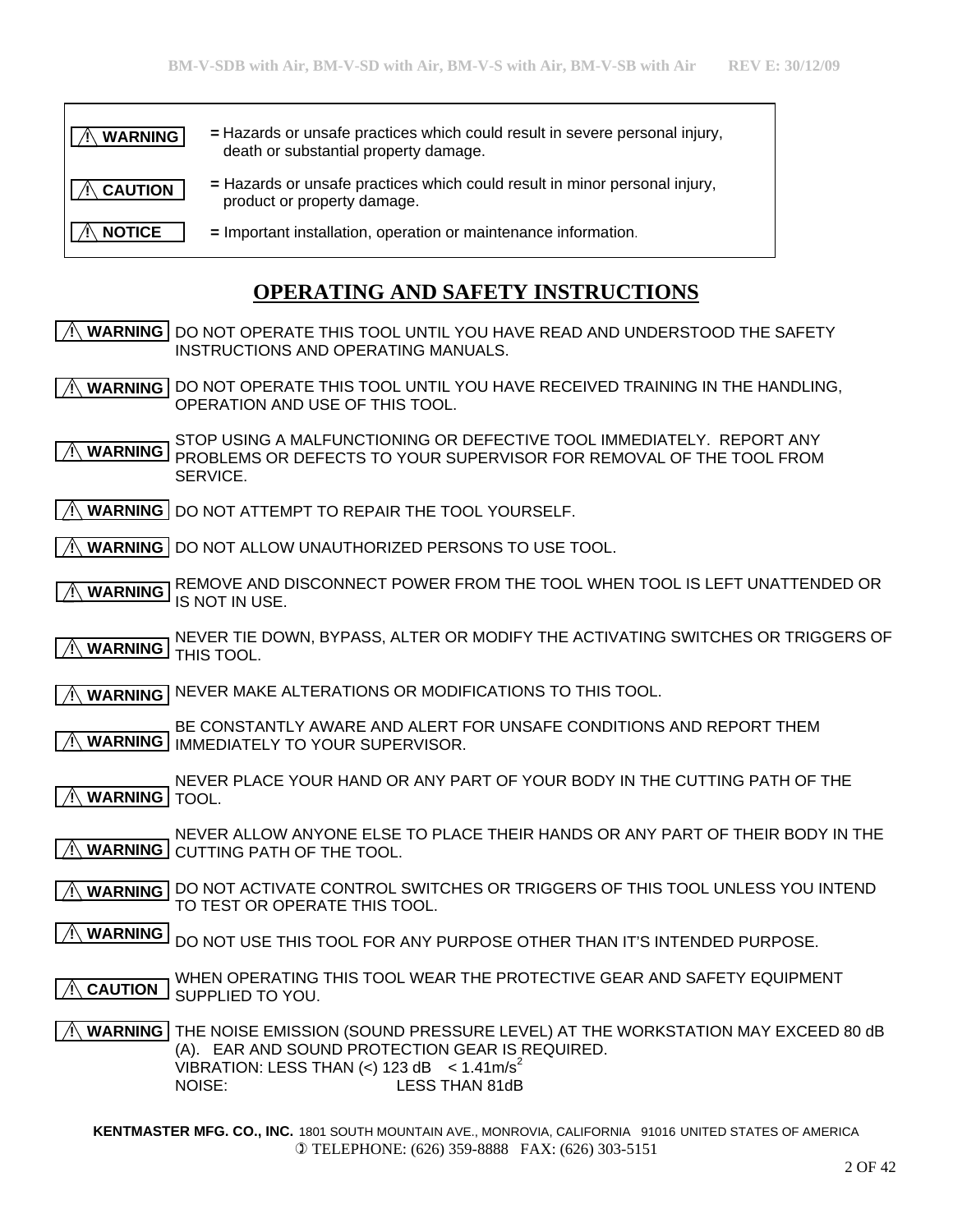#### **OPERATING INSTRUCTIONS**

#### **WARNING** ONLY TRAINED PERSONNEL ARE TO OPERATE THIS TOOL.

- **1.** TO ENSURE TOOL IS OPERATING PROPERLY, PERFORM FOLLOWING STEPS AT START OF EACH SHIFT:
	- •MAKE SURE TOOL MOVES UP AND DOWN FREELY WHILE HANGING FROM BALANCER OVERHEAD.
	- •WITH POWER TO TOOL TURNED ON, TEST TRIGGER FOR PROPER OPERATION.
	- DEPRESS EACH TRIGGER SEPARATELY. TOOL SHOULD NOT ACTIVATE. DEPRESS BOTH TRIGGERS. TOOL SHOULD ACTIVATE.
	- IF TOOL HAS "ANTI-TIE DOWN" OPTION, BOTH TRIGGERS MUST BE DEPRESSED SIMULTANEOUSLY FOR TOOL TO ACTIVATE.
- **2.** TO PERFORM WORK, HOLD TOOL FIRMLY AT BOTH HANDLES. SQUEEZE TRIGGERS TO ACTIVATE TOOL.
- **3.** START CUT WITH SAW NOSE POINTED UP AT AN ANGLE.
- **4.** LEVEL SAW TO HORIZONTAL POSITION IN LOIN AREA.
- **5.** POINT NOSE OF SAW AT DOWNWARD ANGLE IN CHUCK AND NECK AREA.
- **6.** A BEGINNING SPLITTER CAN MARK BACKFAT OF BEEF WITH A KNIFE TO HELP SAW DOWN CENTER OF BACKBONE AND UNTIL OPERATOR IS FAMILIAR WITH SPLITTING PROCEDURE.
- **7.** DO NOT EXERT EXCESSIVE PRESSURE. ALLOW TIME FOR THE TOOL TO CUT.
- **8.** PUSH SAW FORWARD SO THAT GUARDS, ITEMS 1 AND 2 FIGURE 1, RIDE AGAINST BEEF. THIS HELPS STEADY SAW IN CUT AND HELPS ELIMINATE BLADE JUMPING AND CHATTERING.
- **9.** TOOL REQUIRES 40 S.C.F.M. OF AIR @ 90 P.S.I. AIR PRESSURE.

## **MAINTENANCE**

#### **ONLY TRAINED AND QUALIFIED PERSONNEL ARE TO PERFORM MAINTENANCE AND SERVICE TO THIS TOOL.**

**1.** TOOL REQUIRES GREASING AFTER 40 HOURS OF OPERATION. GREASE USING KENTMASTER GREASE (PART NO. 7903070).

## **BLADE REMOVAL AND CLEANING**.

#### **ALWAYS DISCONNECT POWER SUPPLY FROM TOOL BEFORE INSTALLING OR REMOVING BLADE FROM TOOL. ! WARNING**

# $\overline{\mathcal{A}}$  WARNING  $\overline{\mathsf{ALW}}$ AYS WEAR WIRE MESH GLOVES WHEN INSTALLING OR REMOVING BLADE FROM TOOL.

- **1.** REMOVE PAPER WRAPPER FROM BLADE.
- **2.** OPEN COVERS, FIGURE 1, ITEMS 1,2, 3 AND 4.
- **3.** INSTALL TORQUE WRENCH, ITEM 5, INTO SCREW, FIGURE 1, ITEM 6, AND TURN COUNTER-CLOCKWISE (CCW). THIS ALLOWS TAKE-UP WHEEL AND SLIDE, ITEMS 7 AND 8, TO RETRACT.
- **4.** SLIDE TAKE-UP WHEEL TO RIGHT.
- **5.** HOLD BLADE, WITH TEETH FACING AWAY FROM YOU, AND INSTALL INTO SLOT OF BEAM, CONTINUING AROUND AND OVER THE TAKE-UP AND DRIVE WHEELS.
- **6.** TURN TORQUE WRENCH CLOCKWISE (CW) TO ELIMINATE BLADE SLACK AND TIGHTEN TAKE-UP WHEEL AGAINST BLADE (TORQUE WRENCH IS PRESET AT FACTORY AND WILL SLIP AFTER PLACING PROPER TENSION ON BLADE).
- **7.** TWIST BLADE 90° AT BLADE GUARDS AND INSERT BLADE INTO SLOTS WITH TEETH FACING DOWNWARD.
- **8.** TURN DRIVE WHEEL, ITEM 9, SLOWLY BY HAND, TO CHECK TRACKING OF BLADE ON WHEELS.
- **9.** RETORQUE AGAIN UNTIL TORQUE WRENCH SLIPS.

#### **AT END OF EACH SHIFT:**

- **1.** REMOVE SAW BLADE.
- **2.** IF USING BLADE AGAIN, WASH BLADE WITH HOT WATER TO REMOVE FAT, MEAT AND BONE PARTICLES.
- **3.** DRY AND APPLY A COAT OF MINERAL OIL TO ENTIRE SURFACE OF BLADE TO AVOID OXIDATION.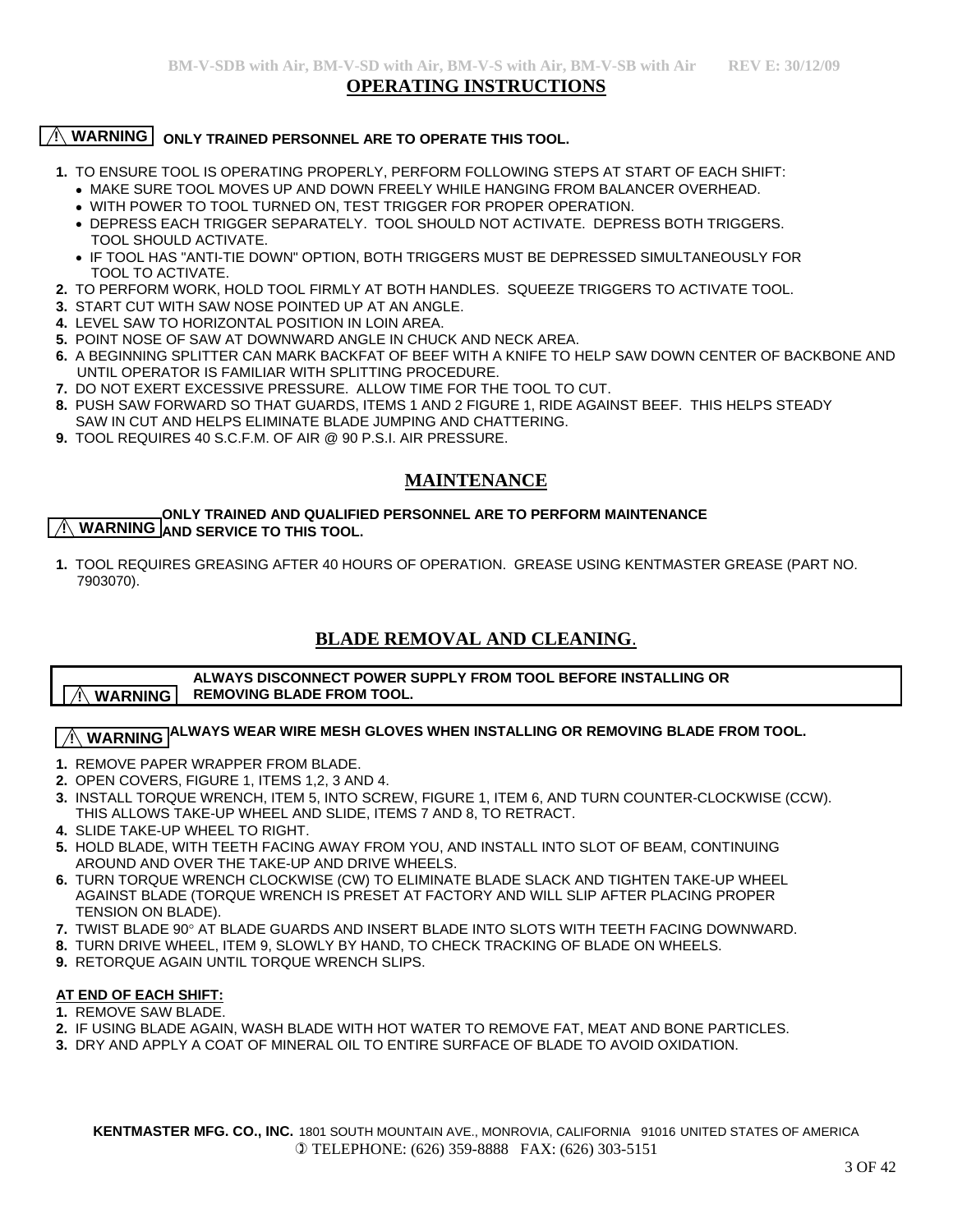## **CLEANING AND STERILIZING SAW**

#### **AT END OF EACH SHIFT:**

- **1.** REMOVE SAW BLADE.
- **2.** CLEAN AND WASH DOWN BOTH INSIDE AND OUTSIDE OF ENTIRE MACHINE THOROUGHLY WITH HOT WATER AND CLEANING AGENT. AVOID USING HARSH CAUSTIC CLEANERS ON MACHINE.
- **3.** WASH OFF ALL BONE DUST AND MEAT PARTICLES FROM INSIDE OF FRAMES, AROUND WHEELS AND GUIDES.
- **4.** SPRAY BOTH INSIDE AND OUTSIDE OF MACHINE WITH A LIGHT COAT OF MINERAL OIL.

## **WATER CONNECTION**

A BULKHEAD FITTING, FIGURE 1, ITEM 10, IS PROVIDED AT THE BASE OF DRIVE SIDE FRAME, ITEM 11, FOR CONNECTION TO COLD WATER. ADJUST CONNECTOR AND NOZZLE, ITEMS 12 AND 13, TO CLEAN BONE DUST FROM DRIVE WHEEL AND MEAT PARTICLES TRAPPED BETWEEN TEETH OF SAW BLADE. FITTING AND HOSE, ITEMS 14 AND 15, AT BASE OF DRIVE SIDE FRAME, ARE PROVIDED FOR DRAINAGE OF WASTE WATER.

## **TORQUE WRENCH CALIBRATION**

TORQUE WRENCH, ITEM 5, IS CALIBRATED AND PRESET TO 55 INCH/LBS AT FACTORY. PERIODICALLY CHECK CALIBRATION BY USE OF ANOTHER TORQUE WRENCH WITH A DIAL TO MAKE ADJUSTMENT AND RESET TORQUE WRENCH TO 55 INCH/LBS. REMOVE TORQUE WRENCH COVER TO *CLEAN AND LUBRICATE PERIODICALLY.*

#### **TESTING AND SETTING OF TORQUE WRENCH:**

#### **TOOLS REQUIRED:**

 HEX WRENCH -- 3/16" HEX BAR -- 1/2", ABOUT 3"-6" LONG HEX SOCKET -- 1/2" WITH DRIVE END TO MATCH COMMERCIAL WRENCH SELECTED TORQUE WRENCH, COMMERCIAL DIAL TYPE PREFERABLE SCREWDRIVER -- 3/8"-7/16" FLAT BLADE

#### **STEP 1 -- TESTING KENTMASTER TORQUE WRENCH**

- **A.** ATTACH COMMERCIAL TORQUE WRENCH TO KENTMASTER TORQUE WRENCH USING 1/2" HEX BAR AND 1/2" HEX SOCKET.
- **B.** HOLD ASSEMBLY FIRMLY AND ROTATE KENTMASTER TORQUE WRENCH CLOCKWISE SLOWLY UNTIL WRENCH *"SLIPS".*
- **C.** INDICATOR NEEDLE ON COMMERCIAL TORQUE WRENCH SHOULD READ 55 IN/LBS ±3 IN/LBS (5%). IF OVER OR UNDER VALUE, PROCEED TO STEP 2 -- RESETTING KENTMASTER TORQUE WRENCH.

#### **STEP 2 -- RESETTING KENTMASTER TORQUE WRENCH**

- **A.** USING 3/16" HEX WRENCH, REMOVE FOUR (4) SCREWS HOLDING THE WRENCH HANDLE IN PLACE. REMOVE HANDLE AND GASKET. SET ALL PARTS ASIDE FOR REUSE.
- **B.** HOLD WRENCH BODY SECURE BY EITHER CLAMPING SMALL DRIVE END IN VISE OR BY CLAMPING THE 1/2" HEX BAR IN VISE AND ATTACHING WRENCH TO BAR.

*NOTE: Do not clamp body of Torque Wrench in vise as severe damage to Torque Wrench could occur.*

- **C.** USE FLAT BLADE SCREWDRIVER TO ADJUST THE FOUR (4) SET SCREWS UNDER WRENCH HANDLE. USE A STAGGERED PATTERN WHILE ADJUSTING, SUCH AS UPPER, LOWER, LEFT THEN RIGHT.
	- TO REDUCE TORQUE VALUE BACK OFF SET SCREWS COUNTER-CLOCKWISE ABOUT 1/8 TURN EACH.
	- TO INCREASE TORQUE VALUE TURN IN SET SCREWS CLOCKWISE ABOUT 1/8 TURN EACH.
- **D.** REASSEMBLE TORQUE WRENCH WITH HANDLE AND GASKET. RETEST PER STEP 1. CONTINUE TESTING AND SETTING UNTIL WRENCH OPERATES AT PROPER TORQUE VALUE.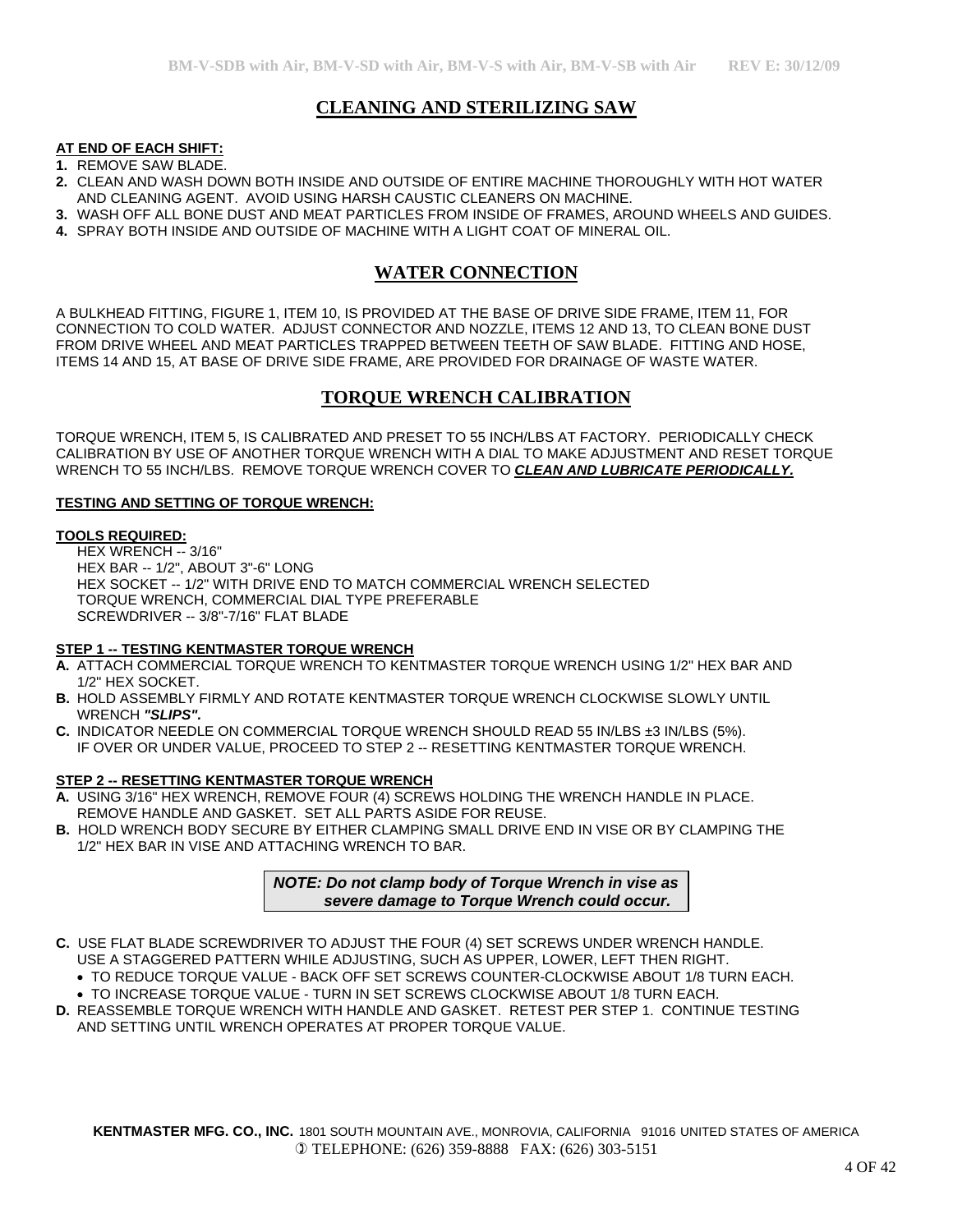## **HANGER**

THE SAW HANGER INCORPORATES TWO (2) ADJUSTMENT FEATURES. ADJUSTMENT "H" (HORIZONTAL) SHIFTS WEIGHT OF SAW FROM FRONT TO REAR ACCORDING TO OPERATOR PREFERENCE. WEIGHT OF SAW SHOULD BE ADJUSTED SO THAT NOSE OF SAW IS TIPPED DOWN SLIGHTLY FOR BETTER OPERATOR CONTROL. TO ADJUST, LOOSEN TWO (2) SCREWS, ITEMS 16, AND ADJUST ACCORDINGLY.

ADJUSTMENT "V" (VERTICAL) SHIFTS WEIGHT OF SAW FROM RIGHT TO LEFT, AFFECTING BLADE PATH AND STRAIGHTNESS OF CUT. NO ADJUSTMENT SHOULD BE REQUIRED AS MACHINES ARE ADJUSTED AT FACTORY FOR WEIGHT DISTRIBUTION FROM SIDE TO SIDE. IF THERE IS "SOFT-SIDING" OF CARCASS RESULTING FROM BLADE CUTTING TO LEFT OR RIGHT OF CENTERLINE, MAKE ADJUSTMENT AS FOLLOWS:

• **CUTTING EXCESSIVELY TO RIGHT** -- WITH A 3/8" HEX WRENCH, TURN SHAFT, ITEM 17, COUNTER-CLOCKWISE.

• **CUTTING EXCESSIVELY TO LEFT** -- WITH A 3/8" HEX WRENCH, TURN SHAFT, ITEM 17, CLOCKWISE.



## **Figure 1 BM-V-**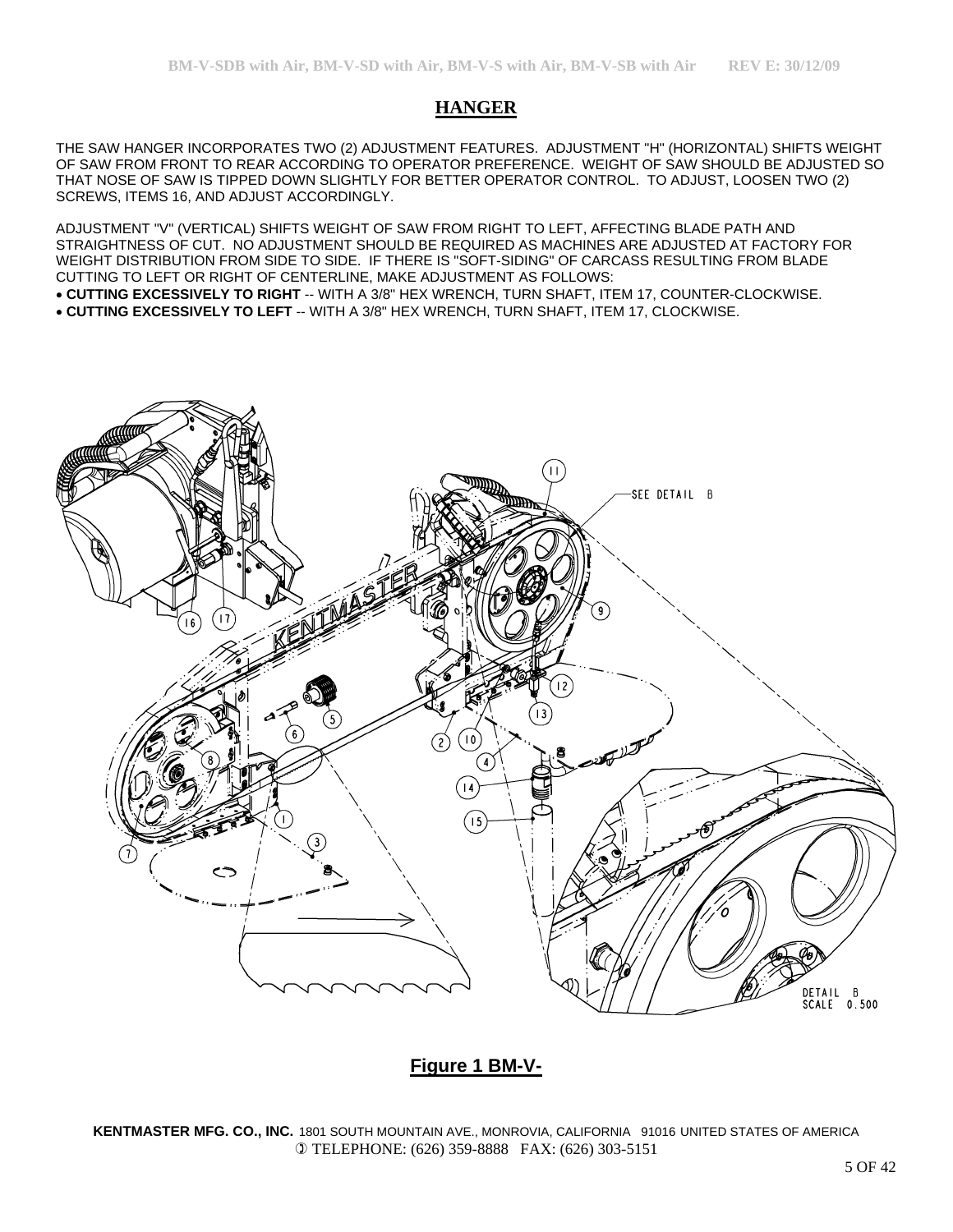# **TROUBLE SHOOTING HINTS:**

|                                         | • BE SURE DRIVE WHEEL IS TURNING COUNTER-CLOCKWISE (CCW) AND<br>BLADE IS INSTALLED WITH TEETH POINTED TOWARD DRIVE FRAME.                                                                       |
|-----------------------------------------|-------------------------------------------------------------------------------------------------------------------------------------------------------------------------------------------------|
|                                         | • BE SURE BLADE TEETH ARE SITTING ABOVE UNDERCUT ON BOTH WHEELS<br>SO AS NOT TO AFFECT SET OF TEETH.                                                                                            |
| <b>BAD SPLIT</b><br><b>UNEVEN SPLIT</b> | • CHECK GAP BETWEEN CARBIDE INSERTS WHICH MUST NOT BE TOO TIGHT<br>OR TOO LOOSE. BLADE SHOULD SLIDE THROUGH WITHOUT PLAY.<br>MAKE ADJUSTMENT IF NECESSARY.                                      |
|                                         | • REPLACE SAW BLADE IN CASE BLADE IS DEFECTIVE.                                                                                                                                                 |
| <b>CUTS TO LEFT OR RIGHT</b>            | • ADJUST SAW HANGER (ADJUSTMENT "V") IF SAW CUTS OFF CENTER TO<br><b>RIGHT OR LEFT.</b>                                                                                                         |
|                                         | • ADJUST HANGER ("H" ADJUSTMENT) IF SAW NOSE RISES TOO EASILY AND<br>ADDITIONAL WEIGHT MUST BE SHIFTED FORWARD.                                                                                 |
|                                         | • BE SURE SAW IS NOT DROPPING DOWN TOO QUICKLY. ADJUST BALANCER.                                                                                                                                |
|                                         | • BLADE OVER OR UNDER TORQUED. CHECK TORQUE WRENCH CALIBRATION.                                                                                                                                 |
|                                         | • CHECK IF BLADE IS BREAKING AT WELD. BLADE MAY BE DEFECTIVE.                                                                                                                                   |
| <b>PREMATURE BLADE</b>                  | . WHEELS SLIPPING IN BLADE (EVIDENT BY VERY SHINY BLADE SURFACE).<br>CHECK FOR INCORRECT TORQUE SETTING. CHECK TORQUE WRENCH<br>CALIBRATION.                                                    |
| <b>CRACKING OR BREAKING</b>             | • OPERATOR PUSHING SAW THROUGH BEEF EXCESSIVELY.                                                                                                                                                |
|                                         | • BLADE OVER OR UNDER TORQUED. CHECK TORQUE WRENCH CALIBRATION.                                                                                                                                 |
|                                         | • CHECK FOR PROPER GAP (.025"-.028", .64-.71mm) BETWEEN CARBIDE INSERTS.                                                                                                                        |
|                                         | • CHECK FOR BONE DUST BUILD-UP AT GUIDES. CLEAN OUT AND INCREASE<br>WATER FLOW IF NECESSARY.                                                                                                    |
| <b>BLACK APPEARS</b>                    | • CHECK IF BLADE IS SLIPPING ON WHEELS. LOOK FOR CAUSE AND CORRECT.                                                                                                                             |
| <b>ON BACKBONE</b>                      | • CHECK FOR PROPER GAP (.025"-.028", .64-.71mm) BETWEEN CARBIDE INSERTS.<br>GAP MAY BE TOO TIGHT, CAUSING INSERTS TO MACHINE SIDES OF BLADE.                                                    |
|                                         | • CHECK FOR CHIPPED OR CRACKED CARBIDE INSERTS AT BLADE GUARD<br>ASSEMBLIES. ROTATE OR REPLACE IF NECESSARY.                                                                                    |
|                                         | . WITH BLADE REMOVED, CHECK TAKE-UP WHEEL TO BE SURE IT SPINS FREELY.                                                                                                                           |
|                                         | • CHECK WHEELS FOR PLAY, LOOSENESS OR LOOSE SCREWS OR NUTS.<br>CHECK TAKE-UP WHEEL BRACKET, TIGHTEN AND CORRECT PLAY.                                                                           |
|                                         | • CHECK WHEEL BEARINGS AND REPLACE IF DEFECTIVE.                                                                                                                                                |
| <b>BLADE SLIPS OFF WHEELS</b>           | $\bullet$ CHECK WHEELS FOR ROUNDNESS AND WEAR. BE SURE WHEEL FACES ARE<br>NOT TAPERED OR HAVE FLAT SPOTS DUE TO WEAR. REPLACE IF DEFECTIVE.<br>• CHECK TAKE-UP WHEEL FOR PROPER TORQUE SETTING. |
|                                         | • LOOK FOR ANY BLADE OBSTRUCTIONS.                                                                                                                                                              |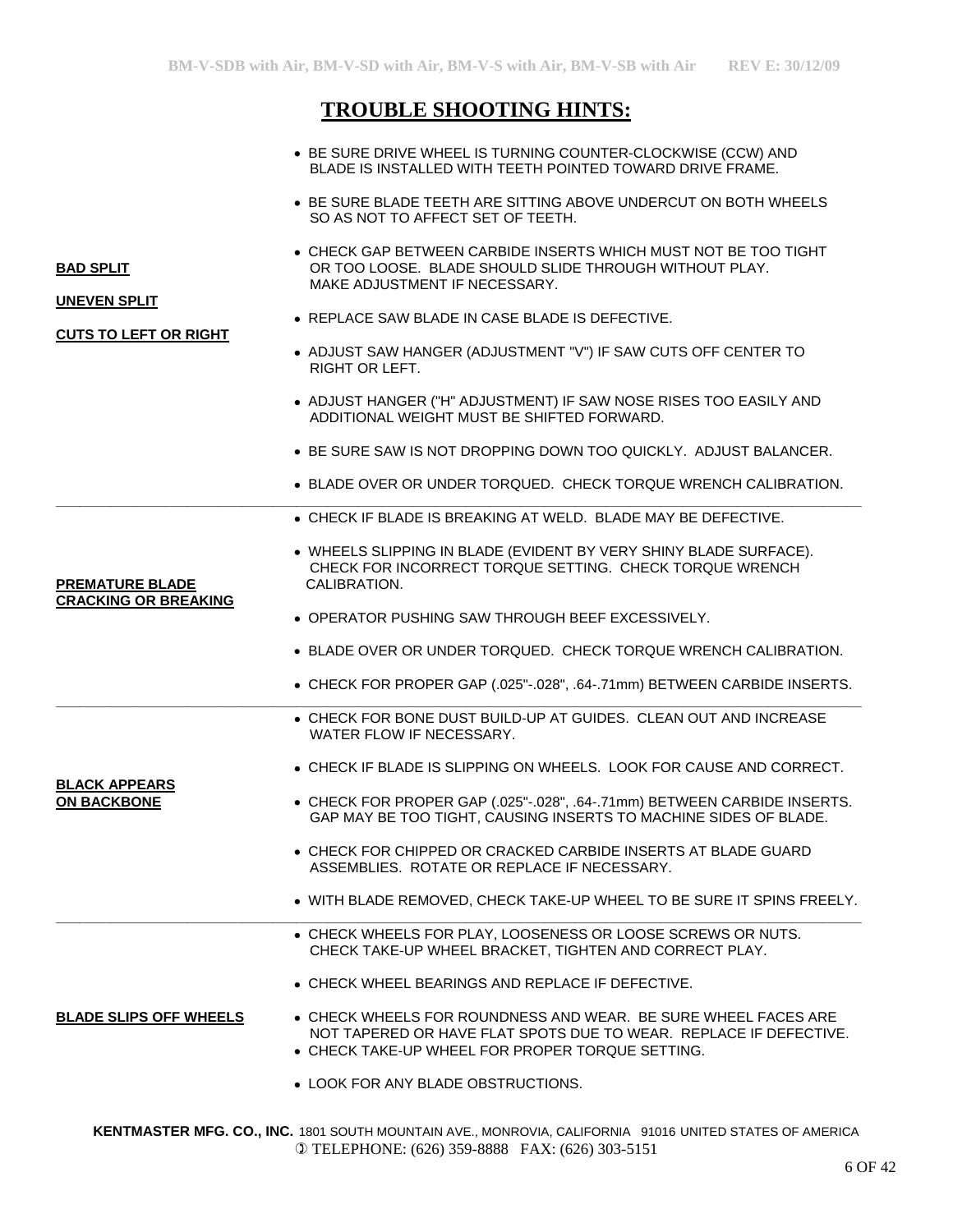• REMOVE BLADE FROM MACHINE. BACK OFF SCREW, ITEM 6, WITH TORQUE WRENCH. GRAB TAKE-UP WHEEL WITH BOTH HANDS AND SLIDE BACK AND **MOTOR PULLS EXCESSIVE** FORTH. IT SHOULD SLIDE FREELY. IF IT BINDS OR TAKES EXCESSIVE EFFORT, **AMPERAGE (WITHOUT LOAD)** DISASSEMBLE COMPLETELY. CHECK TO SEE IF GIBS LOCATED ON EACH SIDE **OR** OF SLIDE ARE TOO CLOSE AND TIGHT AGAINST SLIDE. LOOSEN SCREWS THAT **BLADE IS TOO LOOSE WHILE** HOLD GIB IN PLACE. SPREAD GIBS SLIGHTLY OUT AND RETIGHTEN SCREWS. **TORQUE WRENCH IS** SLIDE SHOULD MOVE BACK AND FORTH FREELY, BUT WITHOUT UP AND DOWN PLAY. REASSEMBLE AND TEST MACHINE. LUBRICATE SURFACES BETWEEN SLIDE AND GIB.

# **SERVICE**

**1.** KEEP GOOD RECORDS OF ALL SERVICE ACTIVITY AND INCLUDE TOOL IN PREVENTIVE MAINTENANCE PROGRAM.

**\_\_\_\_\_\_\_\_\_\_\_\_\_\_\_\_\_\_\_\_\_\_\_\_\_\_\_\_\_\_\_\_\_\_\_\_\_\_\_\_\_\_\_\_\_\_\_\_\_\_\_\_\_\_\_\_\_\_\_\_\_\_\_\_\_\_\_\_\_\_\_\_\_\_\_\_\_\_\_\_\_\_\_\_\_\_\_\_\_\_\_\_\_\_\_\_\_\_\_\_\_\_\_\_**

- **2.** USE ONLY GENUINE KENTMASTER REPLACEMENT PARTS TO ASSURE PROPER PERFORMANCE OF TOOL. **3.** CONTACT THE KENTMASTER SUPPLIER NEAREST YOU FOR PARTS AND CUSTOMER SERVICE INFORMATION.
- 



# **PARTS BOOK**

## **MODELS MAIN ASSEMBLIES**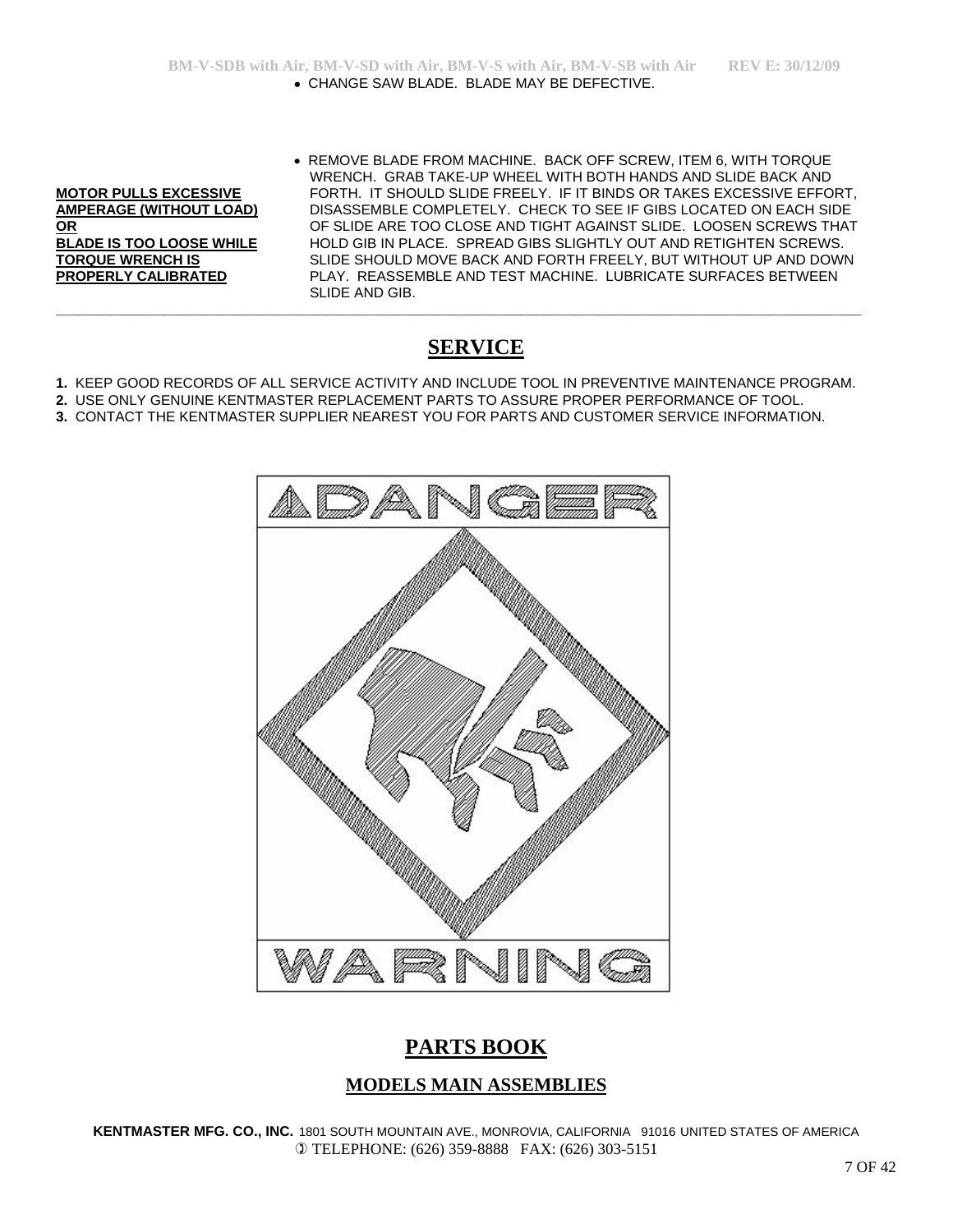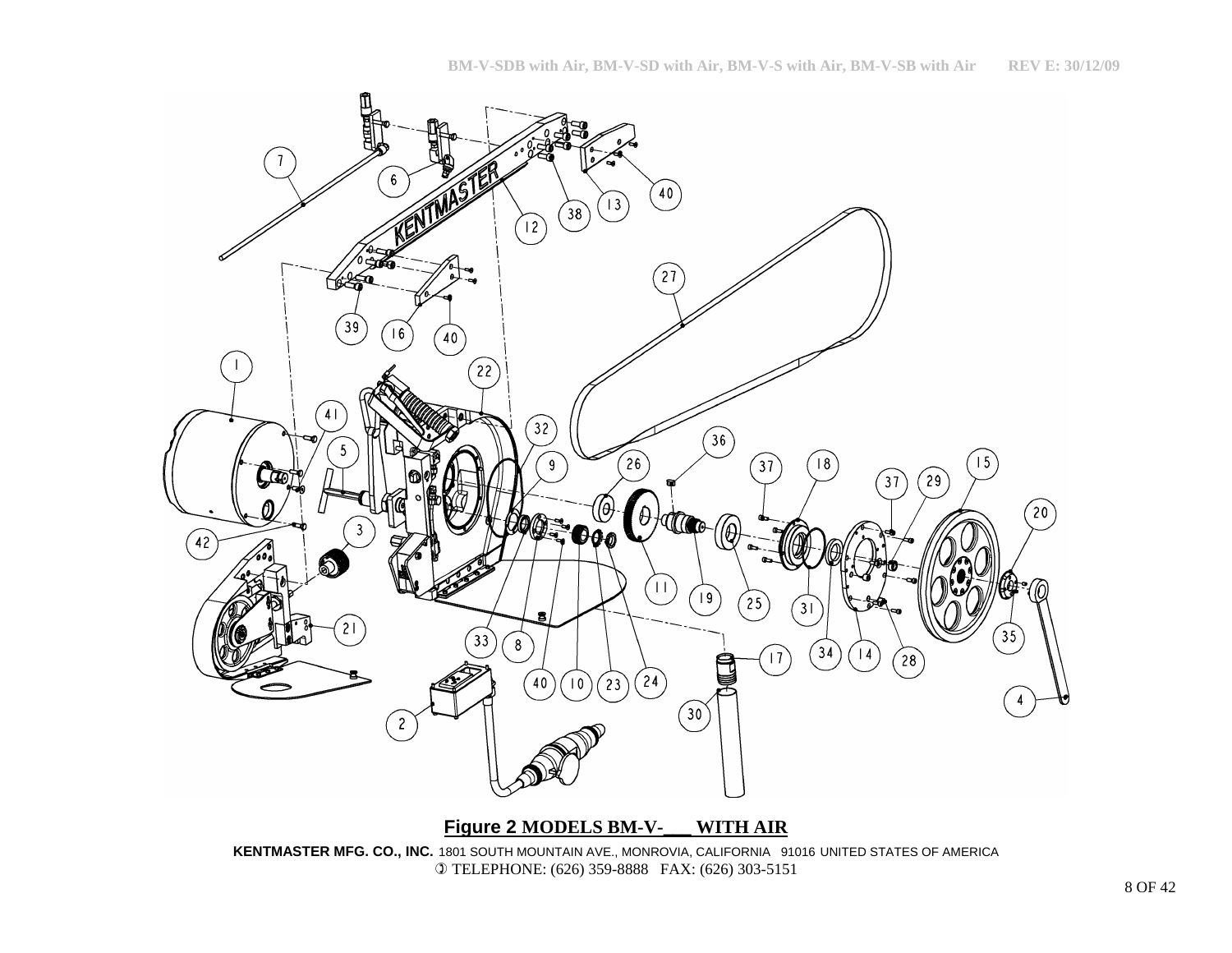|                |                                     | <b>BENDMASTER BM-V-</b><br>w/AIR    | 1708200<br>1731000<br>1708300                                                                                                                                                                                                                                                                                                                                                                                                                                                                                                                                                                                           |                | 1708250       |                |
|----------------|-------------------------------------|-------------------------------------|-------------------------------------------------------------------------------------------------------------------------------------------------------------------------------------------------------------------------------------------------------------------------------------------------------------------------------------------------------------------------------------------------------------------------------------------------------------------------------------------------------------------------------------------------------------------------------------------------------------------------|----------------|---------------|----------------|
|                |                                     |                                     | <b>BMV-SDB</b>                                                                                                                                                                                                                                                                                                                                                                                                                                                                                                                                                                                                          | <b>BM-V-SD</b> | <b>BM-V-S</b> | <b>BM-V-SB</b> |
| <b>ITEM</b>    | PART#                               | <b>DESCRIPTION</b>                  | <b>QTY</b>                                                                                                                                                                                                                                                                                                                                                                                                                                                                                                                                                                                                              | <b>QTY</b>     | QTY           | <b>QTY</b>     |
|                |                                     |                                     |                                                                                                                                                                                                                                                                                                                                                                                                                                                                                                                                                                                                                         |                |               |                |
|                | <b>OPTIONS</b>                      | 2HP MOTOR ASSEMBLY                  | 1                                                                                                                                                                                                                                                                                                                                                                                                                                                                                                                                                                                                                       | 1              |               |                |
| 1              | <b>OPTIONS</b>                      | <b>3HP MOTOR ASSEMBLY</b>           | 1                                                                                                                                                                                                                                                                                                                                                                                                                                                                                                                                                                                                                       | $\mathbf 1$    | 1             | 1              |
|                | <b>OPTIONS</b>                      | 5HP MOTOR ASSEMBLY                  | 1<br>1<br>1<br>1<br>1<br>1<br>1<br>1<br>$\mathbf{1}$<br>1<br>1<br>1<br>1<br>1<br>1<br>1<br>1<br>1<br>1<br>1<br>1<br>1<br>1<br>1<br>1<br>1<br>1<br>1<br>1<br>1<br>1<br>1<br>1<br>1<br>1<br>1<br>1<br>1<br>1<br>1<br>1<br>1<br>1<br>1<br>1<br>1<br>1<br>1<br>1<br>$\mathbf{1}$<br>1<br>1<br>1<br>1<br>$\mathbf{1}$<br>1<br>1<br>1<br>1<br>1<br>1<br>1<br>1<br>$\mathbf{1}$<br>1<br>$\mathbf{1}$<br>1<br>1<br>1<br>1<br>1<br>1<br>1<br>1<br>1<br>1<br>1<br>1<br>1<br>1<br>1<br>1<br>1<br>$\overline{\phantom{a}}$<br>1<br>$\frac{1}{2}$<br>$\overline{\phantom{a}}$<br>1<br>1<br>1<br>$\mathbf 1$<br>1<br>1<br>1<br>1<br>1 |                | 1             |                |
|                | 1720050                             | POWER SUPPLY, 42V, ATD, AIR         |                                                                                                                                                                                                                                                                                                                                                                                                                                                                                                                                                                                                                         |                |               | $\mathbf{1}$   |
|                | 1720010                             | POWER SUPPLY, 42V, NO ATD, AIR      |                                                                                                                                                                                                                                                                                                                                                                                                                                                                                                                                                                                                                         |                |               | 1              |
| $\overline{2}$ | 1720040                             | POWER SUPPLY, NON 42V, ATD, AIR     |                                                                                                                                                                                                                                                                                                                                                                                                                                                                                                                                                                                                                         |                |               | 1              |
|                | 1720030                             | POWER SUPPLY, NON 42V, NO ATD, AIR  |                                                                                                                                                                                                                                                                                                                                                                                                                                                                                                                                                                                                                         |                |               | $\mathbf{1}$   |
|                | 1720007                             | POWER SUPPLY, 1 PHASE 115/230V, AIR |                                                                                                                                                                                                                                                                                                                                                                                                                                                                                                                                                                                                                         |                |               |                |
| $\mathbf{3}$   | 1700900                             | <b>TORQUE WRENCH / TOOL</b>         |                                                                                                                                                                                                                                                                                                                                                                                                                                                                                                                                                                                                                         |                |               | 1              |
| $\overline{4}$ | 4501610                             | <b>WRENCH / TOOL</b>                |                                                                                                                                                                                                                                                                                                                                                                                                                                                                                                                                                                                                                         |                |               | 1              |
| 5              | 1709790                             | WRENCH, ADJUSTMENT / TOOL           |                                                                                                                                                                                                                                                                                                                                                                                                                                                                                                                                                                                                                         |                |               | 1              |
| $6\phantom{1}$ | 1710897                             | EXTERNAL SPRAY ASSEMBLY             |                                                                                                                                                                                                                                                                                                                                                                                                                                                                                                                                                                                                                         |                |               | $\mathbf{1}$   |
|                | 1709890                             | SPRAY TUBE ASSEMBLY - OPTIONAL      |                                                                                                                                                                                                                                                                                                                                                                                                                                                                                                                                                                                                                         |                |               |                |
| $\overline{7}$ | 1709910                             | SPRAY TUBE ASSEMBLY - OPTIONAL      |                                                                                                                                                                                                                                                                                                                                                                                                                                                                                                                                                                                                                         |                |               | 1              |
| 8              | 1704130                             | <b>CAP</b>                          |                                                                                                                                                                                                                                                                                                                                                                                                                                                                                                                                                                                                                         |                |               | 1              |
| 9              | 1704220                             | <b>GASKET</b>                       |                                                                                                                                                                                                                                                                                                                                                                                                                                                                                                                                                                                                                         |                |               | $\mathbf{1}$   |
|                | 1705590                             | GEAR, DRIVE /w 2HP MOTOR 50/60 Hz   |                                                                                                                                                                                                                                                                                                                                                                                                                                                                                                                                                                                                                         |                |               |                |
| 10             | 1704150                             | GEAR, DRIVE /w 3HP/5HP MOTOR 60Hz   |                                                                                                                                                                                                                                                                                                                                                                                                                                                                                                                                                                                                                         |                |               | 1              |
|                | 1704430<br>1705850<br>11<br>1707340 | GEAR, DRIVE /w 3HP/5HP MOTOR 50Hz   |                                                                                                                                                                                                                                                                                                                                                                                                                                                                                                                                                                                                                         |                |               | 1              |
|                |                                     | GEAR, DRIVEN /w 2HP MOTOR 50/60 Hz  |                                                                                                                                                                                                                                                                                                                                                                                                                                                                                                                                                                                                                         |                |               |                |
|                |                                     | GEAR, DRIVEN /w 3HP/5HP MOTOR 60Hz  |                                                                                                                                                                                                                                                                                                                                                                                                                                                                                                                                                                                                                         |                |               | 1              |
|                | 1707350                             | GEAR, DRIVEN /w 3HP/5HP MOTOR 50Hz  |                                                                                                                                                                                                                                                                                                                                                                                                                                                                                                                                                                                                                         |                |               | $\mathbf{1}$   |
|                | 1708420                             | <b>BEAM</b>                         |                                                                                                                                                                                                                                                                                                                                                                                                                                                                                                                                                                                                                         |                |               |                |
| 12             | 1708820                             | <b>BEAM</b>                         |                                                                                                                                                                                                                                                                                                                                                                                                                                                                                                                                                                                                                         |                |               | 1              |
|                | 1708430                             | COVER, BEAM -DRIVE SIDE             |                                                                                                                                                                                                                                                                                                                                                                                                                                                                                                                                                                                                                         |                |               |                |
| 13             | 1709600                             | COVER, BEAM - DRIVE SIDE - BM-V-SB  |                                                                                                                                                                                                                                                                                                                                                                                                                                                                                                                                                                                                                         |                |               | 1              |
| 14             | 1708460                             | COVER, GEAR                         |                                                                                                                                                                                                                                                                                                                                                                                                                                                                                                                                                                                                                         |                |               | 1              |
|                | 1708500                             | DRIVE WHEEL ASSEMBLY                |                                                                                                                                                                                                                                                                                                                                                                                                                                                                                                                                                                                                                         |                |               | $\blacksquare$ |
| 15             | 1708790                             | DRIVE WHEEL ASSEMBLY                |                                                                                                                                                                                                                                                                                                                                                                                                                                                                                                                                                                                                                         |                | $\mathbf{1}$  |                |
| 16             | 1708610                             | COVER, BEAM - TAKE-UP SIDE          |                                                                                                                                                                                                                                                                                                                                                                                                                                                                                                                                                                                                                         |                |               | 1              |
| 17             | 1708840                             | FITTING FOR DISCHARGE HOSE          |                                                                                                                                                                                                                                                                                                                                                                                                                                                                                                                                                                                                                         |                |               | 1              |
| 18             | 1709620                             | FLANGE, FRONT                       |                                                                                                                                                                                                                                                                                                                                                                                                                                                                                                                                                                                                                         |                |               | 1              |
| 19             | 1709630                             | SHAFT - DRIVE                       |                                                                                                                                                                                                                                                                                                                                                                                                                                                                                                                                                                                                                         |                |               | 1              |
| 20             | 1710070                             | NUT, DRIVE WHEEL                    |                                                                                                                                                                                                                                                                                                                                                                                                                                                                                                                                                                                                                         |                |               | 1              |
|                | 1730011                             | TAKE-UP SIDE ASSEMBLY - BM-V-SDB    |                                                                                                                                                                                                                                                                                                                                                                                                                                                                                                                                                                                                                         |                |               |                |
|                | 1709197                             | TAKE-UP SIDE ASSEMBLY - BM-V-SD     |                                                                                                                                                                                                                                                                                                                                                                                                                                                                                                                                                                                                                         |                |               |                |
| 21             | 1709194                             | TAKE-UP SIDE ASSEMBLY - BM-V-S      |                                                                                                                                                                                                                                                                                                                                                                                                                                                                                                                                                                                                                         |                |               |                |
|                | 1709505                             | TAKE-UP SIDE ASSEMBLY - BM-V-SB     |                                                                                                                                                                                                                                                                                                                                                                                                                                                                                                                                                                                                                         |                |               | 1              |
|                | 1731010                             | DRIVE SIDE ASSEMBLY - BM-V-SDB      |                                                                                                                                                                                                                                                                                                                                                                                                                                                                                                                                                                                                                         |                |               |                |
|                | 1709198                             | DRIVE SIDE ASSEMBLY - BM-V-SD       |                                                                                                                                                                                                                                                                                                                                                                                                                                                                                                                                                                                                                         |                |               |                |
| 22             | 1708241                             | DRIVE SIDE ASSEMBLY - BM-V-S        |                                                                                                                                                                                                                                                                                                                                                                                                                                                                                                                                                                                                                         |                |               |                |
|                | 1708807                             | DRIVE SIDE ASSEMBLY - BM-V-SB       |                                                                                                                                                                                                                                                                                                                                                                                                                                                                                                                                                                                                                         |                |               | 1              |
| 23             | 3000090                             | <b>LOCKWASHER</b>                   |                                                                                                                                                                                                                                                                                                                                                                                                                                                                                                                                                                                                                         |                |               | 1              |
| 24             | 3001090                             | <b>LOCKNUT</b>                      |                                                                                                                                                                                                                                                                                                                                                                                                                                                                                                                                                                                                                         |                |               | 1              |
| 25             | 3200080                             | <b>BEARING</b>                      |                                                                                                                                                                                                                                                                                                                                                                                                                                                                                                                                                                                                                         |                |               | 1              |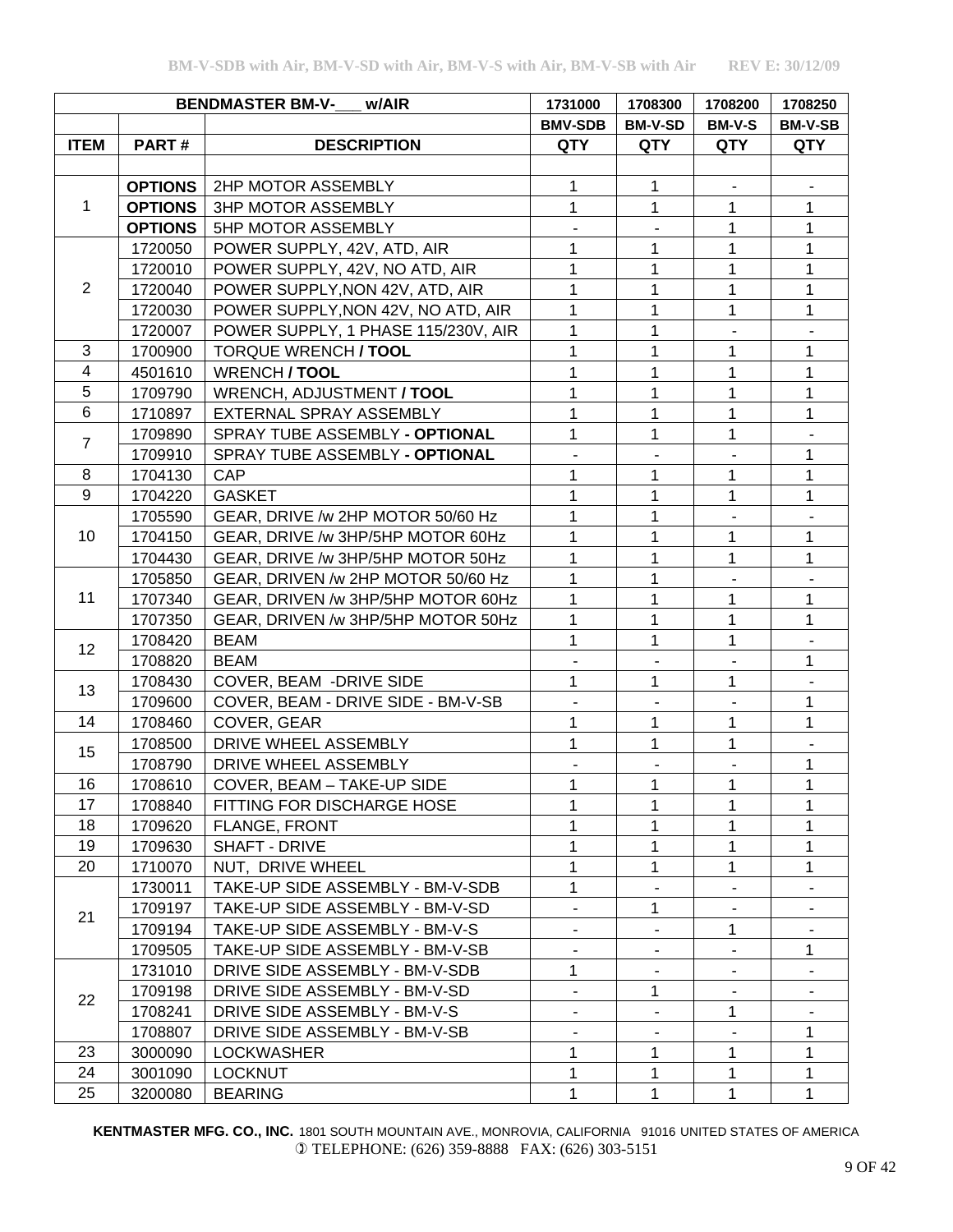|             |         | BM-V-SDB With Air, BM-V-SD With Air, BM-V-S With Air, BM-V-SB With Air |                |                |                | KEV E: 30/14/09 |
|-------------|---------|------------------------------------------------------------------------|----------------|----------------|----------------|-----------------|
| 26          | 3316050 | <b>BEARING</b>                                                         |                | 1              | 1              |                 |
|             | 4111000 | BLADE - BM-V-SDB                                                       |                |                |                | ۰               |
| 27          | 4111020 | BLADE - BM-V-SD                                                        |                | 1              | ۰              |                 |
|             | 4111030 | BLADE - BM-V-S                                                         |                |                | 1              | ۰               |
|             | 4111100 | BLADE - BM-V-SB                                                        |                |                |                | 1               |
| 28          | 7000020 | <b>PLUG</b>                                                            | $\overline{2}$ | $\overline{2}$ | $\overline{2}$ | $\overline{2}$  |
| 29          | 7240710 | <b>WINDOW</b>                                                          |                | 1              | 1              | 1               |
| 30          | 7300200 | <b>DISCHARGE HOSE</b>                                                  |                |                |                |                 |
| 31          | 7681530 | O-RING                                                                 |                | 1              | 1              |                 |
| 32          | 7681650 | O-RING                                                                 |                |                |                |                 |
| 33          | 7798170 | <b>SEAL</b>                                                            |                | 1              | 1              |                 |
| 34          | 7798220 | <b>SEAL</b>                                                            |                | 1              | 1              | 1               |
| 35          | 8311030 | <b>SET SCREW</b>                                                       | 2              | 2              | $\overline{2}$ | $\overline{2}$  |
| 36          | 8607060 | <b>KEY</b>                                                             |                | 1              | 1              | 1               |
| 37          | 9211050 | <b>SCREW</b>                                                           | 10             | 10             | 10             | 10              |
| 38          | 9215080 | <b>SCREW</b>                                                           | 6              | 6              | 6              | 6               |
| 39          | 9215100 | <b>SCREW</b>                                                           | 5              | 5              | 5              | 5               |
| 40          | 9239050 | <b>SCREW</b>                                                           | 10             | 10             | 10             | 10              |
| 41          | 9243080 | <b>SCREW</b>                                                           |                | 1              | 1              | 1               |
| 42          | 9413070 | <b>SCREW</b>                                                           | 3              | 3              | 3              | 3               |
| <b>ITEM</b> | PART#   | <b>DESCRIPTION</b>                                                     | <b>QTY</b>     | <b>QTY</b>     | <b>QTY</b>     | <b>QTY</b>      |
|             |         | <b>BENDMASTER BM-V-</b><br>w/AIR                                       | 1731000        | 1708300        | 1708200        | 1708250         |
|             |         |                                                                        | <b>BMV-SDB</b> | <b>BM-V-SD</b> | <b>BM-V-S</b>  | <b>BM-V-SB</b>  |

#### **BM-V-SDB with Air, BM-V-SD with Air, BM-V-S with Air, BM-V-SB with Air REV E: 30/12/09**

## **Figure 3 BOM FOR MODELS BM-V-\_\_\_ WITH AIR**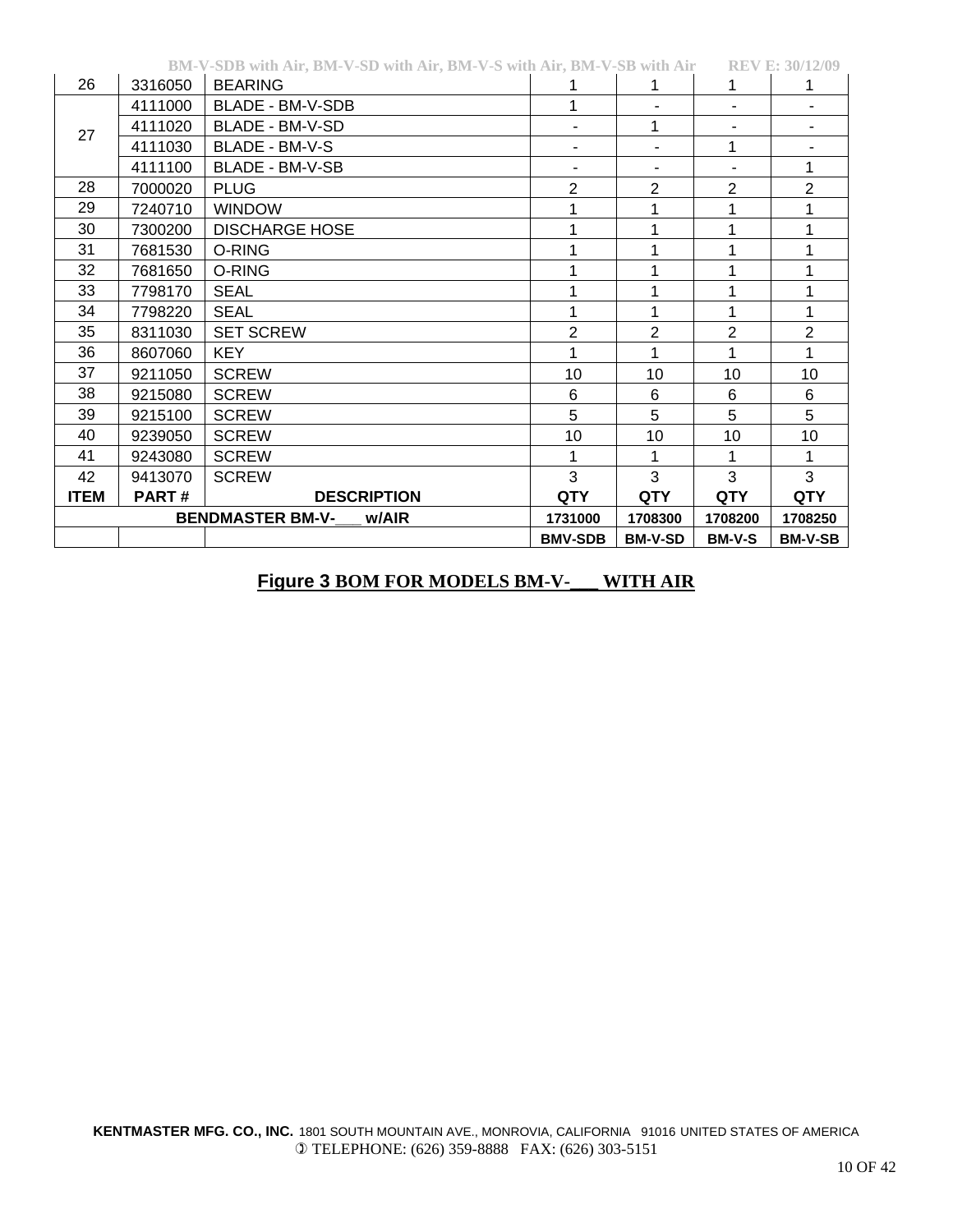**TAKE-UP SIDE ASSEMBLY**



## **Figure 4 TAKE-UP SIDE ASSEMBLY**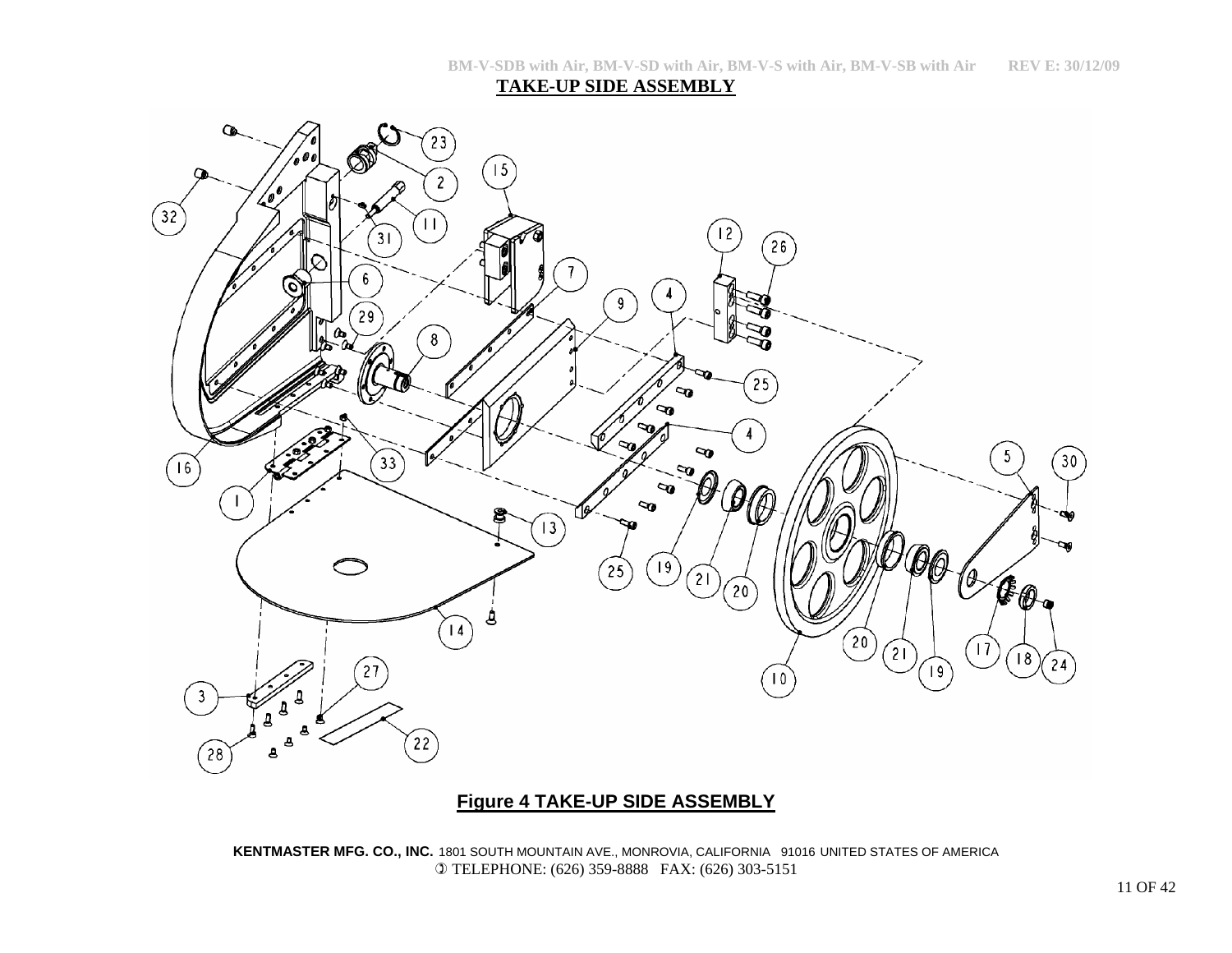|                 |         | <b>TAKE-UP SIDE ASSEMBLY</b>    | 1730011                  | 1709197                     | 1709194                  | 1709505                   |
|-----------------|---------|---------------------------------|--------------------------|-----------------------------|--------------------------|---------------------------|
| <b>ITEM</b>     | PART#   | <b>DESCRIPTION</b>              | QTY                      | QTY                         | QTY                      | QTY                       |
|                 |         |                                 | <b>MODEL</b>             | <b>MODEL</b>                | <b>MODEL</b>             | <b>MODEL</b>              |
|                 |         |                                 | BM-V-SDB                 | BM-V-SD                     | BM-V-S                   | BM-V-SB                   |
|                 | 1704560 | <b>HINGE ASSEMBLY</b>           |                          |                             |                          | 1                         |
| $\mathbf{1}$    | 1709590 | <b>HINGE ASSEMBLY</b>           | 1                        | $\mathbf{1}$                |                          |                           |
| $\overline{c}$  | 1704670 | <b>KNOB</b>                     | 1                        | 1                           |                          | $\mathbf{1}$              |
| 3               | 1704710 | <b>PLATE</b>                    |                          |                             | 1                        | $\mathbf{1}$              |
|                 | 1709570 | <b>PLATE</b>                    | 1                        | 1                           |                          |                           |
|                 | 1704780 | <b>GIB</b>                      | L.                       | $\mathbb{Z}^{\mathbb{Z}}$   | $\overline{c}$           | $\overline{c}$            |
| $\overline{4}$  | 1709550 | <b>GIB</b>                      | $\overline{c}$           | $\overline{c}$              | $\blacksquare$           | $\blacksquare$            |
|                 | 1704790 | HOLDER, SHAFT                   | $\overline{\phantom{a}}$ | $\blacksquare$              | 1                        | $\mathbf{1}$              |
| 5               | 1706360 | HOLDER, SHAFT                   | 1                        | 1                           | $\overline{\phantom{a}}$ |                           |
| 6               | 1704800 | <b>INSERT, ADJUSTABLE SCREW</b> | $\mathbf{1}$             | 1                           | $\mathbf{1}$             | $\mathbf{1}$              |
| $\overline{7}$  | 1704810 | <b>SPACER</b>                   | $\overline{\phantom{a}}$ | $\blacksquare$              | $\overline{2}$           | $\overline{2}$            |
|                 | 1709560 | <b>SPACER</b>                   | $\overline{2}$           | $\overline{2}$              |                          |                           |
| 8               | 1708470 | <b>SHAFT</b>                    | 1                        | 1                           | 1                        | 1                         |
| 9               | 1708490 | <b>SLIDE</b>                    | $\blacksquare$           | $\blacksquare$              | $\mathbf{1}$             | $\mathbf{1}$              |
|                 | 1708930 | <b>SLIDE</b>                    | $\mathbf{1}$             | 1                           | $\blacksquare$           | $\blacksquare$            |
|                 | 1708530 | WHEEL, TAKE-UP                  | $\overline{\phantom{a}}$ | $\overline{\phantom{a}}$    | $\mathbf{1}$             | 1                         |
| 10              | 1708710 | WHEEL, TAKE-UP                  |                          | $\mathbf{1}$                |                          |                           |
|                 | 1730220 | WHEEL, TAKE-UP                  | $\mathbf{1}$             |                             |                          |                           |
| 11              | 1708560 | SCREW, ADJUSTABLE               |                          |                             | $\mathbf{1}$             | $\mathbf{1}$              |
|                 | 1709530 | <b>SCREW, ADJUSTABLE</b>        | $\mathbf{1}$             | $\mathbf{1}$                |                          |                           |
| 12              | 1708570 | <b>BLOCK, SLIDE</b>             | $\mathbf{1}$             | $\mathbf{1}$                | $\mathbf{1}$             | $\mathbf{1}$              |
| $\overline{13}$ | 1708590 | <b>CATCH</b>                    | $\mathbf{1}$             | 1                           | 1                        | $\mathbf{1}$              |
|                 | 1708600 | COVER                           | $\blacksquare$           | $\overline{\phantom{a}}$    | 1                        | $\mathbf{1}$              |
| 14              | 1708900 | <b>COVER</b>                    |                          | 1                           | $\overline{\phantom{a}}$ |                           |
|                 | 1730230 | <b>COVER</b>                    | 1                        |                             |                          |                           |
| 15              | 1709090 | <b>BLADE GUIDE ASSEMBLY</b>     | $\overline{\phantom{a}}$ |                             | 1                        | 1                         |
|                 | 1709340 | <b>BLADE GUIDE ASSEMBLY</b>     | $\mathbf{1}$             | 1                           |                          |                           |
|                 | 1709500 | FRAME, TAKE-UP SIDE             |                          |                             |                          | 1                         |
| 16              | 1708410 | FRAME, TAKE-UP SIDE             | $\mathbf{r}$             | $\mathcal{L}^{\mathcal{A}}$ | 1                        | $\mathbf{r}$              |
|                 | 1708850 | FRAME, TAKE-UP SIDE             | $\overline{\phantom{a}}$ | 1                           | $\blacksquare$           | $\blacksquare$            |
|                 | 1730210 | FRAME, TAKE-UP SIDE             | 1                        |                             | $\overline{\phantom{a}}$ |                           |
| 17              | 3000080 | <b>LOCKWASHER</b>               | 1                        | 1                           | 1                        | 1                         |
| 18              | 3001500 | <b>LOCKNUT</b>                  | $\mathbf{1}$             | $\mathbf{1}$                | 1                        | $\mathbf{1}$              |
| 19              | 3005280 | <b>NILOS RING</b>               | $\overline{2}$           | $\overline{2}$              | $\overline{2}$           | $\overline{2}$            |
| $\overline{20}$ | 3650590 | <b>BEARING CUP</b>              | $\overline{2}$           | $\overline{2}$              | $\overline{2}$           | $\overline{2}$            |
| $\overline{21}$ | 3650960 | <b>TAPER BEARING CONE</b>       | $\overline{2}$           | $\overline{2}$              | $\overline{2}$           | $\overline{2}$            |
| 22              | 4505020 | LABEL, DANGER/WARNING           | 1                        | 1                           | 1                        | 1                         |
| 23              | 5001250 | <b>RETAINING RING</b>           | 1                        |                             | 1                        | 1                         |
| 24              | 7018150 | FITTING - LUBE                  | 1                        | 1                           | 1                        | 1                         |
| 25              | 9211050 | <b>SCREW</b>                    | 6                        | 6                           | 10                       | 10                        |
| 26              | 9213080 | <b>SCREW</b>                    | $\overline{4}$           | $\overline{\mathbf{4}}$     | 4                        | $\overline{\mathbf{4}}$   |
| $\overline{27}$ | 9239030 | <b>SCREW</b>                    | 3                        | $\overline{3}$              | $\overline{4}$           | 4                         |
| 28              | 9239050 | <b>SCREW</b>                    | $\overline{3}$           | $\mathbf{3}$                | 4                        | $\overline{\mathbf{4}}$   |
| 29              | 9241030 | <b>SCREW</b>                    | $\,6$                    | 6                           | $\overline{6}$           | 6                         |
| 30              | 9241050 | <b>SCREW</b>                    | 3                        | $\mathbf{3}$                | $\overline{3}$           | $\ensuremath{\mathsf{3}}$ |
| 31              | 9333000 | <b>SET SCREW</b>                | 1                        | 1                           | 1                        | 1                         |
| 32              | 9333070 | <b>SET SCREW</b>                | $\boldsymbol{2}$         | $\overline{c}$              | $\overline{c}$           | $\boldsymbol{2}$          |
| 33              | 9500090 | <b>NUT</b>                      | $\overline{3}$           | 3                           | 4                        | $\overline{\mathbf{4}}$   |

#### **TAKE-UP WHEEL ADJUSTMENT**

TAKE-UP WHEEL, ITEM 10, MUST TURN FREELY BUT WITHOUT EXCESSIVE PLAY OR LOOSENESS. ELIMINATE EXCESSIVE PLAY BY TIGHTENING NUT, ITEM 18, AT CENTAR OF TAKE-UP WHEEL. **Figure 5 TAKE-UP SIDE ASSEMBLY BOM**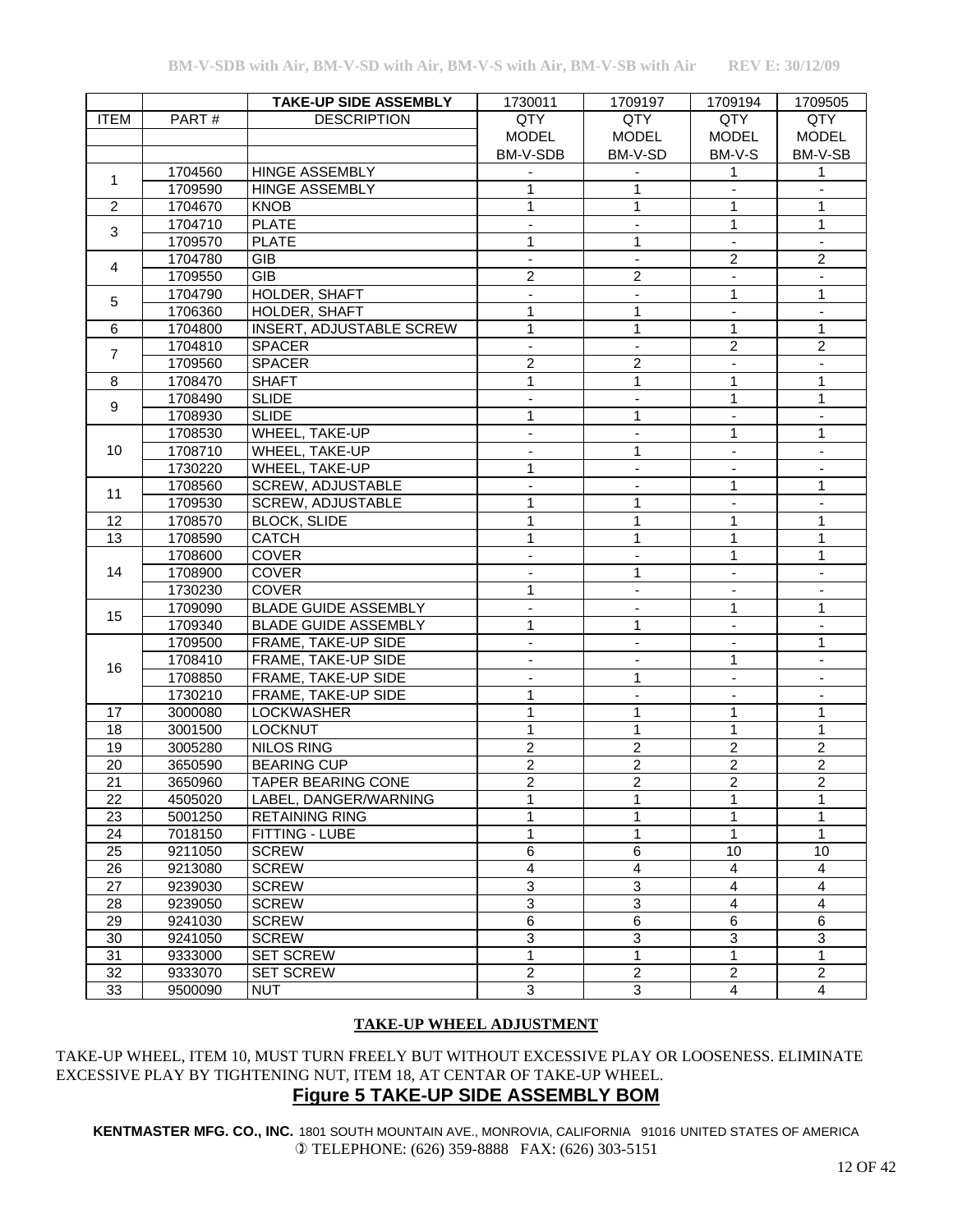## **DRIVE SIDE ASSEMBLY - AIR**



## **Figure 6 DRIVE SIDE ASSEMBLY - AIR**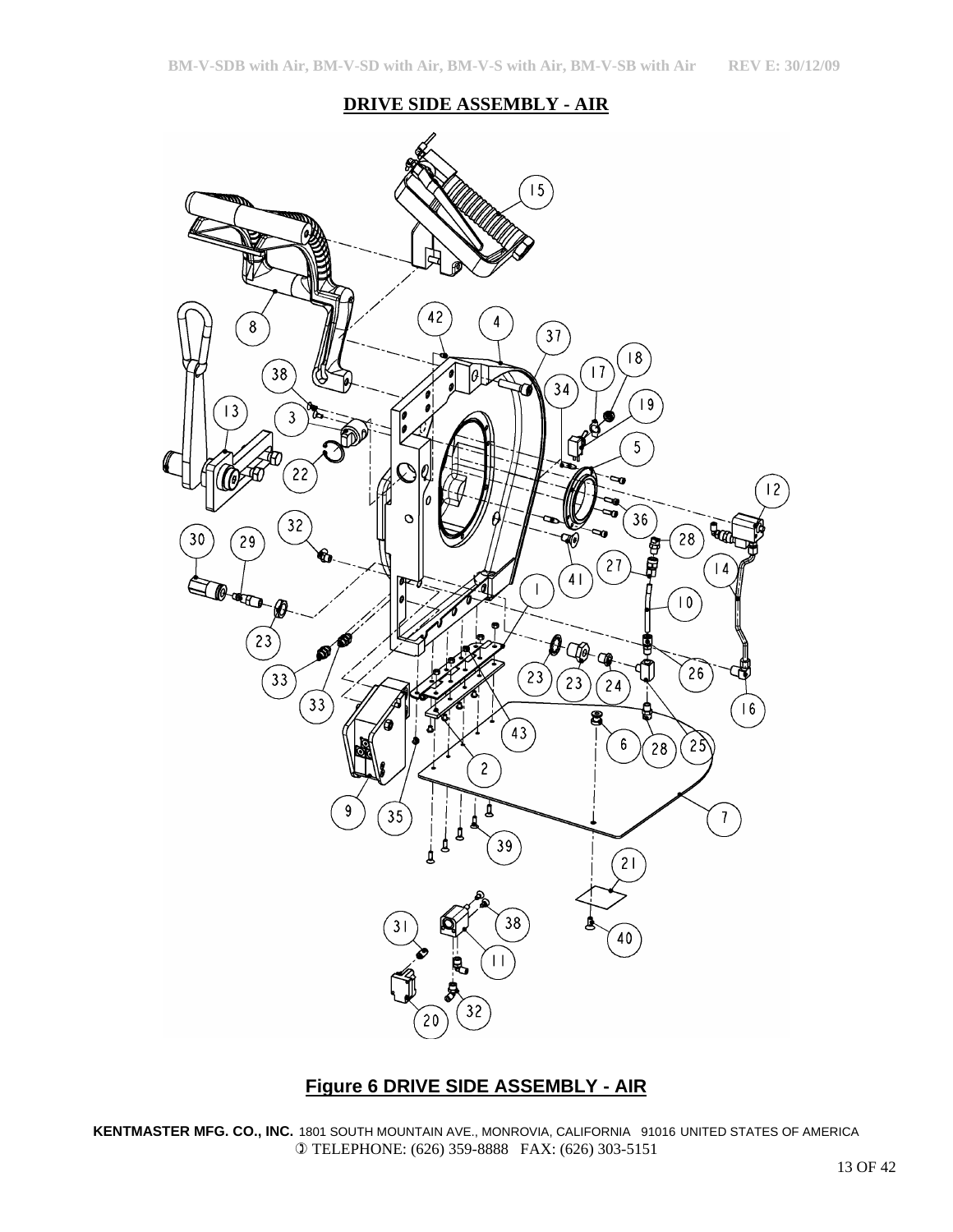|  |  |  | BM-V-SDB with Air, BM-V-SD with Air, BM-V-S with Air, BM-V-SB with Air | <b>REV E: 30/12/09</b> |
|--|--|--|------------------------------------------------------------------------|------------------------|
|--|--|--|------------------------------------------------------------------------|------------------------|

| EV E: 30/12/09 |  |  |  |  |
|----------------|--|--|--|--|

|                |         | <b>DRIVE SIDE ASSEMBLY, AIR</b> | 1731010                      | 1709198                                                                                                                                                                                                                                                                                                                                                                                                                                                                                                                                                                                                                                            | 1708241       | 1708807        |
|----------------|---------|---------------------------------|------------------------------|----------------------------------------------------------------------------------------------------------------------------------------------------------------------------------------------------------------------------------------------------------------------------------------------------------------------------------------------------------------------------------------------------------------------------------------------------------------------------------------------------------------------------------------------------------------------------------------------------------------------------------------------------|---------------|----------------|
|                |         |                                 | <b>BM-V-SDB</b>              | <b>BM-V-SD</b>                                                                                                                                                                                                                                                                                                                                                                                                                                                                                                                                                                                                                                     | <b>BM-V-S</b> | <b>BM-V-SB</b> |
| <b>ITEM</b>    | PART#   | <b>DESCRIPTION</b>              | <b>QTY</b>                   | <b>QTY</b>                                                                                                                                                                                                                                                                                                                                                                                                                                                                                                                                                                                                                                         | <b>QTY</b>    | <b>QTY</b>     |
|                |         |                                 |                              |                                                                                                                                                                                                                                                                                                                                                                                                                                                                                                                                                                                                                                                    |               |                |
| 1              | 1704650 | <b>HINGE ASSEMBLY</b>           | 1                            | 1                                                                                                                                                                                                                                                                                                                                                                                                                                                                                                                                                                                                                                                  | 1             |                |
|                | 1705540 | <b>HINGE ASSEMBLY</b>           |                              |                                                                                                                                                                                                                                                                                                                                                                                                                                                                                                                                                                                                                                                    |               | 1              |
| $\overline{2}$ | 1704660 | SPACER, HINGE                   | 1                            | 1                                                                                                                                                                                                                                                                                                                                                                                                                                                                                                                                                                                                                                                  | $\mathbf{1}$  | ٠              |
|                | 1705560 | SPACER, HINGE                   |                              | 1<br>1<br>$\mathbf{1}$<br>1<br>$\overline{\phantom{a}}$<br>1<br>$\mathbf{1}$<br>1<br>1<br>1<br>1<br>$\overline{\phantom{a}}$<br>$\overline{\phantom{a}}$<br>$\mathbf{1}$<br>$\mathbf{1}$<br>1<br>$\mathbf{1}$<br>1<br>1<br>1<br>1<br>1<br>1<br>1<br>$\mathbf{1}$<br>1<br>1<br>$\blacksquare$<br>1<br>1<br>1<br>1<br>1<br>1<br>1<br>1<br>1<br>1<br>1<br>1<br>1<br>1<br>1<br>1<br>1<br>1<br>1<br>1<br>1<br>1<br>1<br>1<br>$\overline{2}$<br>$\overline{2}$<br>1<br>1<br>1<br>1<br>1<br>1<br>3<br>3<br>$\overline{2}$<br>$\overline{2}$<br>$\overline{c}$<br>$\overline{2}$<br>5<br>5<br>$\overline{\mathbf{4}}$<br>$\overline{\mathbf{4}}$<br>1<br>1 |               | 1              |
| 3              | 1704670 | <b>KNOB</b>                     | 1                            |                                                                                                                                                                                                                                                                                                                                                                                                                                                                                                                                                                                                                                                    |               | 1              |
|                | 1709371 | FRAME, DRIVE SIDE               | $\mathbf 1$                  |                                                                                                                                                                                                                                                                                                                                                                                                                                                                                                                                                                                                                                                    |               |                |
| 4              | 1708401 | FRAME, DRIVE SIDE               | $\overline{\phantom{a}}$     |                                                                                                                                                                                                                                                                                                                                                                                                                                                                                                                                                                                                                                                    |               |                |
|                | 1708801 | FRAME, DRIVE SIDE               |                              |                                                                                                                                                                                                                                                                                                                                                                                                                                                                                                                                                                                                                                                    |               | 1              |
| 5              | 1708550 | FLANGE, REAR                    | 1                            |                                                                                                                                                                                                                                                                                                                                                                                                                                                                                                                                                                                                                                                    |               | 1              |
| 6              | 1708590 | <b>CATCH</b>                    | 1                            |                                                                                                                                                                                                                                                                                                                                                                                                                                                                                                                                                                                                                                                    |               | 1              |
| $\overline{7}$ | 1708690 | COVER, DRIVE SIDE               | 1                            |                                                                                                                                                                                                                                                                                                                                                                                                                                                                                                                                                                                                                                                    |               |                |
|                | 1708780 | COVER, DRIVE SIDE               | $\qquad \qquad \blacksquare$ |                                                                                                                                                                                                                                                                                                                                                                                                                                                                                                                                                                                                                                                    |               | 1              |
| 8              | 1708806 | REAR HANDLE ASSEMBLY            | 1                            |                                                                                                                                                                                                                                                                                                                                                                                                                                                                                                                                                                                                                                                    |               | 1              |
| 9              | 1709101 | <b>BLADE GUIDE ASSEMBLY</b>     | 1                            |                                                                                                                                                                                                                                                                                                                                                                                                                                                                                                                                                                                                                                                    |               |                |
|                | 1709100 | <b>BLADE GUIDE ASSEMBLY</b>     |                              |                                                                                                                                                                                                                                                                                                                                                                                                                                                                                                                                                                                                                                                    |               | 1              |
| 10             | 1709661 | <b>TUBE</b>                     | 1                            |                                                                                                                                                                                                                                                                                                                                                                                                                                                                                                                                                                                                                                                    |               | 1              |
| 11             | 1709680 | AIR SWITCH ASSEMBLY             | 1                            |                                                                                                                                                                                                                                                                                                                                                                                                                                                                                                                                                                                                                                                    |               | 1              |
| 12             | 1709690 | AIR SWITCH ASSEMBLY             | 1                            |                                                                                                                                                                                                                                                                                                                                                                                                                                                                                                                                                                                                                                                    |               | 1              |
| 13             | 1709773 | HANGER ASSEMBLY - SHORT         | 1                            |                                                                                                                                                                                                                                                                                                                                                                                                                                                                                                                                                                                                                                                    |               |                |
|                | 1709774 | HANGER ASSEMBLY - LONG          |                              |                                                                                                                                                                                                                                                                                                                                                                                                                                                                                                                                                                                                                                                    |               | 1              |
| 14             | 1710120 | <b>TUBE</b>                     | 1                            |                                                                                                                                                                                                                                                                                                                                                                                                                                                                                                                                                                                                                                                    |               |                |
|                | 1710121 | <b>TUBE</b>                     | $\qquad \qquad \blacksquare$ |                                                                                                                                                                                                                                                                                                                                                                                                                                                                                                                                                                                                                                                    |               | 1              |
| 15             | 1710140 | AIR HANDLE ASSEMBLY             | 1                            |                                                                                                                                                                                                                                                                                                                                                                                                                                                                                                                                                                                                                                                    |               | 1              |
| 16             | 1710160 | <b>ELBOW</b>                    | 1                            |                                                                                                                                                                                                                                                                                                                                                                                                                                                                                                                                                                                                                                                    |               | 1              |
| 17             | 2000130 | <b>ON-OFF PLATE</b>             | 1                            |                                                                                                                                                                                                                                                                                                                                                                                                                                                                                                                                                                                                                                                    |               | $\mathbf 1$    |
| 18             | 2000140 | <b>BOOT, TOGGLE SWITCH</b>      | 1                            |                                                                                                                                                                                                                                                                                                                                                                                                                                                                                                                                                                                                                                                    |               | 1              |
| 19             | 2000150 | <b>ON/OFF SWITCH</b>            | 1                            |                                                                                                                                                                                                                                                                                                                                                                                                                                                                                                                                                                                                                                                    |               | 1              |
| 20             | 2009050 | SWITCH - AIR / ELECTRIC         | 1                            |                                                                                                                                                                                                                                                                                                                                                                                                                                                                                                                                                                                                                                                    |               | 1              |
| 21             | 4505030 | LABEL, ELECTRIC WARNING         |                              |                                                                                                                                                                                                                                                                                                                                                                                                                                                                                                                                                                                                                                                    |               |                |
| 22             | 5001250 | <b>RETAINING RING</b>           | 1                            |                                                                                                                                                                                                                                                                                                                                                                                                                                                                                                                                                                                                                                                    |               | 1              |
| 23             | 7001270 | <b>BULKHEAD COUPLING</b>        | 1                            |                                                                                                                                                                                                                                                                                                                                                                                                                                                                                                                                                                                                                                                    |               | 1              |
| 24             | 7003650 | PIPE BUSHING                    | 1                            |                                                                                                                                                                                                                                                                                                                                                                                                                                                                                                                                                                                                                                                    |               | 1              |
| 25             | 7004400 | <b>TEE</b>                      | 1                            |                                                                                                                                                                                                                                                                                                                                                                                                                                                                                                                                                                                                                                                    |               | 1              |
| 26             | 7011230 | <b>CONNECTOR</b>                | 1                            |                                                                                                                                                                                                                                                                                                                                                                                                                                                                                                                                                                                                                                                    |               |                |
| 27             | 7011530 | <b>CONNECTOR</b>                | 1                            |                                                                                                                                                                                                                                                                                                                                                                                                                                                                                                                                                                                                                                                    |               |                |
| 28             | 7011650 | <b>SPRAY NOZLE</b>              | $\overline{2}$               |                                                                                                                                                                                                                                                                                                                                                                                                                                                                                                                                                                                                                                                    |               | $\overline{c}$ |
| 29             | 7034070 | <b>MALE PLUG</b>                | 1                            |                                                                                                                                                                                                                                                                                                                                                                                                                                                                                                                                                                                                                                                    |               | 1              |
| 30             | 7034090 | <b>SOCKET</b>                   | 1                            |                                                                                                                                                                                                                                                                                                                                                                                                                                                                                                                                                                                                                                                    |               | 1              |
| 31             | 7036220 | <b>CONNECTOR</b>                | 1                            |                                                                                                                                                                                                                                                                                                                                                                                                                                                                                                                                                                                                                                                    |               | 1              |
| 32             | 7036510 | <b>ELBOW</b>                    | 3                            |                                                                                                                                                                                                                                                                                                                                                                                                                                                                                                                                                                                                                                                    |               | $\overline{2}$ |
| 33             | 7038660 | <b>UNION</b>                    | $\overline{2}$               |                                                                                                                                                                                                                                                                                                                                                                                                                                                                                                                                                                                                                                                    |               | $\overline{2}$ |
| 34             | 8622500 | <b>DOWEL PIN</b>                | $\overline{2}$               |                                                                                                                                                                                                                                                                                                                                                                                                                                                                                                                                                                                                                                                    |               | $\overline{2}$ |
| 35             | 9050020 | <b>SCREW</b>                    | 5                            |                                                                                                                                                                                                                                                                                                                                                                                                                                                                                                                                                                                                                                                    |               | 5              |
| 36             | 9209050 | <b>SCREW</b>                    | 4                            |                                                                                                                                                                                                                                                                                                                                                                                                                                                                                                                                                                                                                                                    |               | 4              |
| 37             | 9215120 | <b>SCREW</b>                    | 1                            |                                                                                                                                                                                                                                                                                                                                                                                                                                                                                                                                                                                                                                                    |               |                |
| 38             | 9239040 | <b>SCREW</b>                    | $\overline{4}$               | $\overline{4}$                                                                                                                                                                                                                                                                                                                                                                                                                                                                                                                                                                                                                                     | 4             | 4              |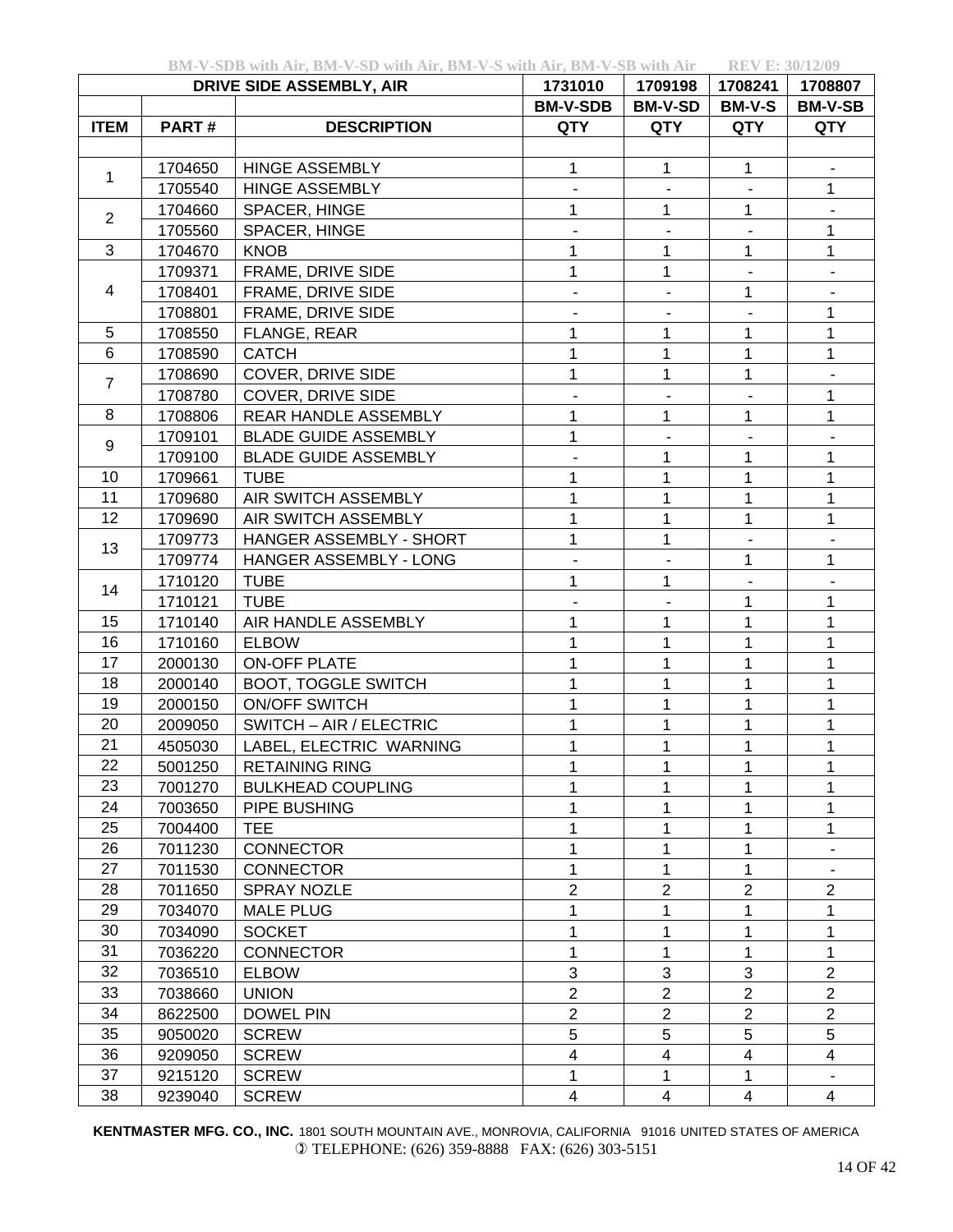|             |              | BM-V-SDB with Air, BM-V-SD with Air, BM-V-S with Air, BM-V-SB with Air |                 |                | <b>REV E: 30/12/09</b> |                |
|-------------|--------------|------------------------------------------------------------------------|-----------------|----------------|------------------------|----------------|
| 39          | 9239050      | <b>SCREW</b>                                                           |                 |                | 5                      | 5              |
| 40          | 9241050      | <b>SCREW</b>                                                           |                 |                |                        |                |
| 41          | 9245060      | <b>SCREW</b>                                                           |                 |                |                        |                |
| 42          | 9333000      | <b>SET SCREW</b>                                                       |                 |                |                        |                |
| 43          | 9500090      | <b>NUT</b>                                                             |                 |                | 5                      |                |
| <b>ITEM</b> | <b>PART#</b> | <b>DESCRIPTION</b>                                                     | QTY             | <b>QTY</b>     | <b>QTY</b>             | <b>QTY</b>     |
|             |              | DRIVE SIDE ASSEMBLY, AIR                                               | 1731010         | 1709198        | 1708241                | 1708807        |
|             |              |                                                                        | <b>BM-V-SDB</b> | <b>BM-V-SD</b> | <b>BM-V-S</b>          | <b>BM-V-SB</b> |

# **Figure 7 BOM FOR DRIVE SIDE ASSEMBLY WITH AIR**

 $20$ 

**TRANSMISSION** 

**REFERENCE:** MODEL BM-V-\_\_ FIGURE 2



**Figure 8 TRANSMISSION OVERVIEW**

TRANSMISSION AND SPEED REDUCTION GEARS ARE LOCATED BEHIND DRIVE WHEEL AND CAN BE SERVICED BY OPENING DRIVE WHEEL COVER. A ROUND GLASS SIGHT GAGE IS LOCATED BEHIND DRIVE WHEEL AND CAN BE VIEWED WITHOUT WHEEL REMOVAL. A PLUG IS LOCATED BELOW THE SIGHT GAGE FOR DRAINING AND ANOTHER ABOVE FOR FILLING WITH OIL. PERIODICALLY CHECK OIL LEVEL AND ADD OIL IF LEVEL BELOW SIGHT GAGE WITH SAW IN HORIZONTAL POSITION. IF OIL LOOKS CONTAMINATED WITH WATER, GRITTY OR BROKEN DOWN, DRAIN AND REFILL TO ABOVE SIGHT GAGE WITH HIGH QUALITY GEAR LUBRICANT. WE RECOMMEND MOBILUBE HD 80W-90 SAE 80W-90 GEAR LUBRICANT, MULTI-PURPOSE. TRANSMISSION SHOULD BE FLUSHED OUT AND REFILLED AFTER EVERY 200 HOURS OF OPERATION, AND WHEN OPENED UP FOR MAINTENANCE. THE GEAR LUBRICANT USED SHOULD ALSO BE USED FOR FLUSHING OUT TRANSMISSION.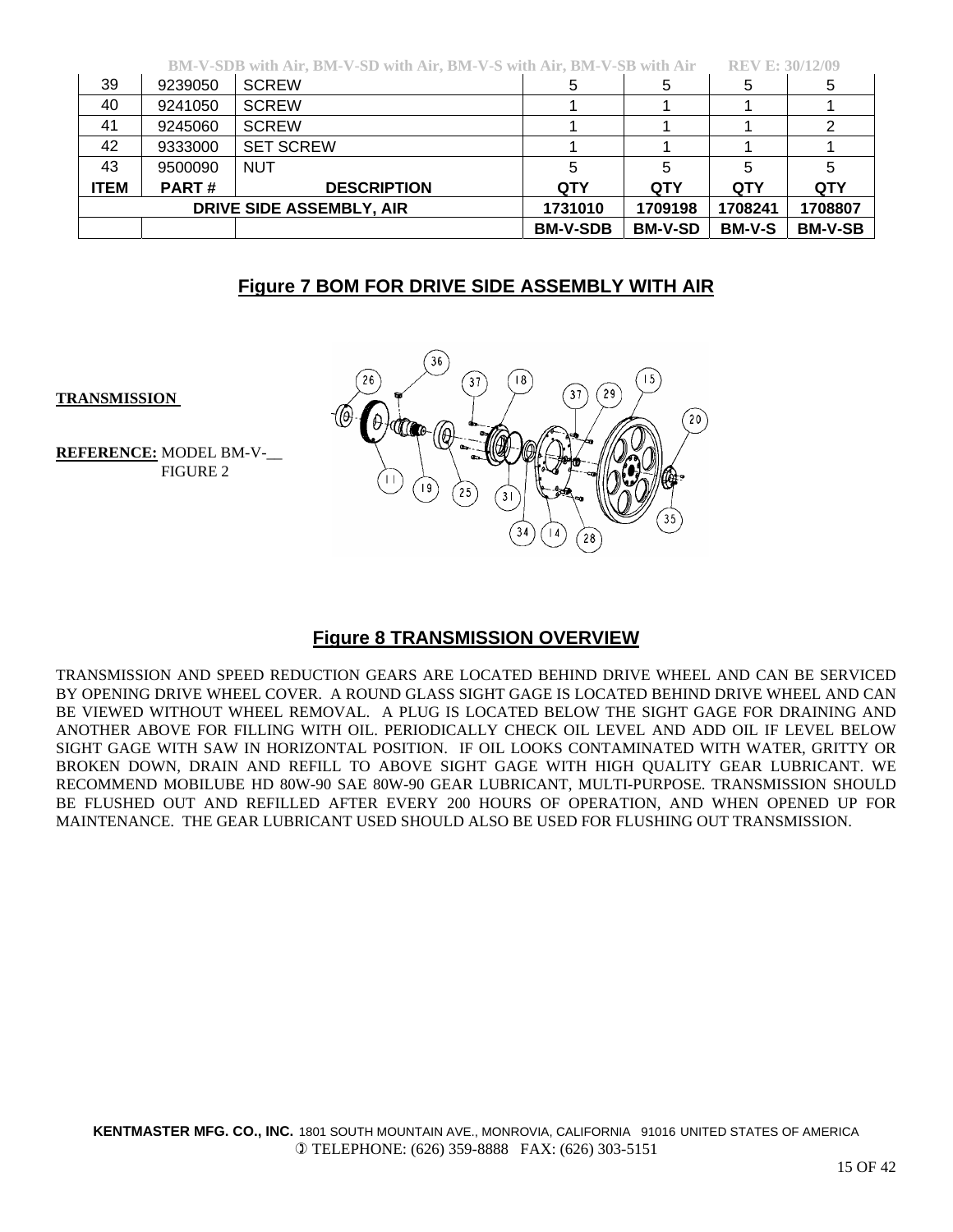#### **BLADE GUIDE ASSEMBLY, TAKE-UP SIDE**



|             | 1709090: BLADE GUIDE ASSEMBLY, FRONT |                      |                |  |  |
|-------------|--------------------------------------|----------------------|----------------|--|--|
|             |                                      |                      |                |  |  |
| <b>ITEM</b> | PART#                                | <b>DESCRIPTION</b>   | QTY            |  |  |
|             |                                      |                      |                |  |  |
| 1           | 1708630                              | <b>GUIDE HOLDER</b>  | 1              |  |  |
| 2           | 1708640                              | <b>REAR GUARD</b>    | 1              |  |  |
| 3           | 1708650                              | <b>FRONT GUARD</b>   | 1              |  |  |
| 4           | 1709110                              | <b>GUIDE</b>         | $\overline{2}$ |  |  |
| 5           | 8865050                              | <b>CARBID INSERT</b> | 3              |  |  |
| 6           | 8895100                              | <b>BALL PLUNGER</b>  | 1              |  |  |
| 7           | 9211050                              | <b>SCREW</b>         | $\overline{2}$ |  |  |
| 8           | 9213100                              | <b>SCREW</b>         | $\overline{2}$ |  |  |
| 9           | 9239050                              | <b>SCREW</b>         | 7              |  |  |
| 10          | 9501430                              | NUT                  | 1              |  |  |
| 11          | 9620450                              | <b>PIN</b>           | 1              |  |  |
| 12          | 9870340                              | <b>SCREW</b>         | 1              |  |  |

# **Figure 9 BLADE GUIDE ASSEMBLY, FRONT (BM-V-S & SB)**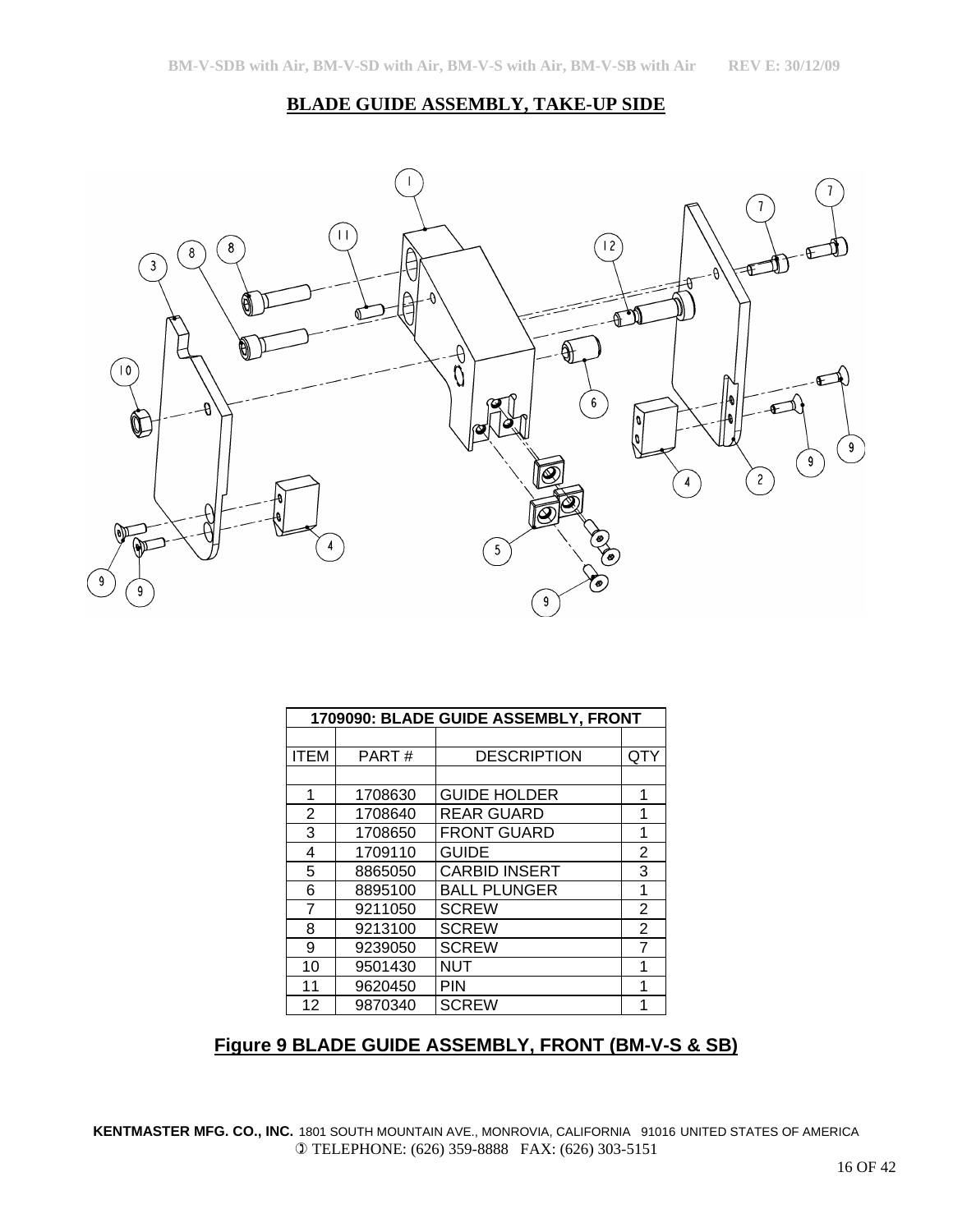## **BLADE GUARD ADJUSTMENTS**

BLADE GUARD CONSISTS OF TWO (2) CARBIDE INSERTS, ITEM 5 FIGURE 9, THROUGH WHICH THE BLADE PASSES, AND A BACK-UP INSERT LOCATED JUST ABOVE THE BLADE. THE INSERTS SHOULD BE CLEANED DAILY AND INSPECTED PERIODICALLY FOR WEAR AND PROPER GAP WIDTH. THE INSERTS MAY BE ROTATED UNTIL ALL FOUR (4) SIDES ARE WORN, AND THEN TURNED OVER FOR AN ADDITONAL FOUR (4) SIDES. THE BACK-UP INSERT SHOULD BE ROTATED WHEN A GROOVE IS WORN INTO IT OR WEAR IS APPARENT.

#### **GAP ADJUSTMENT:**

**1.** REMOVE FOUR (4) SCREWS, ITEM 9, FIGURE 9. **2.** CLEAN, LUBRICATE AND ROTATE OR REPLACE INSERTS.

THERE ARE TWO (2) FIBER GUIDES, ITEM 4, LOCATED UNDER INSERTS. THEY HELP KEEP BLADE FROM BEING PULLED OUT OF GAP. REPLACE GUIDES IF EXCESSIVELY WORN.

WITH SAW IN FREE RUNNING CONDITION, CHECK BLADE'S VERTICAL LOCATION BETWEEN INSERTS. PROPER LOCATION IS TOP OF BLADE JUST TOUCHING BACK-UP INSERT.

#### **VERTICAL ADJUSTMENT:**

- **1.** LOOSEN TWO (2) SCREWS, ITEM 8.
- **2.** SLIDE BLADE GUARD UP OR DOWN AS NEEDED.
- **3.** RETIGHTEN SCREWS.



## **Figure 10 BLADE GUIDE ASSEMBLY, FRONT (BM-V-SDB & BM-V-SD)**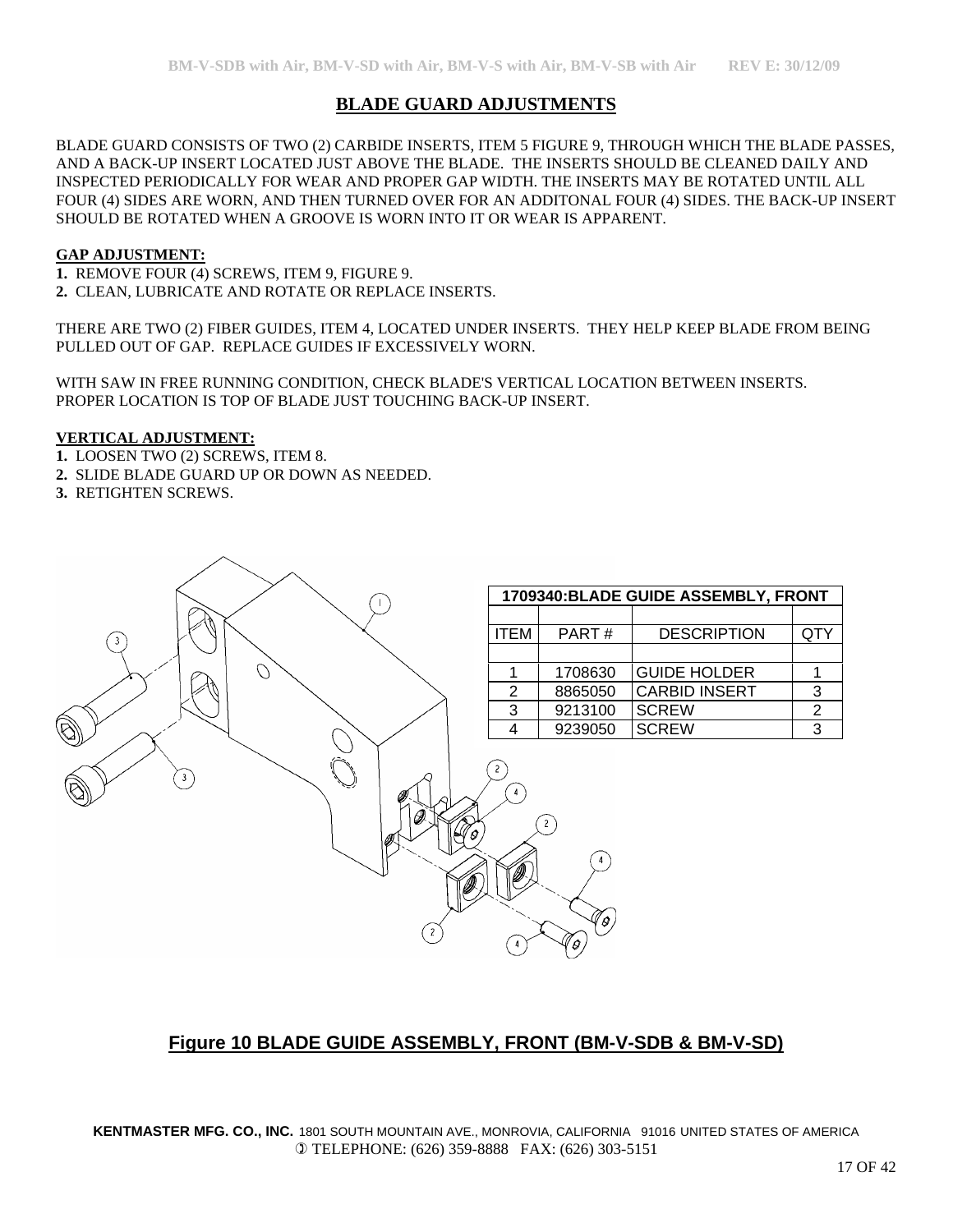### **BLADE GUIDE ASSEMBLY, DRIVE SIDE**



|                | 1709100 (BM-V-SB, S, SD): BLADE GUIDE ASSEMBLY, REAR<br>1709101 (BM-V-SB, S, SD): BLADE GUIDE ASSEMBLY, REAR |                                             |     |  |  |  |
|----------------|--------------------------------------------------------------------------------------------------------------|---------------------------------------------|-----|--|--|--|
|                |                                                                                                              |                                             |     |  |  |  |
| <b>ITEM</b>    | PART#                                                                                                        | <b>DESCRIPTION</b>                          | QTY |  |  |  |
|                |                                                                                                              |                                             |     |  |  |  |
| 1              | 1708660                                                                                                      | GUIDE HOLDER / FOR 1709100 (BM-V-SB, S, SD) |     |  |  |  |
|                | 1708661                                                                                                      | GUIDE HOLDER / FOR 1709101 (BM-V-SDB)       |     |  |  |  |
| $\overline{2}$ | 1709110                                                                                                      | <b>GUIDE</b>                                | 2   |  |  |  |
| 3              | 1709750                                                                                                      | <b>REAR GUARD</b>                           |     |  |  |  |
| $\overline{4}$ | 1709760                                                                                                      | <b>FRONT GUARD</b>                          |     |  |  |  |
| 5              | 8239050                                                                                                      | <b>SCREW</b>                                | 4   |  |  |  |
| 6              | 8865050                                                                                                      | <b>CARBID INSERT</b>                        | 3   |  |  |  |
| 7              | 8895100                                                                                                      | <b>BALL PLUNGER</b>                         |     |  |  |  |
| 8              | 9211050                                                                                                      | <b>SCREW</b>                                | 2   |  |  |  |
| 9              | 9213110                                                                                                      | <b>SCREW</b>                                | 2   |  |  |  |
| 10             | 9239050                                                                                                      | <b>SCREW</b>                                | 3   |  |  |  |
| 11             | 9501430                                                                                                      | <b>NUT</b>                                  |     |  |  |  |
| 12             | 9620450                                                                                                      | <b>PIN</b>                                  |     |  |  |  |
| 13             | 9870340                                                                                                      | <b>SCREW</b>                                |     |  |  |  |

#### **REFER TO "BLADE GUIDE ASSEMBLY, TAKE-UP SIDE" (FIGURE 9) FOR ADJUSTMENT INSTRUCTIONS.**

## **Figure 11 BLADE GUIDE ASSEMBLY, DRIVE SIDE (BM-V-S, SB, SD, SDB)**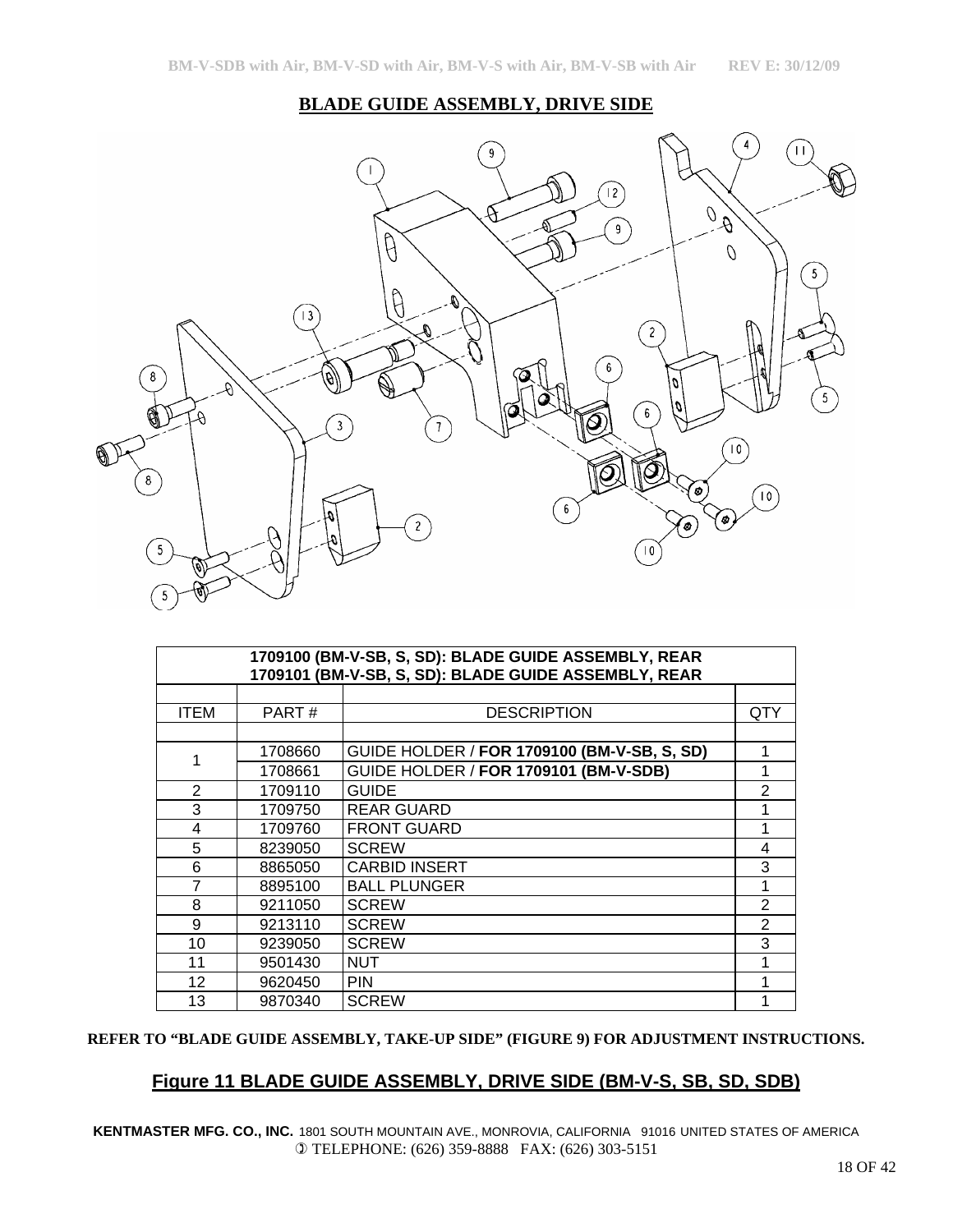**HANDLES**



| 1710140: TOP HANDLE ASSEMBLY - AIR |         |                       |     |
|------------------------------------|---------|-----------------------|-----|
|                                    |         |                       |     |
| ITEM                               | PART#   | <b>DESCRIPTION</b>    | QTY |
|                                    |         |                       |     |
| 1                                  | 1709700 | HANDLE, LEFT HALVE    | 1   |
| 2                                  | 1709710 | HANDLE, RIGHT HALVE   | 1   |
| 3                                  | 6300770 | <b>VALVE PLUG</b>     | 1   |
| 4                                  | 6541690 | <b>GUARD</b>          | 1   |
| 5                                  | 6600360 | <b>VALVE STEM</b>     | 1   |
| 6                                  | 6600500 | <b>LEVER</b>          | 1   |
| 7                                  | 6620350 | <b>SLEEVE</b>         | 1   |
| 8                                  | 6620400 | <b>AIR HANDLE</b>     | 1   |
| 9                                  | 7036510 | <b>ELBOW</b>          | 2   |
| 10                                 | 7300710 | <b>RED AIR TUBE</b>   | 1   |
| 11                                 | 7300720 | <b>GREEN AIR TUBE</b> | 1   |
| $12 \overline{ }$                  | 7680080 | O-RING                | 1   |
| 13                                 | 7680140 | O-RING                | 1   |
| 14                                 | 8500580 | <b>NUT</b>            | 1   |
| 15                                 | 8620080 | <b>PIN</b>            | 1   |
| 16                                 | 8890010 | <b>SPRING</b>         | 1   |
| 17                                 | 9213140 | <b>SCREW</b>          | 1   |
| 18                                 | 9213190 | <b>SCREW</b>          | 1   |

# **Figure 12 TOP HANDLE ASSEMBLY - AIR**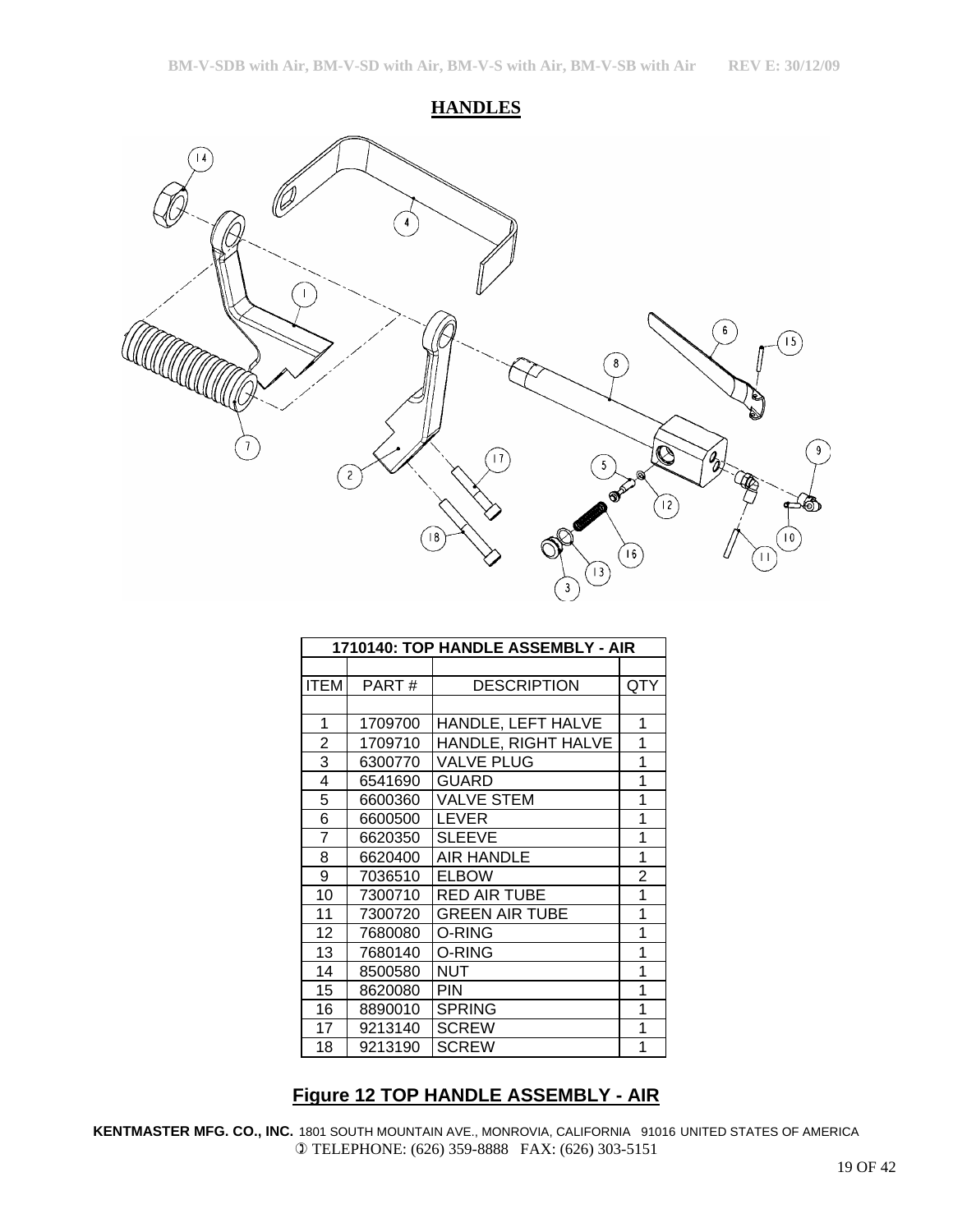

| 1708806: REAR HANDLE ASSEMBLY, AIR |         |                             |     |  |
|------------------------------------|---------|-----------------------------|-----|--|
|                                    |         |                             |     |  |
| <b>ITEM</b>                        | PART#   | <b>DESCRIPTION</b>          | QTY |  |
|                                    |         |                             |     |  |
|                                    | 1710130 | <b>HANDLE TRIGGER</b>       |     |  |
| 2                                  | 1709640 | <b>REAR HANDLE, TRIGGER</b> |     |  |
| 3                                  | 1710010 | <b>REAR HANDLA FRAME</b>    |     |  |
| 4                                  | 8409240 | <b>SCREW</b>                |     |  |
| 5                                  | 8613180 | <b>ROLL PIN</b>             |     |  |
| 6                                  | 8890010 | <b>SPRING</b>               | 2   |  |

## **Figure 13 REAR HANDLE ASSEMBLY**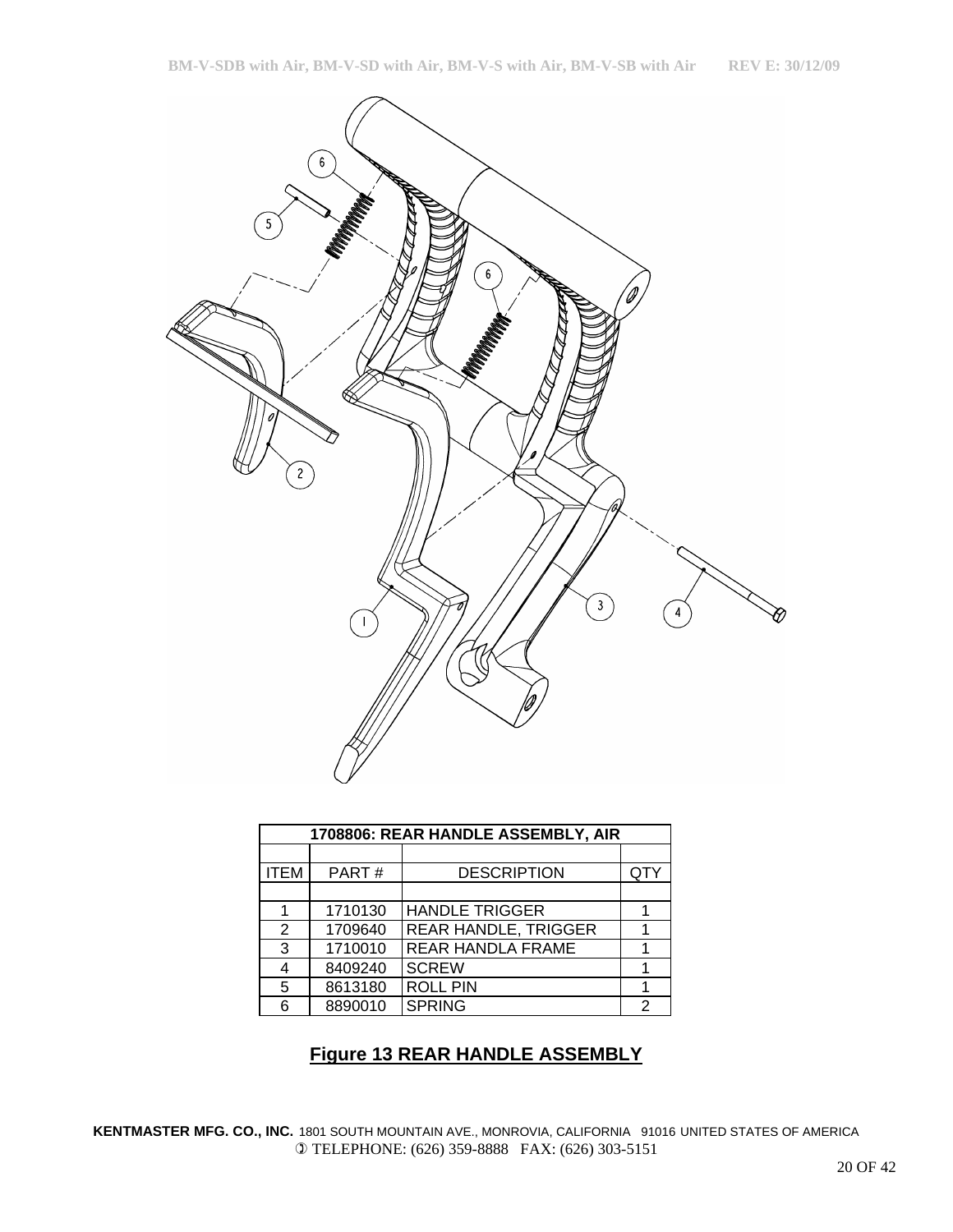## **SPRAY OPTIONS**

|                         |     | 1709890: SPRAY TUBE UNDER BEAM ASSEMBLY (BM-V-SDB, SD,<br>S) |         |             |
|-------------------------|-----|--------------------------------------------------------------|---------|-------------|
|                         |     | 1709910: SPRAY TUBE UNDER BEAM ASSEMBLY (BM-V-SB)            |         |             |
|                         |     |                                                              |         |             |
|                         | QTY | <b>DESCRIPTION</b>                                           | PART#   | <b>ITEM</b> |
|                         |     |                                                              |         |             |
| $\overline{\mathbf{3}}$ |     | <b>BRACKET</b>                                               | 1709870 |             |
|                         |     | TUBE, FOR BM-V-SDB, SD, S                                    | 1709880 | 2           |
|                         |     | TUBE, FOR BM-V-SB                                            | 1709900 |             |
|                         |     | <b>COUPLING</b>                                              | 7001110 | 3           |
|                         |     | <b>ELBOW COUPLING</b>                                        | 7003110 | 4           |
|                         |     | <b>MALE PLUG</b>                                             | 7034070 | 5           |
|                         |     | <b>SOCKET</b>                                                | 7034090 | 6           |
|                         |     | <b>ELBOW</b>                                                 | 7036560 | 7           |

 $\sigma$ 

# **Figure 14 SPRAY TUBE UNDER BEAM ASSEMBLY**



|             |         | 1710897: EXTERNAL SPRAY NOZLE |     |
|-------------|---------|-------------------------------|-----|
|             |         |                               |     |
| <b>ITEM</b> | PART#   | <b>DESCRIPTION</b>            | QTY |
|             |         |                               |     |
|             | 1709870 | <b>BRACKET</b>                |     |
| 2           | 7000410 | <b>ELBOW</b>                  |     |
| 3           | 7003010 | <b>ELBOW</b>                  |     |
| 4           | 7003650 | PIPE BUSHING                  |     |
| 5           | 7011650 | <b>SPRAY NOZLE</b>            |     |
| 6           | 7034070 | <b>MALE PLUG</b>              |     |
| 7           | 7034090 | <b>SOCKET</b>                 |     |
| 8           | 8413120 | <b>SCREW</b>                  |     |

# **Figure 15 1710897; EXTERNAL SPRAY NOZZLE**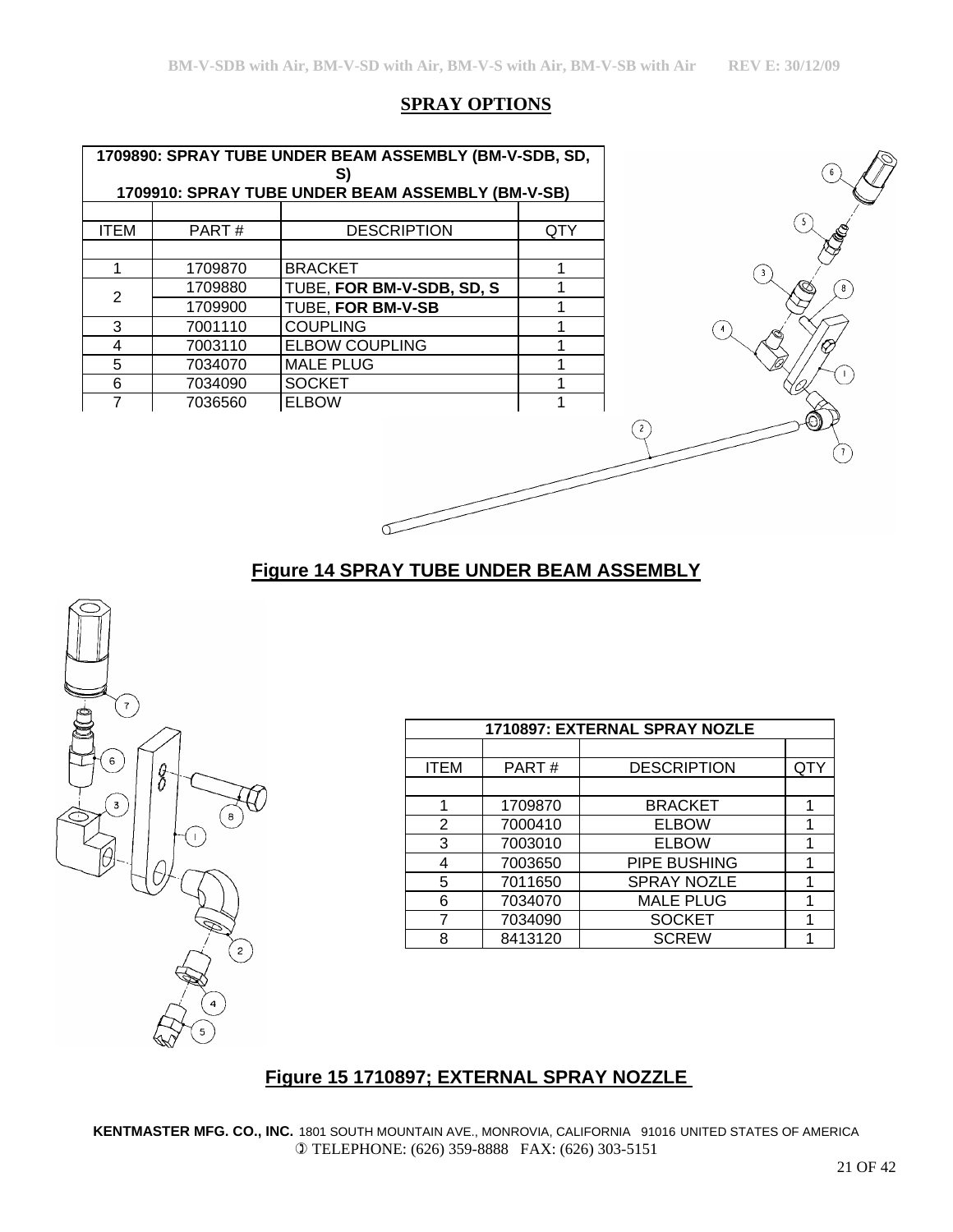# **Figure 16 2HP MOTOR OPTIONS**

**KENTMASTER MFG. CO., INC.** 1801 SOUTH MOUNTAIN AVE., MONROVIA, CALIFORNIA 91016 UNITED STATES OF AMERICA  TELEPHONE: (626) 359-8888 FAX: (626) 303-5151

|                                                     | <b>BM-V: 2HP MOTOR ASSEMBLY OPTIONS with STATOR</b> |               |              |
|-----------------------------------------------------|-----------------------------------------------------|---------------|--------------|
| <b>IMOTOR OPTION DESCRIPTION</b>                    | <b>MOTOR ASS'Y</b>                                  | <b>STATOR</b> | <b>ROTOR</b> |
| MOTOR ASS'Y 230V, 2HP, 3PH, 60HZ, 6.6 AMPS          | 1703430-230-360                                     | 2340230       | 1703310      |
| MOTOR ASS'Y 460V, 2HP, 3PH, 60HZ, 3.3 AMPS          | 1703430-460-360                                     | 2340230       | 1703310      |
| MOTOR ASS'Y 220V, 2HP, 3PH, 60HZ, 6.8 AMPS          | 1703440-220-360                                     | 2340240       | 1703310      |
| MOTOR ASS'Y 380V, 2HP, 3PH, 60HZ, 3.9 AMPS          | 1703440-380-360                                     | 2340240       | 1703310      |
| MOTOR ASS'Y 550V, 2HP, 3PH, 60HZ, 2.5AMPS           | 1703450                                             | 2340250       | 1703310      |
| <b>IMOTOR ASS'Y 115V, 2HP, 3PH, 50HZ, 13.2 AMPS</b> | 1703410-115-350                                     | 2340210       | 1703310      |
| MOTOR ASS'Y 230V, 2HP, 3PH, 50HZ, 6.6 AMPS          | 1703410-230-350                                     | 2340210       | 1703310      |
| MOTOR ASS'Y 208V, 2HP, 3PH, 50HZ, 6.6 AMPS          | 1703430-208-350                                     | 2340230       | 1703310      |
| MOTOR ASS'Y 416V, 2HP, 3PH, 50HZ, 3.3 AMPS          | 1703430-416-350                                     | 2340230       | 1703310      |
| MOTOR ASS'Y 220V, 2HP, 3PH, 50HZ, 6.4 AMPS          | 1703420-220-350                                     | 2340220       | 1703310      |
| MOTOR ASS'Y 380V, 2HP, 3PH, 50HZ, 3.7 AMPS          | 1703420-380-350                                     | 2340220       | 1703310      |
| IMOTOR ASS'Y 42V, 2HP, 3PH, 50HZ, 36.0 AMPS         | 1703400                                             | 2340200       | 1703310      |
| MOTOR ASS'Y 115V, 2HP, 1PH, 60HZ, 23.4AMPS          | 1703460-115-160                                     | 2340260       | 1703320      |
| IMOTOR ASS'Y 230V, 2HP, 1PH, 60HZ, 11,7AMPS         | 1703460-230-160                                     | 2340260       | 1703320      |
| MOTOR ASS'Y 115V, 2HP, 1PH, 50HZ, 24.4AMPS          | 1703470-115-150                                     | 2340270       | 1703321      |

MOTOR ASS'Y 230V, 2HP, 1PH, 50HZ, 12.2AMPS | 1703470-230-150 | 2340270 | 1703321

|      | BM-V: 2HP MOTOR |                             |                |  |
|------|-----------------|-----------------------------|----------------|--|
|      |                 |                             |                |  |
| ITEM | PART#           | <b>DESCRIPTION</b>          | QTY            |  |
|      |                 |                             |                |  |
| 1    | <b>OPTIONS</b>  | <b>STATOR, CHART BELOW</b>  | 1              |  |
| 2    | 1501800         | <b>COVER, MOTOR HOUSING</b> | 1              |  |
| 3    | 1705620         | KEY                         | 1              |  |
| 4    | <b>OPTIONS</b>  | ROTOR-SHAFT ASSEMBLY        | 1              |  |
| 5    | 1703330         | <b>MOTOR HOUSING</b>        | 1              |  |
| 6    | 3522060         | <b>BEARING</b>              | 1              |  |
| 7    | 3524050         | <b>BEARING</b>              | 1              |  |
| 8    | 5002120         | <b>RETAINING RING</b>       | 1              |  |
| 9    | 5002440         | <b>RETAINING RING</b>       | 2              |  |
| 10   | 5100980         | <b>RETAINING RING</b>       | 1              |  |
| 11   | 5101180         | <b>RETAINING RING</b>       | 1              |  |
| 12   | 7681300         | O-RING                      | 1              |  |
| 13   | 7902170         | <b>EXPANSION PLUG</b>       | 1              |  |
| 14   | 9313040         | <b>SET SCREW</b>            | $\overline{2}$ |  |
| 15   | 9411100         | <b>SCREW</b>                | 4              |  |
| 16   | 9507100         | WASHER                      | 4              |  |
|      |                 |                             |                |  |

 $(14)$ 

| <b>MOTOR ASSEMBLY</b> |  |  |  |
|-----------------------|--|--|--|
|                       |  |  |  |

10

| 1703321 | 1703300 | 2340670 |
|---------|---------|---------|
| 1703320 | 1703300 | 2340630 |
| 1703310 | 1703300 | 2340620 |

Rotor Shaft Ass'y Motor Shaft Rotor

3

**BM-V-SDB with Air, BM-V-SD with Air, BM-V-S with Air, BM-V-SB with Air REV E: 30/12/09**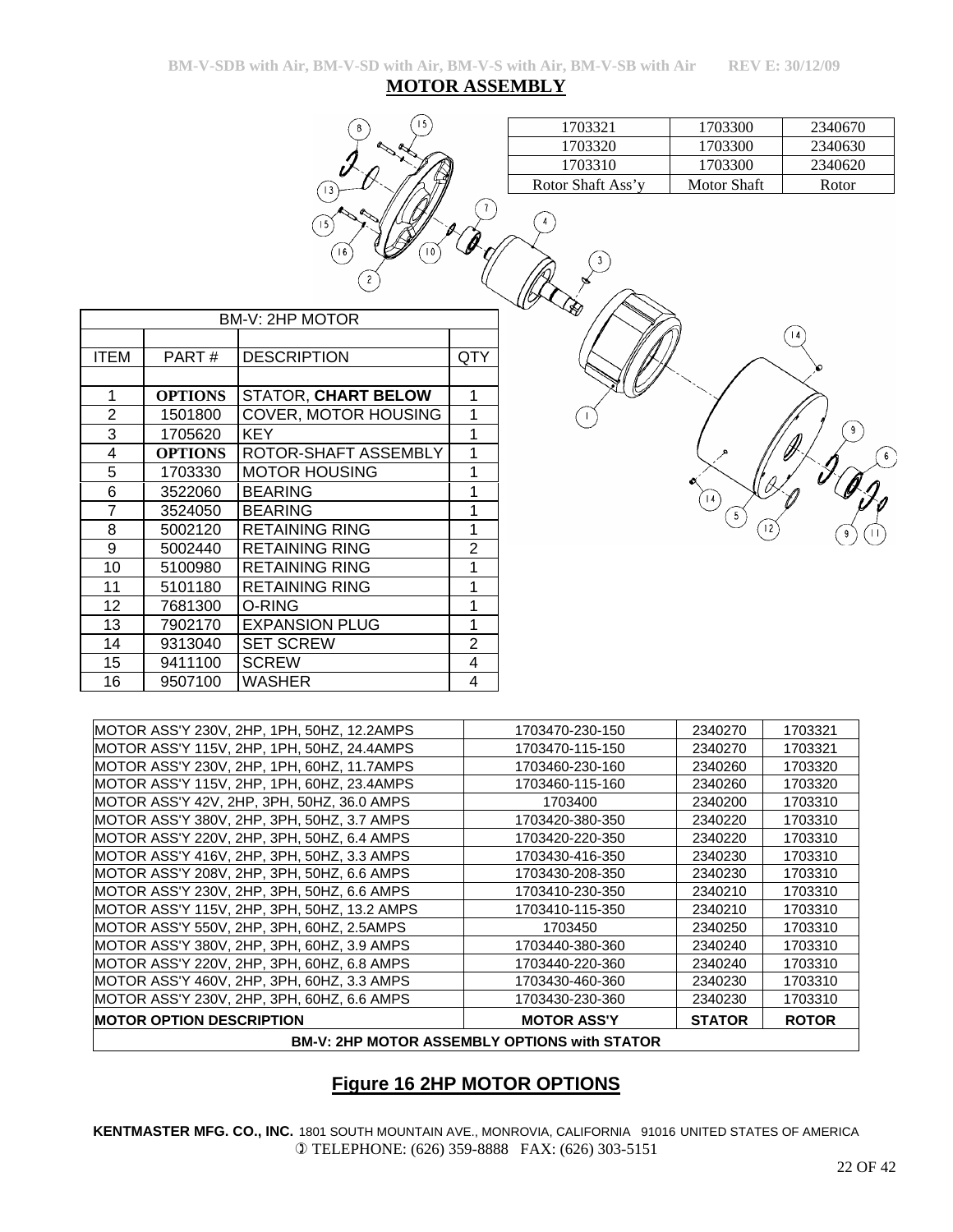| [15]<br>$\bf 8$          |     |                   |             |                                        |
|--------------------------|-----|-------------------|-------------|----------------------------------------|
|                          |     | 1703350           | 1703340     | 2340610                                |
| 13<br>$10^{\circ}$       |     | Rotor Shaft Ass'y | Motor Shaft | Rotor                                  |
| 16<br>$\overline{c}$     | ำ   |                   |             |                                        |
| $\overline{\text{OTOR}}$ |     |                   |             |                                        |
| Ń                        | QTY |                   |             |                                        |
|                          |     | $\mathsf{I}$      |             | 9                                      |
| <b>ART BELLOW</b>        | 1   |                   |             | 9                                      |
| <b>TOR HOUSING</b>       | 1   |                   |             |                                        |
|                          | 1   |                   |             |                                        |
| FT ASSEMBLY              | 1   |                   |             | $\left\lceil \frac{1}{2} \right\rceil$ |
| <b>JSING</b>             | 1   |                   |             |                                        |
|                          | 1   |                   |             |                                        |
|                          | 1   |                   |             |                                        |
| <u>रा</u><br>९           | 1   |                   |             |                                        |

|                |                | <b>BM-V: 3HP MOTOR</b>      |     |
|----------------|----------------|-----------------------------|-----|
|                |                |                             |     |
| <b>ITEM</b>    | PART#          | <b>DESCRIPTION</b>          | QTY |
|                |                |                             |     |
| 1              | <b>OPTIONS</b> | <b>STATOR, CHART BELLOW</b> | 1   |
| $\overline{2}$ | 1501800        | COVER, MOTOR HOUSING        | 1   |
| 3              | 1705620        | <b>KEY</b>                  | 1   |
| 4              | 1703350        | ROTOR-SHAFT ASSEMBLY        | 1   |
| 5              | 1703360        | <b>MOTOR HOUSING</b>        | 1   |
| 6              | 3522060        | <b>BEARING</b>              | 1   |
| $\overline{7}$ | 3524050        | <b>BEARING</b>              | 1   |
| 8              | 5002120        | <b>RETAINING RING</b>       | 1   |
| 9              | 5002440        | <b>RETAINING RING</b>       | 2   |
| 10             | 5100980        | <b>RETAINING RING</b>       | 1   |
| 11             | 5101180        | <b>RETAINING RING</b>       | 1   |
| 12             | 7681300        | O-RING                      | 1   |
| 13             | 7902170        | <b>EXPANSION PLUG</b>       | 1   |
| 14             | 9313040        | <b>SET SCREW</b>            | 2   |
| 15             | 9411100        | <b>SCREW</b>                | 4   |
| 16             | 9507100        | WASHER                      | 4   |

| MOTOR ASS'Y 42V, 3HP, 3PH, 50HZ, 47.0 AMPS  | 1703500                                             | 2340100       | 1703350      |
|---------------------------------------------|-----------------------------------------------------|---------------|--------------|
|                                             |                                                     |               |              |
| MOTOR ASS'Y 380V, 3HP, 3PH, 50HZ, 5.1 AMPS  | 1703520-380-350                                     | 2340120       | 1703350      |
| MOTOR ASS'Y 220V, 3HP, 3PH, 50HZ, 8.8 AMPS  | 1703520-220-350                                     | 2340120       | 1703350      |
| MOTOR ASS'Y 416V, 3HP, 3PH, 50HZ, 4.3 AMPS  | 1703530-416-350                                     | 2340130       | 1703350      |
| MOTOR ASS'Y 208V, 3HP, 3PH, 50HZ, 8.6 AMPS  | 1703530-208-350                                     | 2340130       | 1703350      |
| MOTOR ASS'Y 230V, 3HP, 3PH, 50HZ, 8.8 AMPS  | 1703510-230-350                                     | 2340110       | 1703350      |
| MOTOR ASS'Y 115V, 3HP, 3PH, 50HZ, 17.6 AMPS | 1703510-115-350                                     | 2340110       | 1703350      |
| MOTOR ASS'Y 550V, 3HP, 3PH, 60HZ, 3.8AMPS   | 1703550                                             | 2340150       | 1703350      |
| MOTOR ASS'Y 380V, 3HP, 3PH, 60HZ, 5.0 AMPS  | 1703540-380-360                                     | 2340140       | 1703350      |
| MOTOR ASS'Y 220V, 3HP, 3PH, 60HZ, 8.6 AMPS  | 1703540-220-360                                     | 2340140       | 1703350      |
| MOTOR ASS'Y 460V, 3HP, 3PH, 60HZ, 4.1 AMPS  | 1703530-460-360                                     | 2340130       | 1703350      |
| MOTOR ASS'Y 230V, 3HP, 3PH, 60HZ, 8.2 AMPS  | 1703530-230-360                                     | 2340130       | 1703350      |
| <b>IMOTOR OPTION DESCRIPTION</b>            | <b>MOTOR ASS'Y</b>                                  | <b>STATOR</b> | <b>ROTOR</b> |
|                                             | <b>BM-V: 3HP MOTOR ASSEMBLY OPTIONS with STATOR</b> |               |              |

## **Figure 17 3HP MOTOR OPTIONS**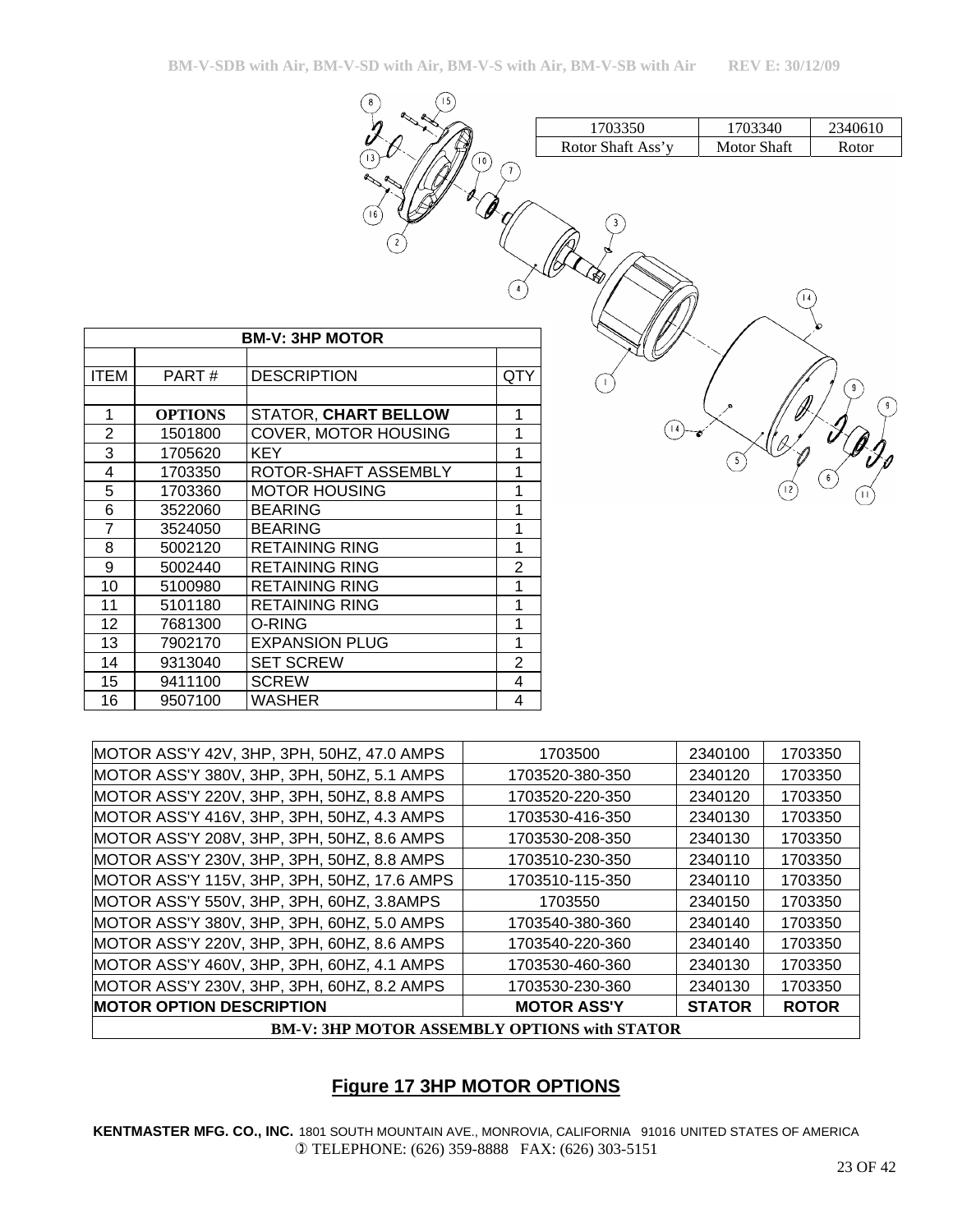|                |                | 3<br>8<br>15                               |                |                          |                    |                  |
|----------------|----------------|--------------------------------------------|----------------|--------------------------|--------------------|------------------|
|                |                |                                            |                | 1703380                  | 1703370            | 2340600          |
|                |                | $10^{\circ}$                               |                | Rotor Shaft Ass'y        | <b>Motor Shaft</b> | Rotor            |
|                |                | $\mathbf{7}$<br> 6                         |                | 3<br>Ю                   |                    |                  |
|                |                | $\left(4\right)$<br><b>BM-V: 5HP MOTOR</b> |                |                          |                    | 4                |
| <b>ITEM</b>    | PART#          | <b>DESCRIPTION</b>                         | QTY            |                          |                    |                  |
| $\mathbf{1}$   | <b>OPTIONS</b> | <b>STATOR, CHART BELOW</b>                 | $\mathbf{1}$   |                          |                    | $\left(9\right)$ |
| $\overline{2}$ | 1501800        | <b>COVER, MOTOR HOUSING</b>                | 1              |                          |                    |                  |
| 3              | 1705620        | <b>KEY</b>                                 | 1              | $\left  4 \right\rangle$ |                    |                  |
| 4              | 1703380        | ROTOR-SHAFT ASSEMBLY                       | 1              |                          |                    |                  |
| $\overline{5}$ | 1703390        | <b>MOTOR HOUSING</b>                       | 1              |                          |                    |                  |
| 6              | 3522060        | <b>BEARING</b>                             | 1              |                          | 5                  |                  |
| $\overline{7}$ | 3524050        | <b>BEARING</b>                             | $\mathbf{1}$   |                          |                    |                  |
| $\bf 8$        | 5002120        | <b>RETAINING RING</b>                      | 1              |                          |                    |                  |
| $\overline{9}$ | 5002440        | <b>RETAINING RING</b>                      | $\overline{2}$ |                          |                    |                  |
| 10             | 5100980        | <b>RETAINING RING</b>                      | 1              |                          |                    |                  |
| 11             | 5101180        | <b>RETAINING RING</b>                      | 1              |                          |                    |                  |
| 12             | 7681300        | O-RING                                     | $\mathbf{1}$   |                          |                    |                  |
| 13             | 7902170        | <b>EXPANSION PLUG</b>                      | 1              |                          |                    |                  |
| 14             | 9313040        | <b>SET SCREW</b>                           | $\overline{2}$ |                          |                    |                  |
| 15             | 9411100        | <b>SCREW</b>                               | 4              |                          |                    |                  |
| 16             | 9507100        | <b>WASHER</b>                              | 4              |                          |                    |                  |

| <b>BM-V: 5HP MOTOR ASSEMBLY OPTIONS with STATOR</b> |                    |               |              |  |  |
|-----------------------------------------------------|--------------------|---------------|--------------|--|--|
| <b>MOTOR OPTION DESCRIPTION</b>                     | <b>MOTOR ASS'Y</b> | <b>STATOR</b> | <b>ROTOR</b> |  |  |
| MOTOR ASS'Y 115V, 5HP, 3PH, 50HZ, 27.2 AMPS         | 1703610-115-350    | 2340010       | 1703380      |  |  |
| MOTOR ASS'Y 230V, 5HP, 3PH, 50HZ, 13.6 AMPS         | 1703610-230-350    | 2340010       | 1703380      |  |  |
| MOTOR ASS'Y 230V, 5HP, 3PH, 60HZ, 13.0 AMPS         | 1703630-230-360    | 2340030       | 1703380      |  |  |
| MOTOR ASS'Y 460V, 5HP, 3PH, 60HZ, 6.5 AMPS          | 1703630-460-360    | 2340030       | 1703380      |  |  |
| MOTOR ASS'Y 42V, 5HP, 3PH, 50HZ, 73.0 AMPS          | 1703600            | 2340000       | 1703380      |  |  |
| MOTOR ASS'Y 220V, 5HP, 3PH, 50HZ, 13.4 AMPS         | 1703620-220-350    | 2340020       | 1703380      |  |  |
| MOTOR ASS'Y 380V, 5HP, 3PH, 50HZ, 7.7 AMPS          | 1703620-380-350    | 2340020       | 1703380      |  |  |
| MOTOR ASS'Y 220V, 5HP, 3PH, 60HZ, 14.7AMPS          | 1703640-220-360    | 2340040       | 1703380      |  |  |
| MOTOR ASS'Y 380V, 5HP, 3PH, 60HZ, 7.8AMPS           | 1703640-380-360    | 2340040       | 1703380      |  |  |
| MOTOR ASS'Y 550V, 5HP, 3PH, 60HZ, 5.6 AMPS          | 1703650            | 2340050       | 1703380      |  |  |
|                                                     |                    |               |              |  |  |

## **Figure 18 5HP MOTOR OPTIONS**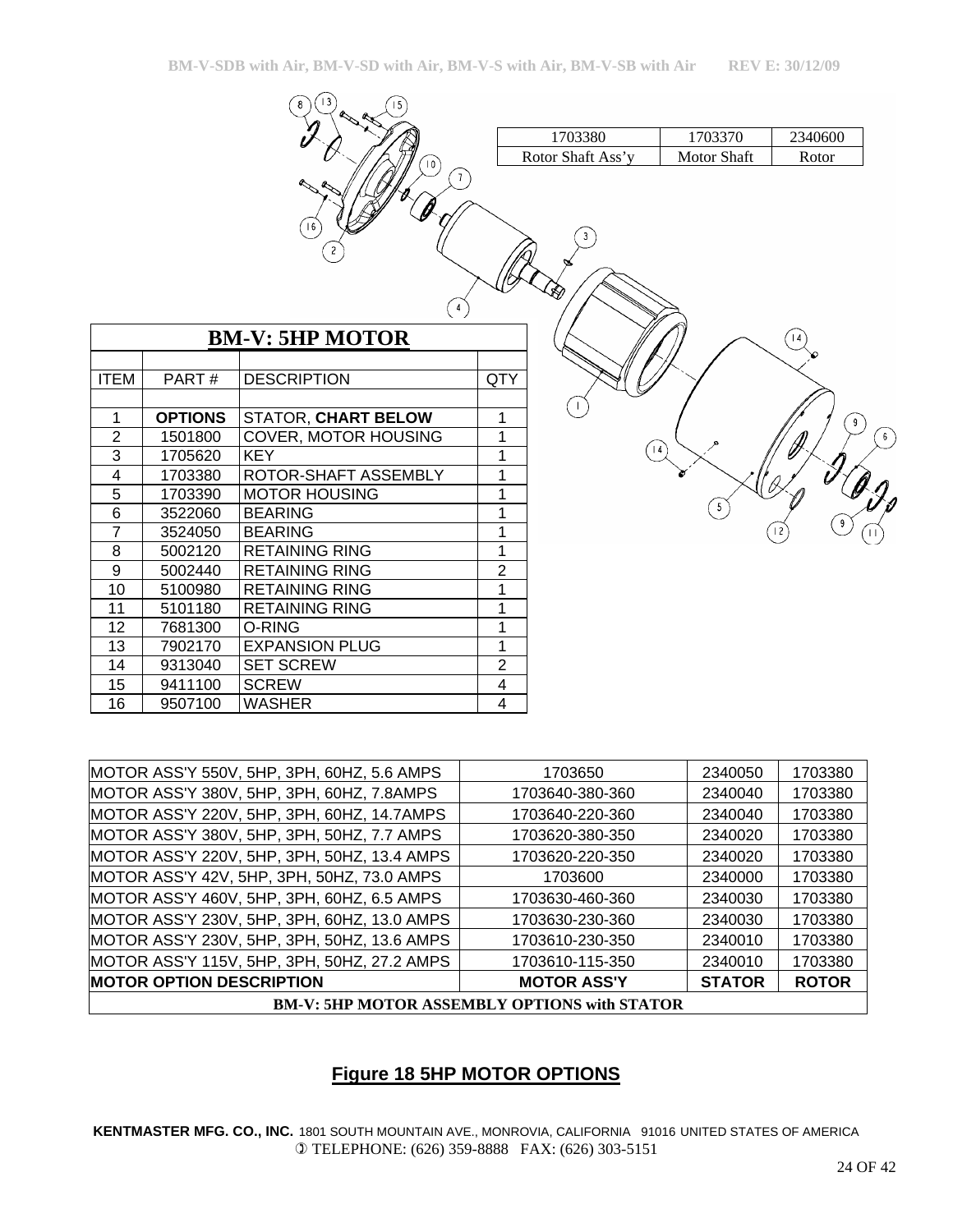#### **POWER SUPPLY OPTIONS**



| 1720050: POWER SUPPLY, 42V, ATD, AIR |         |                           |     |
|--------------------------------------|---------|---------------------------|-----|
|                                      |         |                           |     |
| <b>ITEM</b>                          | PART#   | <b>DESCRIPTION</b>        | QT۱ |
|                                      |         |                           |     |
| 1                                    | 1708730 | <b>GASKET</b>             |     |
| 2                                    | 1709480 | COVER, WIRE BOX, 42V, ATD | 1   |
| 3                                    | 2007030 | POWER CORD                |     |
| 4                                    | 2008200 | <b>CABLE CONNECTOR</b>    |     |
| 5                                    | 2008210 | <b>CORD GRIP</b>          |     |
| 6                                    | 7804310 | AIR LOGIC MODULE          |     |
| 7                                    | 9209240 | <b>SCREW</b>              |     |

# **Figure 19 POWER SUPPLY, 42V, with ANTI-TIEDOWN, AIR**



# **Figure 20 POWER SUPPLY, 42V, without ANTI-TIEDOWN**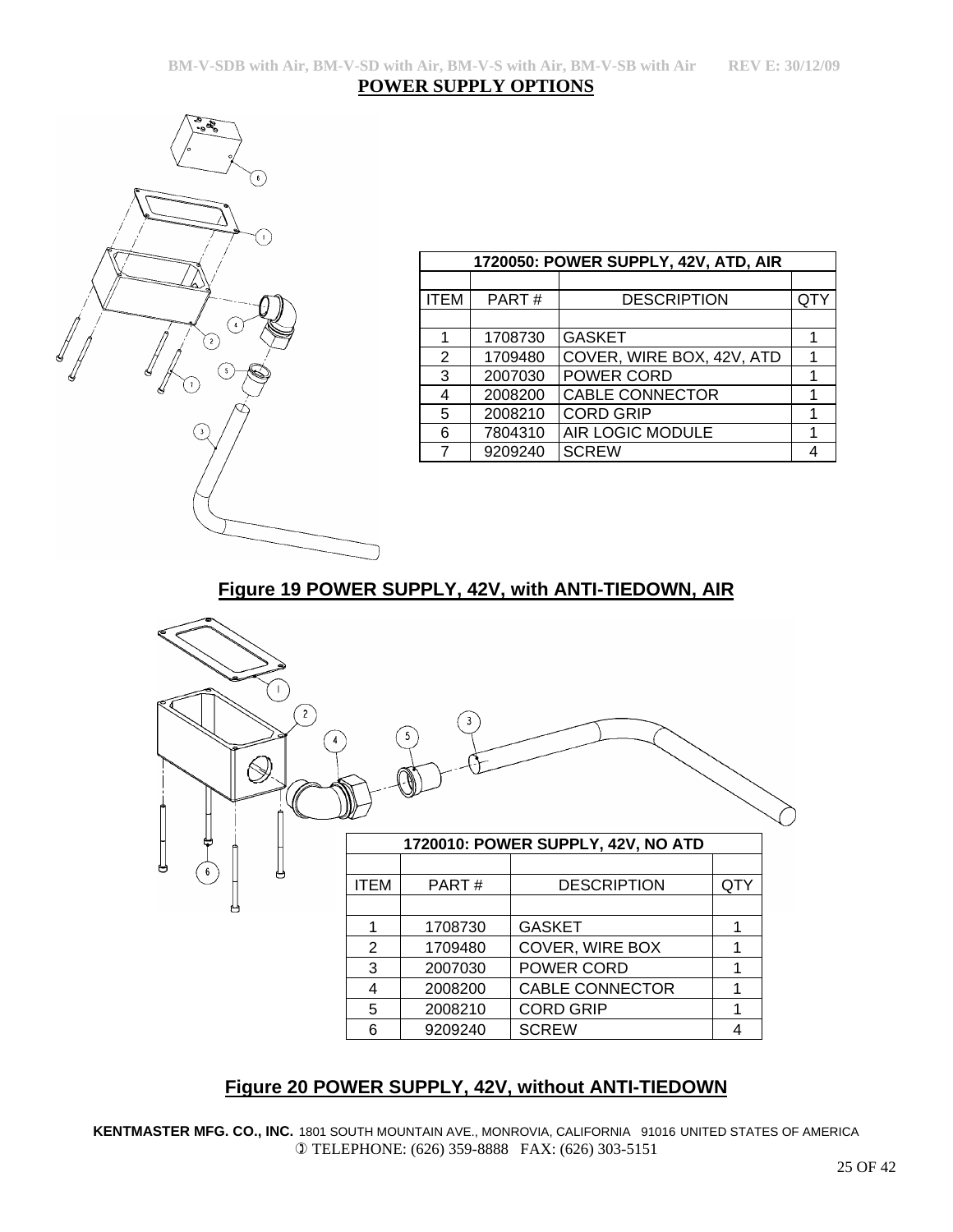|             | 1720040: POWER SUPPLY, NON 42V, ATD, AIR |                        |   |  |
|-------------|------------------------------------------|------------------------|---|--|
|             |                                          |                        |   |  |
| <b>ITEM</b> | PART#                                    | <b>DESCRIPTION</b>     |   |  |
|             |                                          |                        |   |  |
| 1           | 1000050                                  | POWER CORD w/MALE PLUG |   |  |
| 2           | 1708730                                  | <b>GASKET</b>          |   |  |
| 3           | 1709460                                  | COVER, WIRE BOX        |   |  |
| 4           | 2001620                                  | SOCKET, FEMALE         | 1 |  |
| 5           | 2008180                                  | <b>CABLE CONNECTOR</b> |   |  |
| 6           | 2008220                                  | <b>CORD GRIP</b>       |   |  |
| 7           | 7804310                                  | AIR LOGIC MODULE       |   |  |
| 8           | 9209240                                  | <b>SCREW</b>           |   |  |

 $\emptyset$ 



## **Figure 21 POWER SUPPLY, NON 42V, with ANTI-TIEDOWN, AIR**



| 1720030: POWER SUPPLY, NON 42V, NO ATD |         |                        |     |
|----------------------------------------|---------|------------------------|-----|
|                                        |         |                        |     |
| <b>ITEM</b>                            | PART#   | <b>DESCRIPTION</b>     | QTY |
|                                        |         |                        |     |
|                                        | 1000050 | POWER CORD w/MALE PLUG |     |
| 2                                      | 1708730 | <b>GASKET</b>          |     |
| 3                                      | 1709460 | COVER, WIRE BOX        |     |
| 4                                      | 2001620 | SOCKET, FEMALE         |     |
| 5                                      | 2008180 | <b>CABLE CONNECTOR</b> |     |
| 6                                      | 2008220 | <b>CORD GRIP</b>       |     |
|                                        | 9209240 | <b>SCREW</b>           |     |

POWER CORD 1000050: POWER CORD 20FT LONG **(2001240)** + MALE PLUG **(2001610)**

## **Figure 22 POWER SUPPLY, NON 42V, without ANTI-TIEDOWN**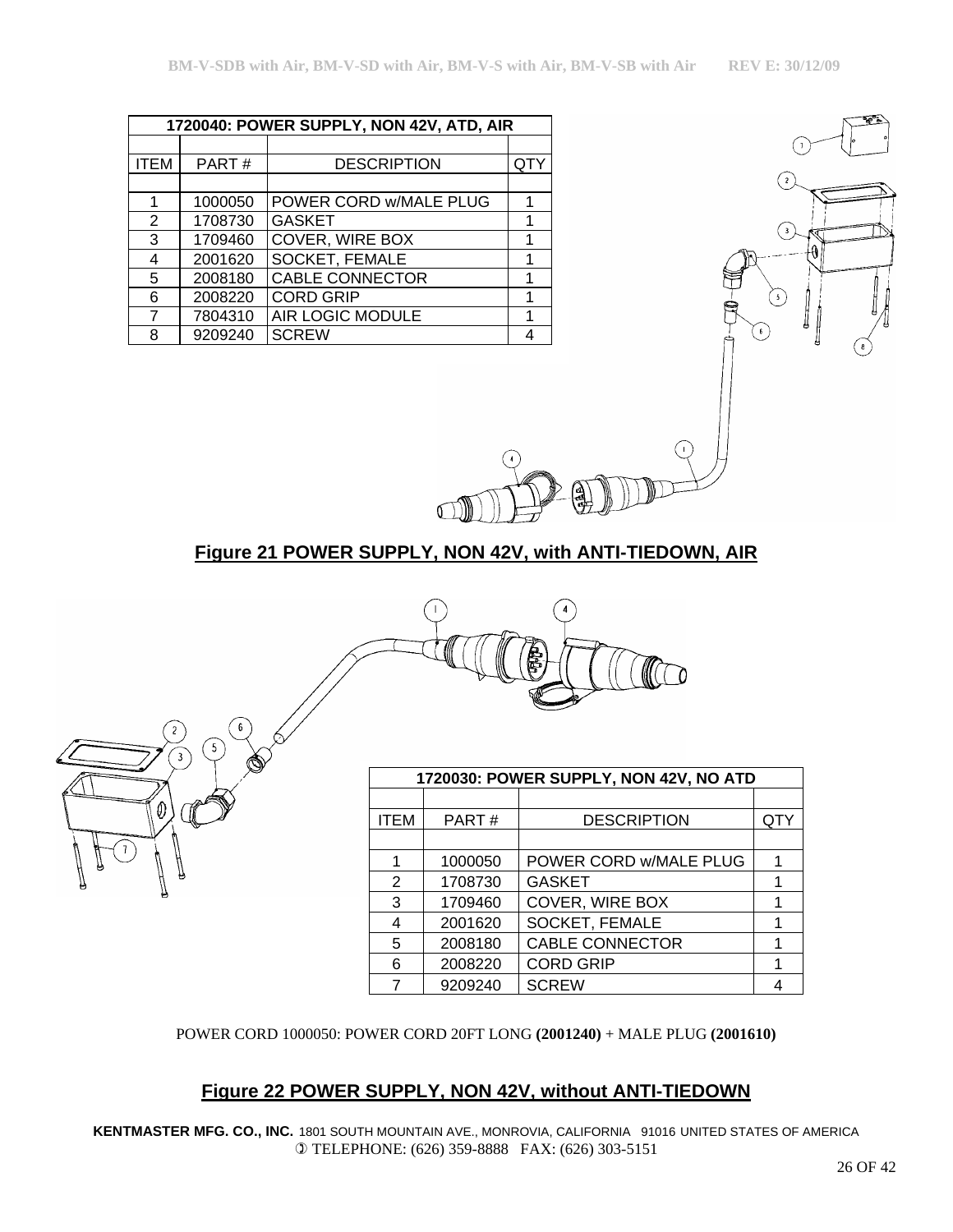

| 1720007: POWER SUPPLY, SINGLE PHASE 115 / 230V |              |                               |            |
|------------------------------------------------|--------------|-------------------------------|------------|
|                                                |              |                               |            |
| <b>ITEM</b>                                    | <b>PART#</b> | <b>DESCRIPTION</b>            | <b>QTY</b> |
|                                                |              |                               |            |
| 1                                              | 1708730      | <b>GASKET</b>                 |            |
| $\overline{2}$                                 | 1709460      | COVER, WIRE BOX               |            |
| 3                                              | 2001080      | POWER CORD                    |            |
| 4                                              | 2001610      | PLUG, MALE                    |            |
| 5                                              | 2001620      | <b>SOCKET, FEMALE</b>         |            |
| 6                                              | 2008180      | <b>CABLE CONNECTOR</b>        |            |
| 7                                              | 2008220      | <b>CORD GRIP</b>              |            |
| 8                                              | 2309040      | <b>CAPACITOR START MOTOR</b>  |            |
| 9                                              | 2309650      | START CAPACITOR - 540-648 MFD |            |
| 10                                             | 2309660      | <b>RUN CAPACITOR - 50MFD</b>  |            |
| 11                                             | 9209240      | <b>SCREW</b>                  | 4          |

# **Figure 23 POWER SUPPLY, SINGLE PHASE, 115V**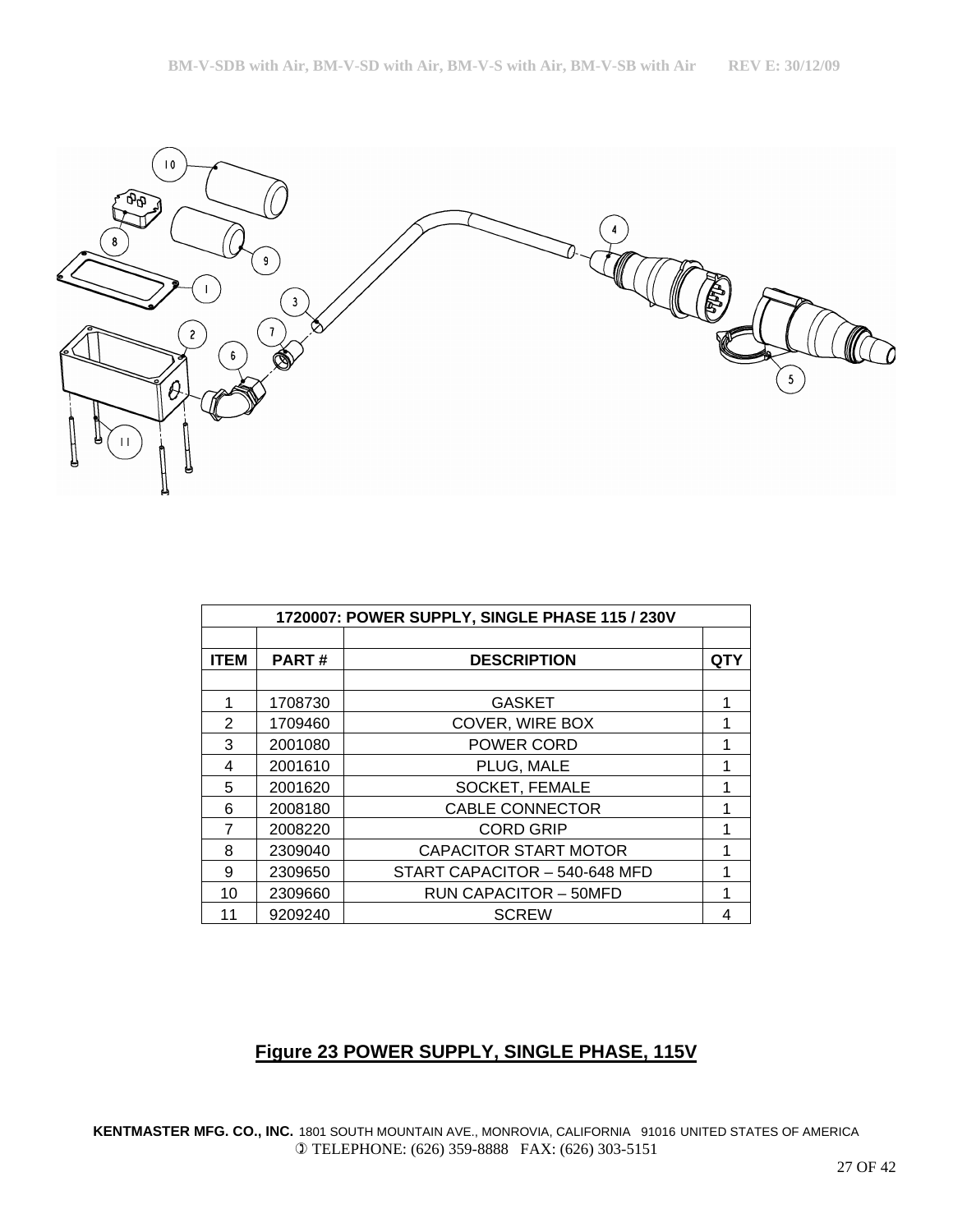# **WIRING DIAGRAMS**



SINGLE PHASE – 230V CONTROL VOLTAGE MOTOR OPTION 3-POLE CONTACTOR OVERLOAD RELAY 220V MOTOR 220V, 60HZ, 11.7AMPS, 2HP 2020033 2309170 220V MOTOR 220V, 50HZ, 12.2AMPS, 2HP 2020033 2309170

#### NOTES:

- 1. DO NOT ATTEMPT OR MAKE RAPAIRS ON THE MACHINE WHILE POWER IS ON.
- 2. ALL ELECTRICAL WORK MUST BE PERFORMED BY A QUALIFIED ELECTRICIAN.
- 3. THE CAPACITOR AND THE SWITCH CAP. START MOTOR AR MOUNTED INSIDE THE MAGNETIC PANEL BOX.
- 4. THE ELECTRICAL DIAGRAM SHOWS THE MACHINE IN THE "OFF" POSITION.
- 5. THE GROUND WIRE (GREEN) OF THE POWER CABLE IS CONNECTED TO THE FRAME OF THE MACHINE.
- 6. TO REVERSE DIRECTION, REVERSE MOTOR WIRES #5 AND #8.

## **Figure 24 WIRING – SINGLE PHASE – 230V Air Operated without Anti-Tie Down**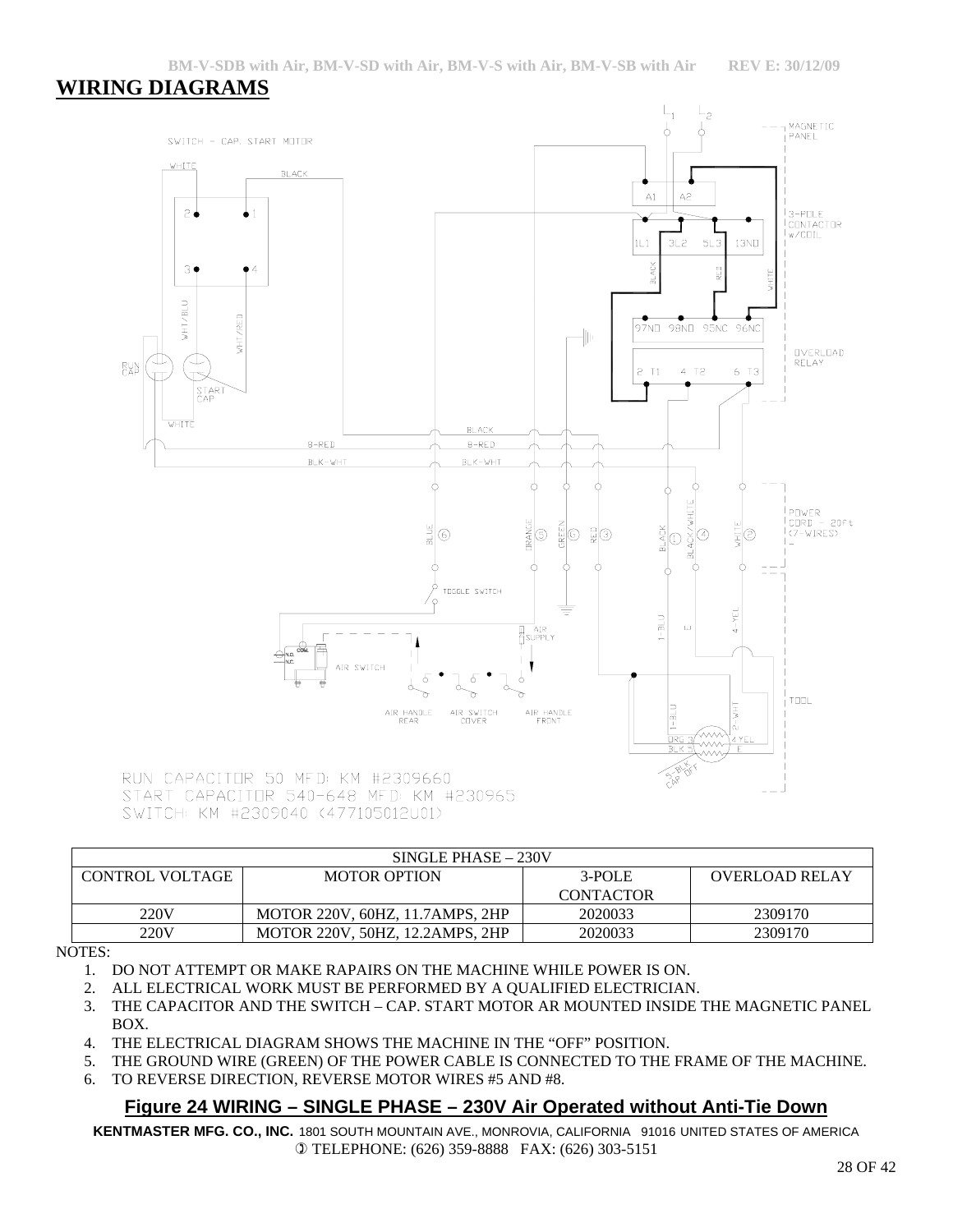

START CAPACITOR 540-648 MFD: KM #230965 SWITCH: KM #2309040 (477105012U01)

| SINGLE PHASE - 115V    |                                 |                         |                       |
|------------------------|---------------------------------|-------------------------|-----------------------|
| <b>CONTROL VOLTAGE</b> | <b>MOTOR OPTION</b>             | <b>3-POLE CONTACTOR</b> | <b>OVERLOAD RELAY</b> |
| 15V                    | MOTOR 115V, 60HZ, 23.4AMPS, 2HP | 2020038                 | 2309200               |
| .15V                   | MOTOR 115V, 50HZ, 24.4AMPS, 2HP | 2020038                 | 2309200               |

NOTES:

- 1. DO NOT ATTEMPT OR MAKE RAPAIRS ON THE MACHINE WHILE POWER IS ON.
- 2. ALL ELECTRICAL WORK MUST BE PERFORMED BY A QUALIFIED ELECTRICIAN.
- 3. THE CAPACITOR AND THE SWITCH CAP. START MOTOR AR MOUNTED INSIDE THE MAGNETIC PANEL BOX.
- 4. THE ELECTRICAL DIAGRAM SHOWS THE MACHINE IN THE "OFF" POSITION.
- 5. THE GROUND WIRE (GREEN) OF THE POWER CABLE IS CONNECTED TO THE FRAME OF THE MACHINE.
- 6. TO REVERSE DIRECTION, REVERSE MOTOR WIRES #5 AND #8.

# **Figure 25 WIRING – SINGLE PHASE – 115V Air Operated without Anti-Tie Down**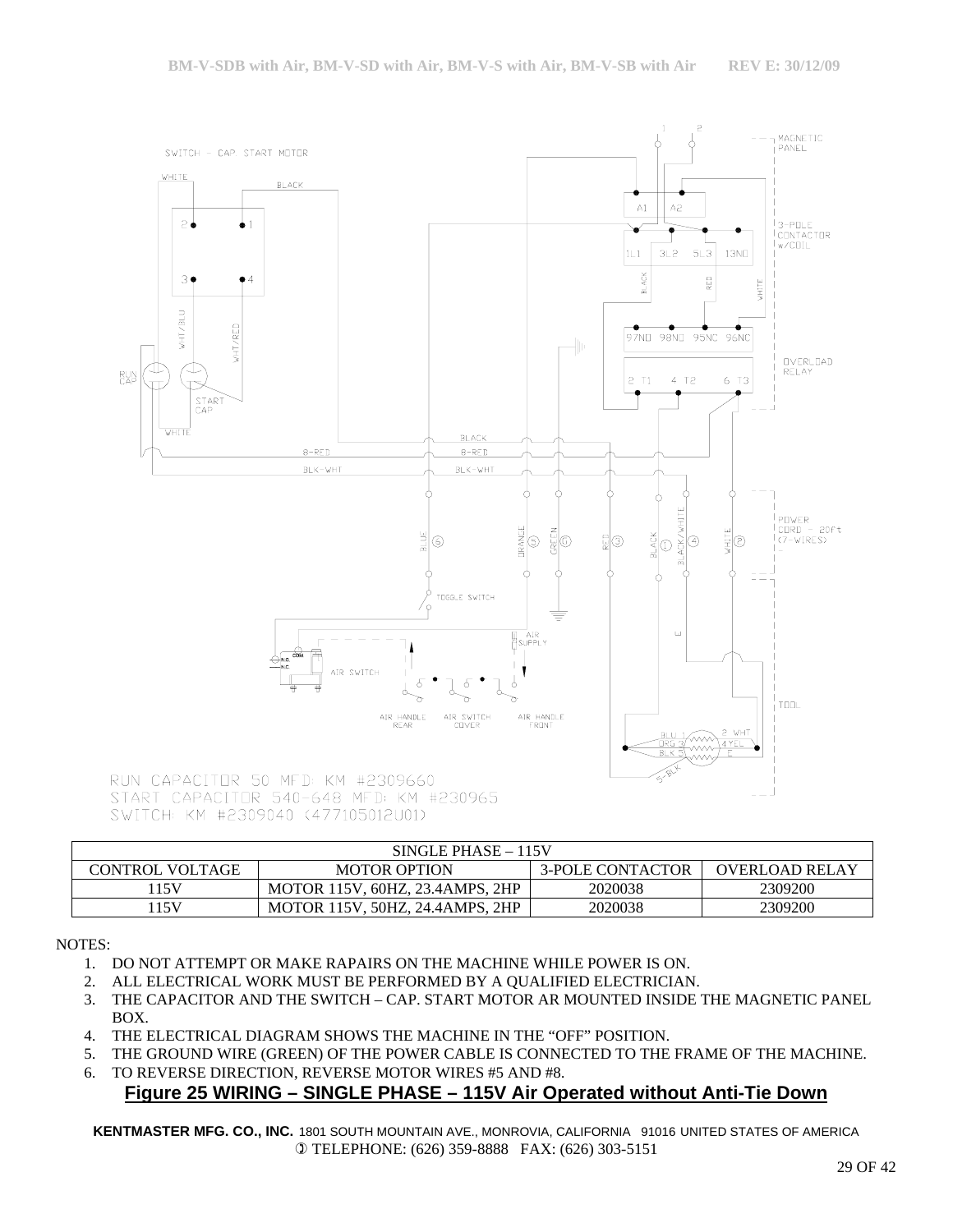

- 1. DO NOT ATTEMPT OR MAKE RAPAIRS ON THE MACHINE WHILE POWER IS ON.
- 2. ALL ELECTRICAL WORK MUST BE PERFORMED BY A QUALIFIED ELECTRICIAN.
- 3. THE ELECTRICAL DIAGRAM SHOWS THE MACHINE IN THE "OFF" POSITION.

# **Figure 26 WIRING – 3 PH – DIFFERENT CONTROL AND MOTOR VOLTAGE - Air Operated without Anti-Tie Down**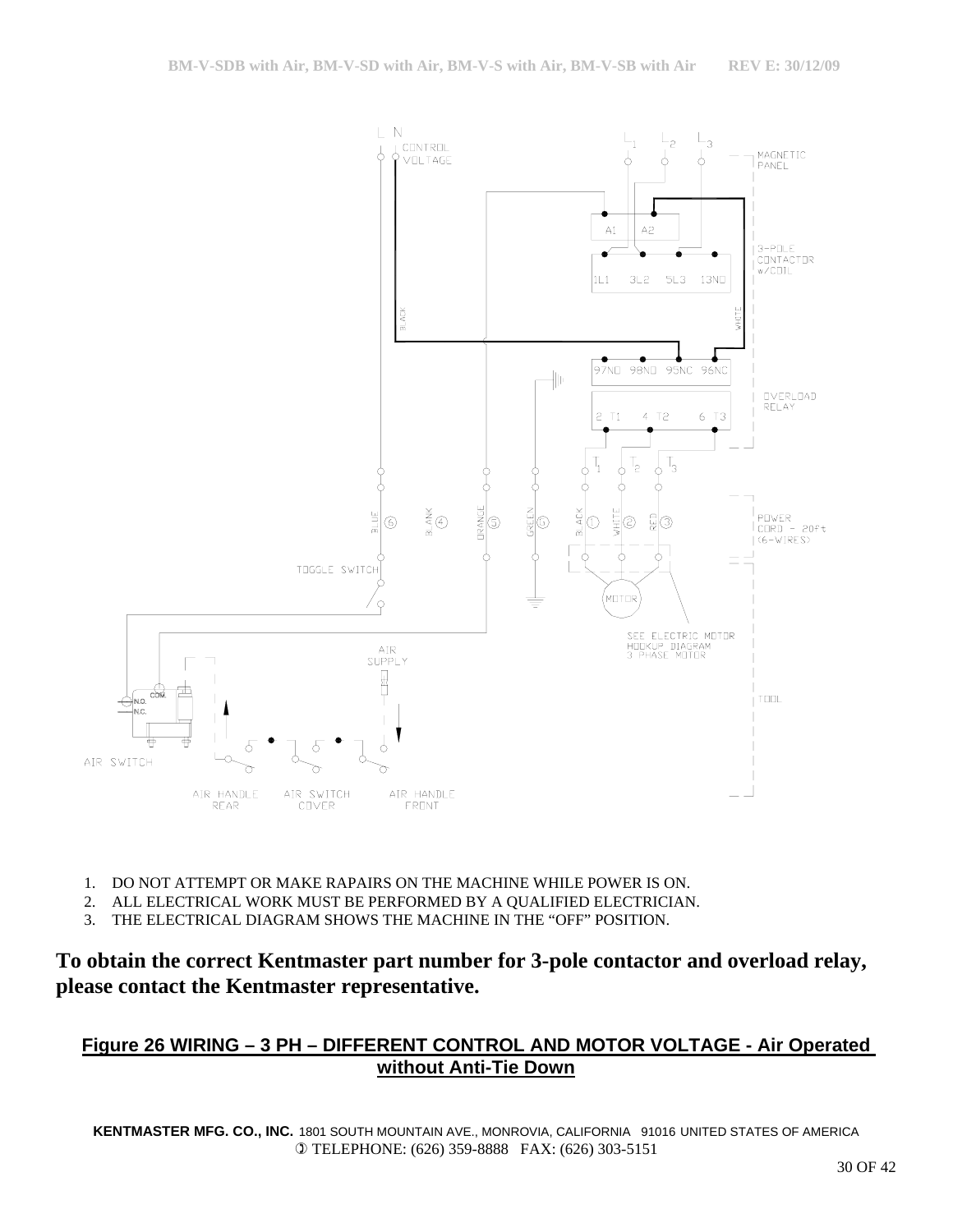

- 1. DO NOT ATTEMPT OR MAKE RAPAIRS ON THE MACHINE WHILE POWER IS ON.
- 2. ALL ELECTRICAL WORK MUST BE PERFORMED BY A QUALIFIED ELECTRICIAN.
- 3. THE ELECTRICAL DIAGRAM SHOWS THE MACHINE IN THE "OFF" POSITION.

## **Figure 27 WIRING – 3 PH – SAME CONTROL AND MOTOR VOLTAGE - Air Operated without Anti-Tie Down**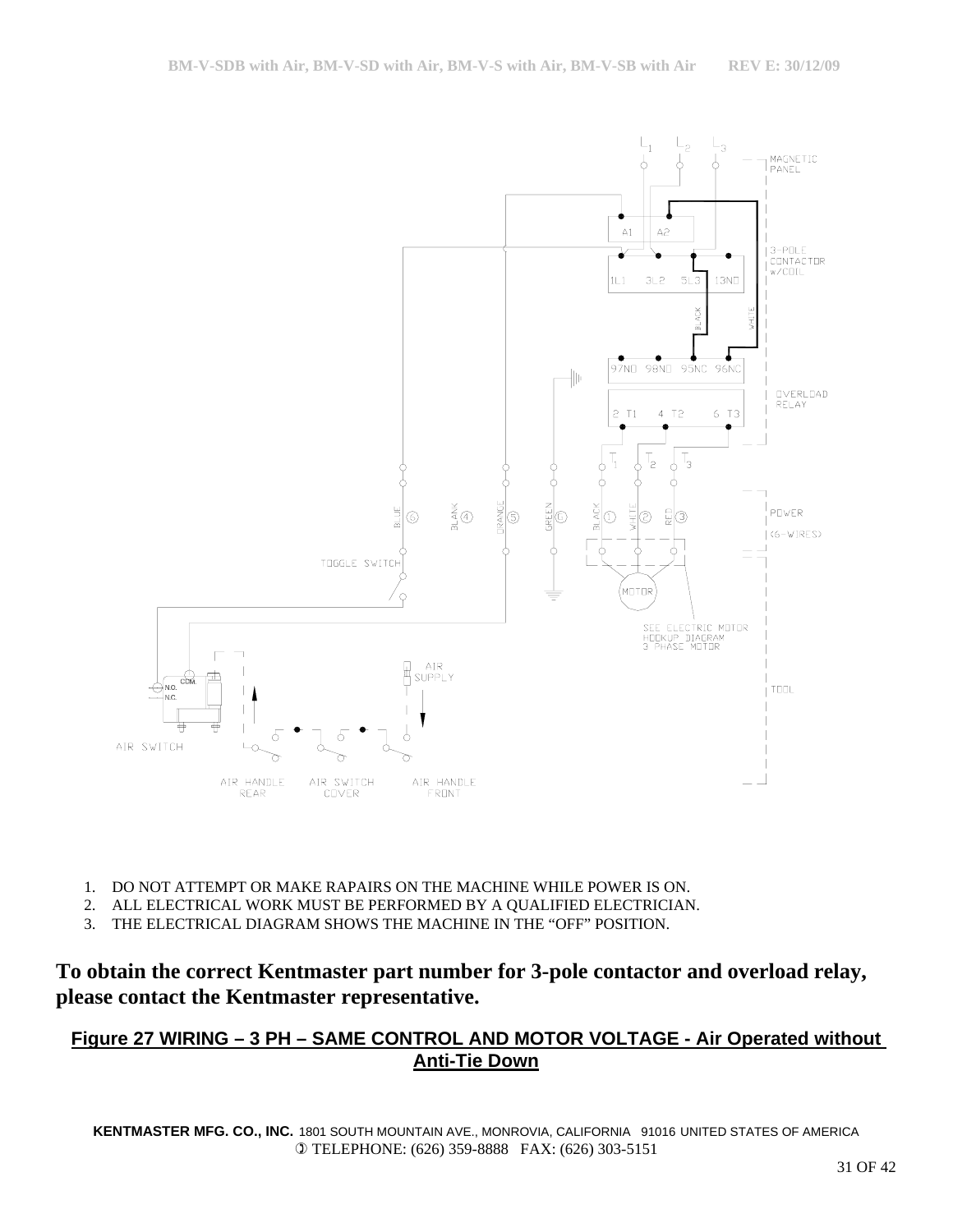

- 1. DO NOT ATTEMPT OR MAKE RAPAIRS ON THE MACHINE WHILE POWER IS ON.
- 2. ALL ELECTRICAL WORK MUST BE PERFORMED BY A QUALIFIED ELECTRICIAN.
- 3. THE ELECTRICAL DIAGRAM SHOWS THE MACHINE IN THE "OFF" POSITION.

# **Figure 28 WIRING – 3 PH – DIFFERENT CONTROL AND MOTOR VOLTAGE - Air Operated with Anti-Tie Down**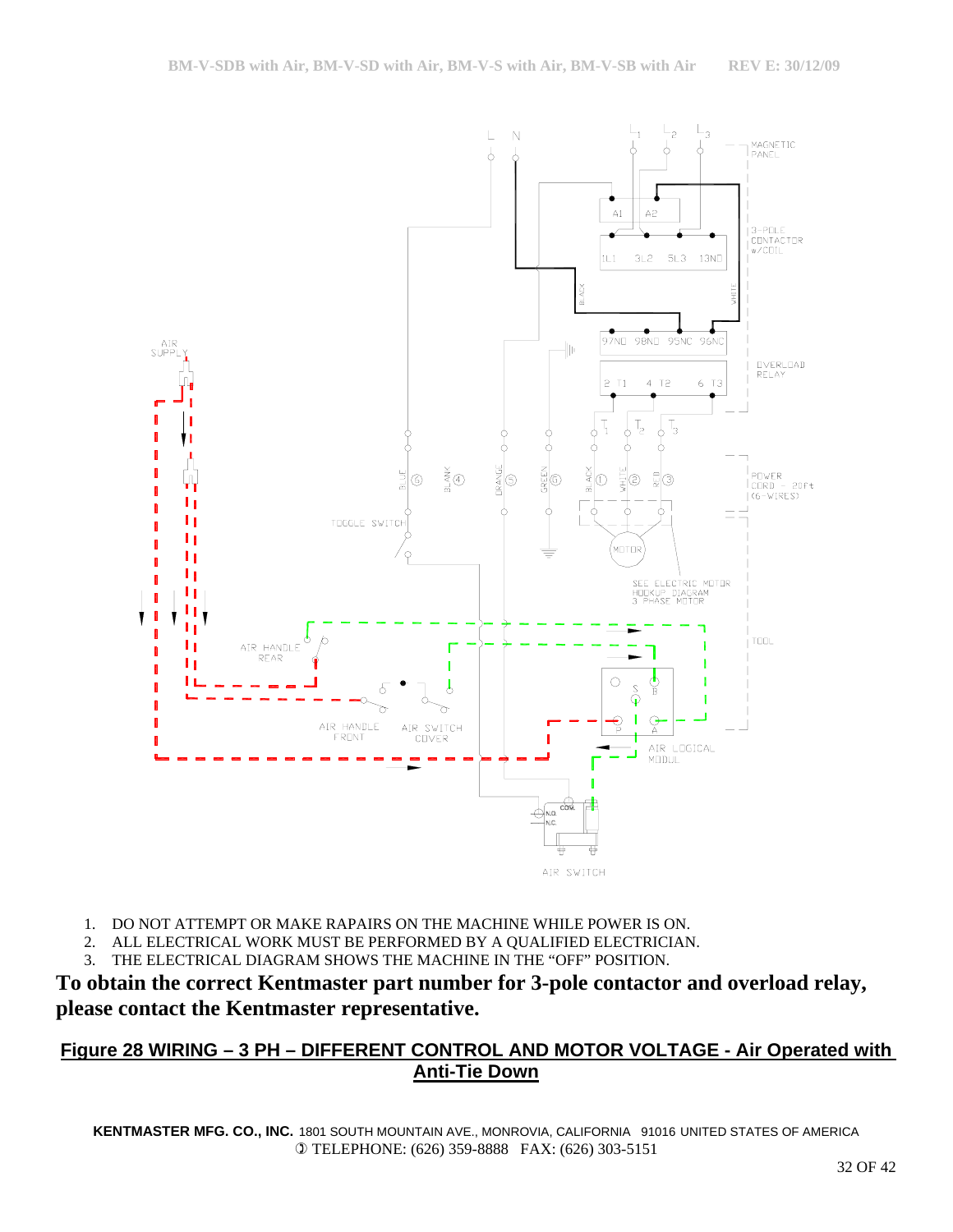

- 1. DO NOT ATTEMPT OR MAKE RAPAIRS ON THE MACHINE WHILE POWER IS ON.
- 2. ALL ELECTRICAL WORK MUST BE PERFORMED BY A QUALIFIED ELECTRICIAN.
- 3. THE ELECTRICAL DIAGRAM SHOWS THE MACHINE IN THE "OFF" POSITION.

## **Figure 29 WIRING – 3 PH – SAME CONTROL AND MOTOR VOLTAGE - Air Operated with Anti-Tie Down**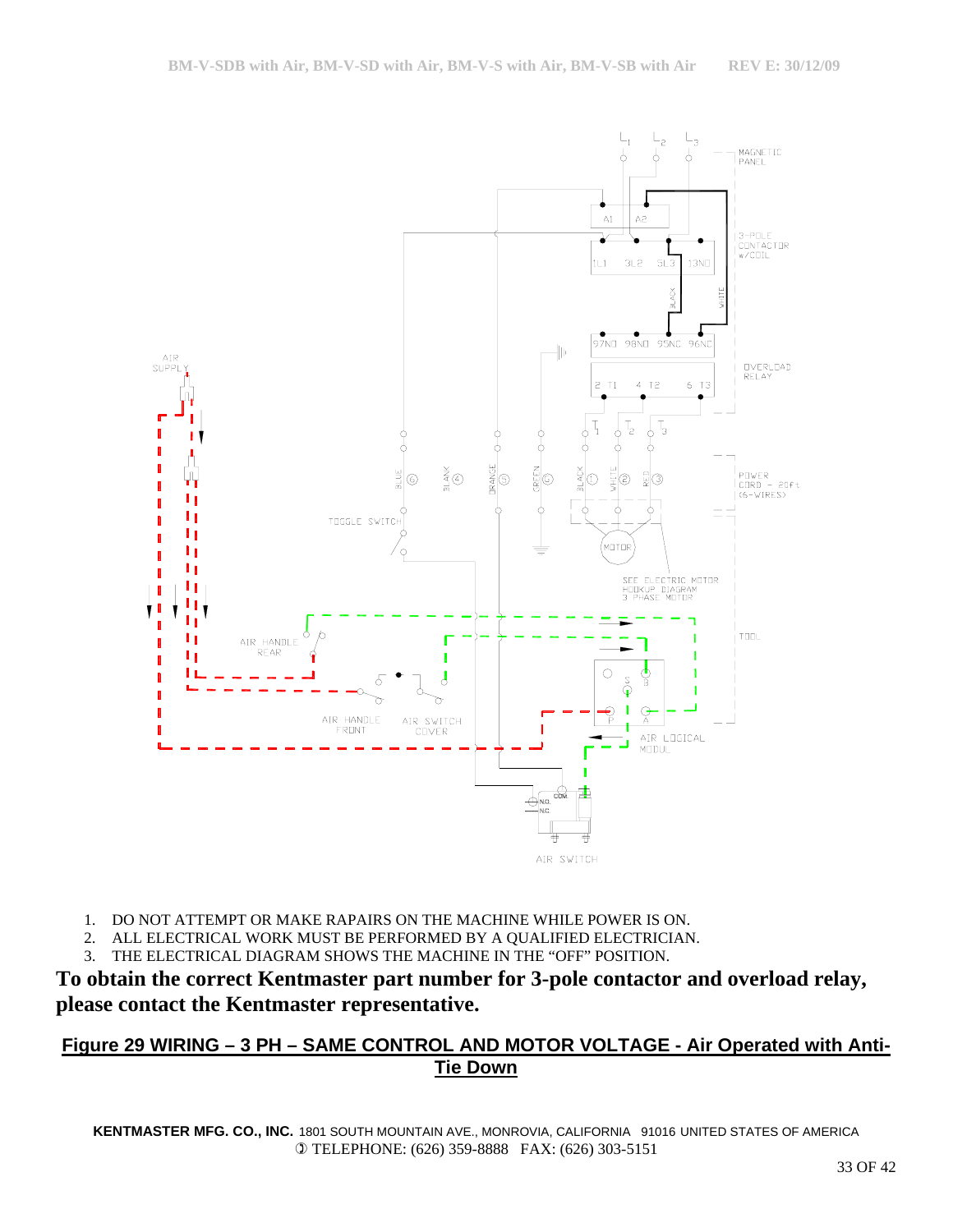

## **Figure 30 ELECTRIC MOTOR LEAD HOOKUP DIAGRAM 3 PHASE MOTOR**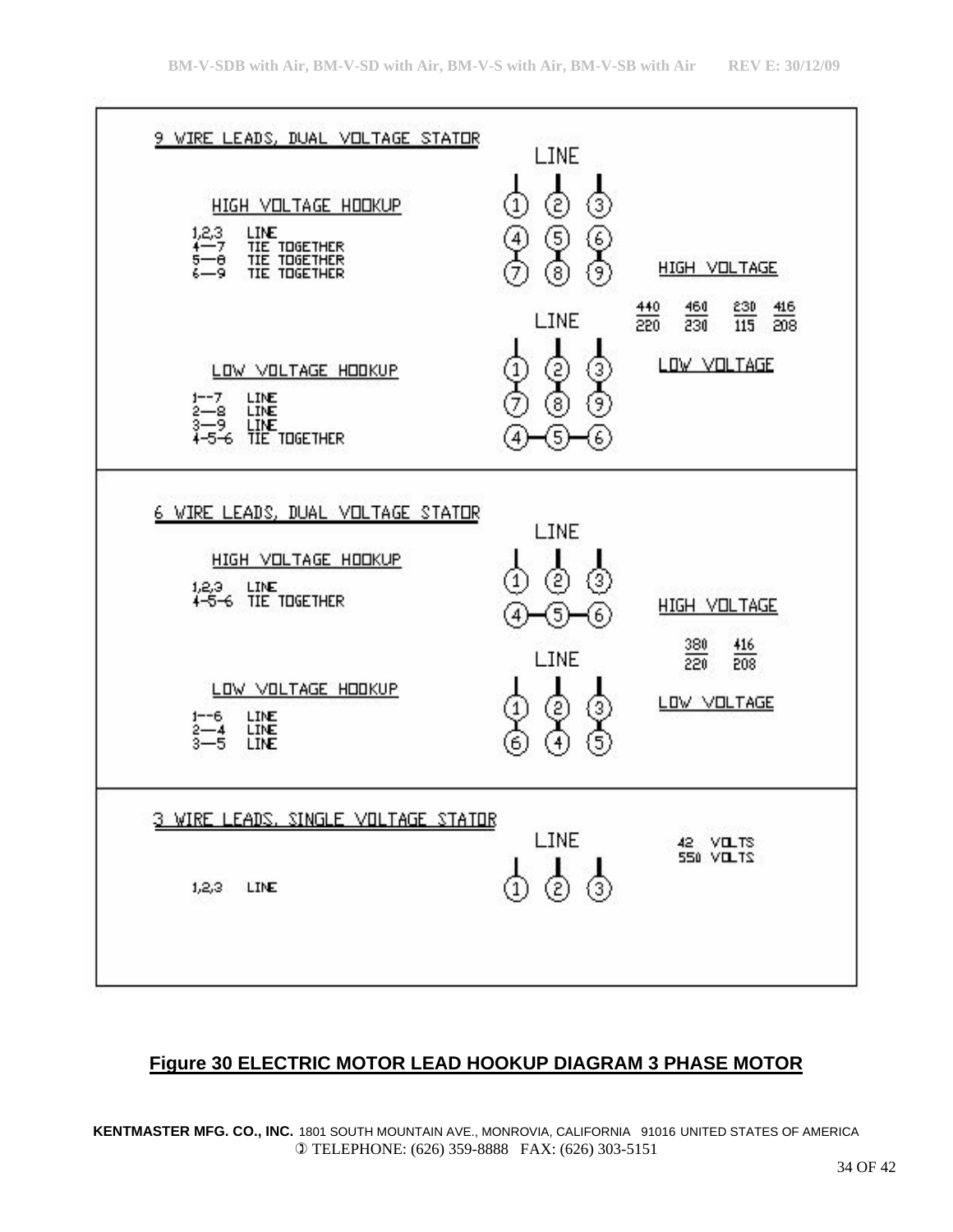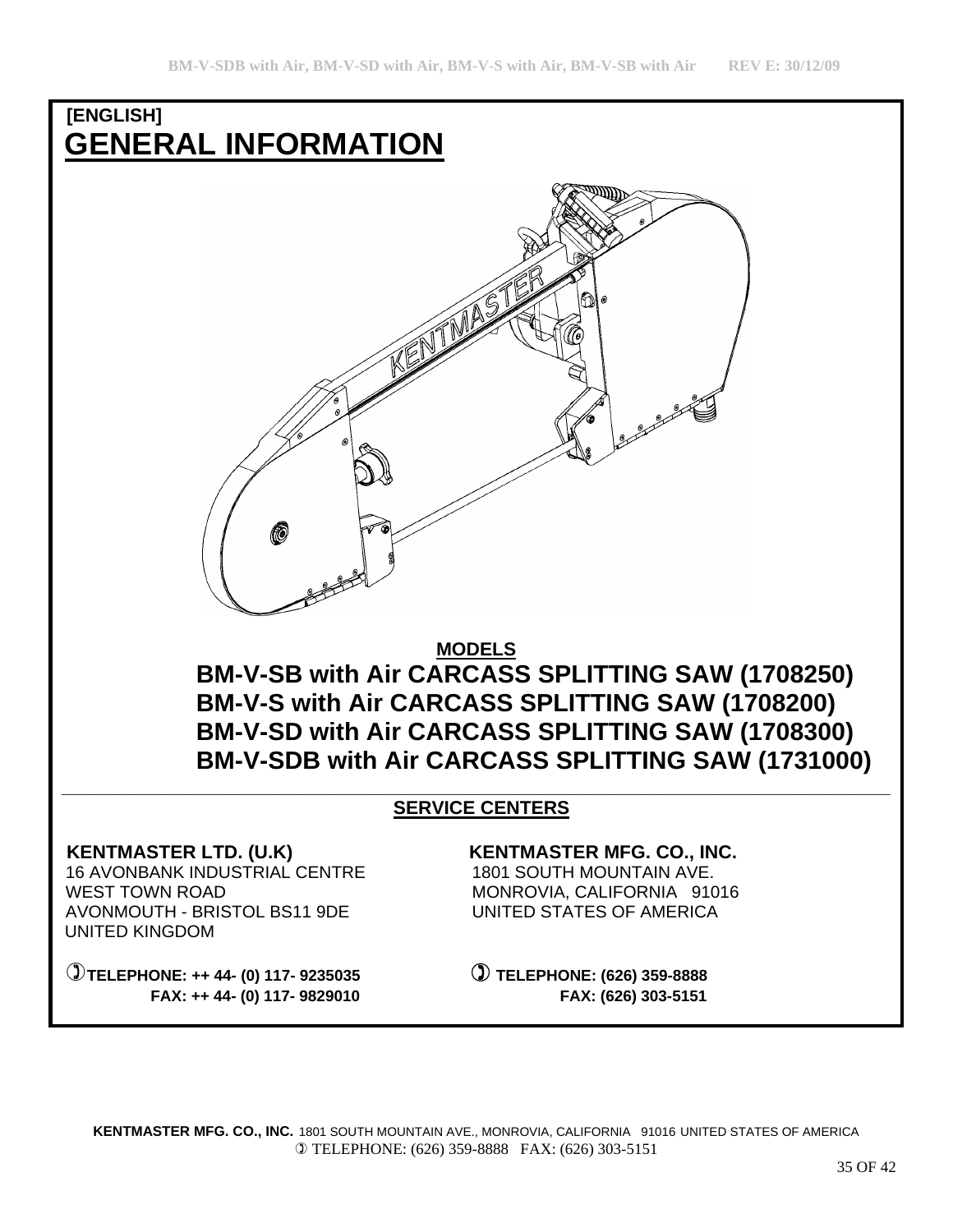## **NOTICE TO EMPLOYER AND PURCHASER OF TOOL NOTICE TO SAFETY DIRECTOR**

 **You have purchased a powerful tool that, if misused, can cause severe injury and harm to your employees. You must instruct your employees in the safe and proper use of this tool and to follow the safety procedures and instructions that have been supplied by the manufacturer of this tool. Please follow the following instructions.** 



- **1.** Instruct tool operators to test the tool each day before using it to be sure it does not malfunction. Remove and repair any tool that malfunctions.
- **2.** Instruct tool operators to immediately stop using a tool that malfunctions or is defective.
- **3.** Instruct personnel to immediately remove all tools that malfunction. Be sure to disconnect tool from power supply.
- **4.** Instruct all personnel to stay clear of tool, and not to stand or walk in front of, or next to tool when in use.
- **5.** Point out to all personnel the dangers related to the misuse of tool and the importance of following safety procedures and instructions.
- **6.** Do not make, or allow others to make, alterations or modifications to this tool. Replace all lost or illegible labels.
- **7.** Follow all safety, installation and maintenance instructions provided with this tool. Establish proper safety procedures in accordance with local and national requirements to prevent accidental energizing of tool that can cause injuries.
- **8.** If this tool is sold or change in ownership takes place, you must provide the new owner all safety instructions, notices and maintenance instructions you were originally provided. You can obtain additional copies of the instructions from Kentmaster, free of charge upon request.
- **9.** Give copies of instructions to: **(A) Tool Operators (B) Maintenance Supervisor (C) Clean-up Supervisor**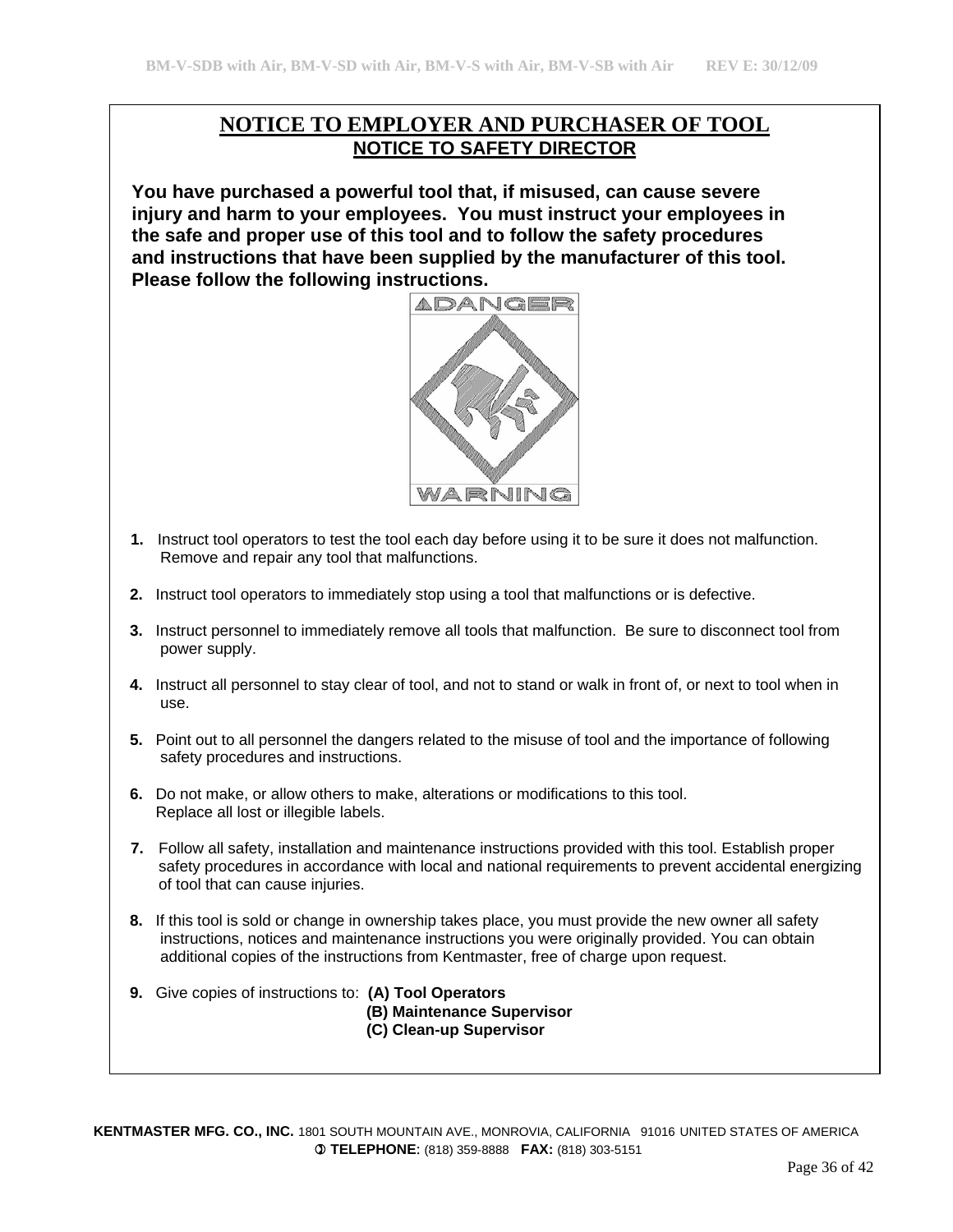## **GENERAL INFORMATION**  $\_$  , and the set of the set of the set of the set of the set of the set of the set of the set of the set of the set of the set of the set of the set of the set of the set of the set of the set of the set of the set of th

## COVERING: SAFETY PRECAUTIONS AND PLACING INTO SERVICE ELECTRICAL POWERED CARCASS SPLITTING SAW

## **READ THIS MANUAL CAREFULLY BEFORE INSTALLING, OPERATING OR SERVICING THIS TOOL**

**\_\_\_\_\_\_\_\_\_\_\_\_\_\_\_\_\_\_\_\_\_\_\_\_\_\_\_\_\_\_\_\_\_\_\_\_\_\_\_\_\_\_\_\_\_\_\_\_\_\_\_\_\_\_\_\_\_\_\_\_\_\_\_\_\_\_\_\_\_\_\_\_\_\_\_\_\_\_\_\_\_\_\_\_\_\_\_\_\_\_\_** 

**\_\_\_\_\_\_\_\_\_\_\_\_\_\_\_\_\_\_\_\_\_\_\_\_\_\_\_\_\_\_\_\_\_\_\_\_\_\_\_\_\_\_\_\_\_\_\_\_\_\_\_\_\_\_\_\_\_\_\_\_\_\_\_\_\_\_\_\_\_\_\_\_\_\_\_\_\_\_\_\_\_\_\_\_\_\_\_\_\_\_\_\_\_\_\_\_\_\_\_\_\_**  IT IS THE RESPONSIBILITY OF THE EMPLOYER TO PLACE THIS INFORMATION INTO THE HANDS OF THE OPERATOR. **\_\_\_\_\_\_\_\_\_\_\_\_\_\_\_\_\_\_\_\_\_\_\_\_\_\_\_\_\_\_\_\_\_\_\_\_\_\_\_\_\_\_\_\_\_\_\_\_\_\_\_\_\_\_\_\_\_\_\_\_\_\_\_\_\_\_\_\_\_\_\_\_\_\_\_\_\_\_\_\_\_\_\_\_\_\_\_\_\_\_\_\_\_\_\_\_\_\_\_\_\_** 

#### PLACING INTO SERVICE

| <b>WARNING</b>                   | $=$ Hazards or unsafe practices which could result in severe personal injury, death or<br>substantial property damage.                                                                           |
|----------------------------------|--------------------------------------------------------------------------------------------------------------------------------------------------------------------------------------------------|
| <b>CAUTION</b>                   | = Hazards or unsafe practices which could result in minor personal injury, product or<br>property damage.                                                                                        |
|                                  | Important installation, operation or maintenance information.<br>$=$                                                                                                                             |
| NOTICE                           |                                                                                                                                                                                                  |
|                                  | Installation, adjustment repair and maintenance of this tool must be made by trained<br>and qualified personnel.                                                                                 |
| <b>WARNING</b><br><b>WARNING</b> | Always disconnect power supply from tool before:<br>(A) Installing or removing blade from tool.<br>(B) Making repairs or adjustments to the tool.<br>(C) performing maintenance or cleanup work. |

## **INSTALLATION INSTRUCTIONS**

#### **ALL ELECTRICAL WIRING MUST BE DONE BY A LICENSED ELECTRICIAN IN ACCORDANCE WITH THE NATIONAL, STATE AND LOCAL ELECTRICAL CODES***.*  **(REFER TO NAMEPLATE ON TOOL FOR PROPER POWER CONFIGURATION).**

- **WARNING**
- **1.** A BALANCER IS REQUIRED FOR OPERATION AND USE OF THIS TOOL. WEIGHT OF TOOL MUST FALL WITHIN WEIGHT RANGE OF BALANCER. "AIR-BALANCERS" WHICH OPERATE ON COMPRESSED AIR, ARE HIGHLY RECOMMENDED FOR USE WITH BANDMASTER SAWS. THEY PROVIDE LONG TRAVEL AND VERY SMOOTH, UNIFORM RISE AND FALL. THEY CAN BE INTERFACED WITH THE OPERATION OF THE SAW.
- **2.** INSTALL BALANCER ABOVE WORK AREA. BALANCER MUST HAVE SUFFICIENT VERTICAL TRAVEL SO OPERATOR CAN REACH ENTIRE WORK AREA WITH TOOL WITHOUT STRAIN.
- **3.** ADJUST BALANCER ACCORDING TO THE OPERATOR'S PREFERENCE AND COMFORT.
- **4.** TOOL REQUIRES GREASING AFTER EVERY 40 HOURS OF OPERATION. GREASE USING KENTMASTER GREASE (PART NO. 7903070).

#### **WE STRONGLY SUGGEST THAT AN ADDITIONAL SAFETY CHAIN BE USED TO CHAIN BALANCER TO OVERHEAD TROLLEY. THIS ADDITIONAL MEASURE OF SAFETY WILL HELP REDUCE INJURIES.**

 **! WARNING**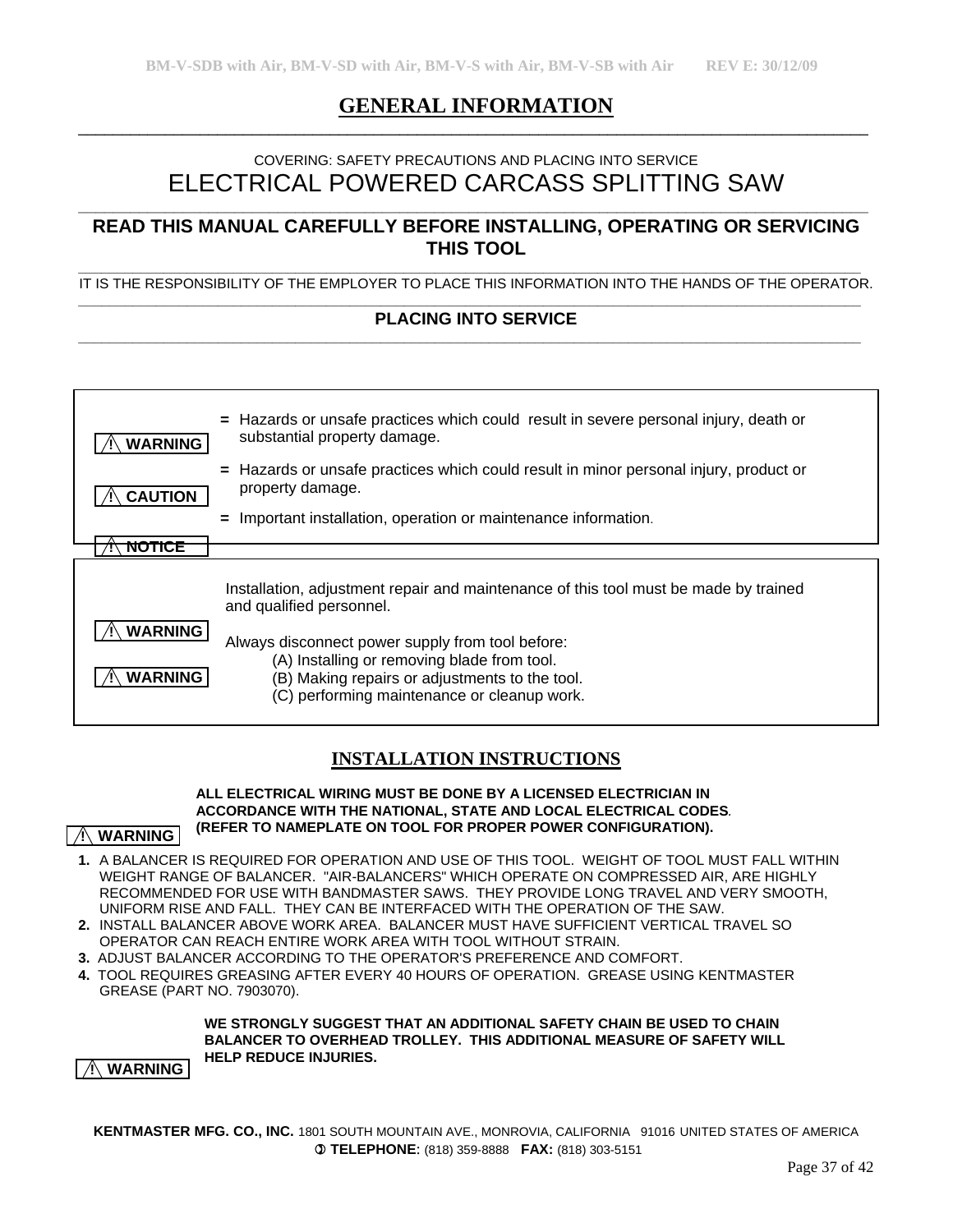## **OPERATING INSTRUCTIONS**

#### **ONLY TRAINED PERSONNEL ARE TO OPERATE THIS TOOL.**

## **! WARNING**

- **1.** HOLD TOOL FIRMLY AT BOTH TRIGGER HANDLES. SQUEEZE TRIGGERS SIMULTANEOUSLY TO ACTIVATE TOOL.
- **2.** START CUT WITH SAW NOSE POINTED UP AT AN ANGLE.
- **3.** LEVEL SAW TO HORIZONTAL POSITION IN LOIN AREA.
- **4.** POINT NOSE OF SAW AT DOWNWARD ANGLE IN CHUCK AND NECK AREA.
- **5.** A BEGINNING SPLITTER CAN MARK BACKFAT OF BEEF WITH A KNIFE TO HELP GUIDE SAW DOWN CENTER OF BACKBONE AND UNTIL OPERATOR IS FAMILIAR WITH SPLITTING PROCEDURE.
- **6.** DO NOT EXERT EXCESSIVE PRESSURE. ALLOW TIME FOR THE TOOL TO CUT.
- **7.** PUSH SAW FORWARD SO THAT GUARDS, ITEMS 1 AND 2, FIGURE 1, RIDE AGAINST BEEF. THIS HELPS STEADY SAW IN CUT AND HELPS ELIMINATE BLADE JUMPING AND CHATTERING.

#### **MAINTENANCE**

#### **ONLY TRAINED AND QUALIFIED PERSONNEL ARE TO PERFORM MAINTENANCE AND SERVICE TO THIS TOOL.**

#### $\land$  WARNING  $\mid$

**1.** FOLLOW PROCEDURE NO. 4 OF INSTALLATION INSTRUCTIONS.

## **BLADE REMOVAL AND CLEANING**.

 **ALWAYS DISCONNECT POWER SUPPLY FROM TOOL BEFORE INSTALLING OR REMOVING BLADE FROM TOOL. ! WARNING**

## **ALWAYS WEAR WIRE MESH GLOVES WHEN INSTALLING OR REMOVING BLADES FROM TOOL.**

#### **! WARNING**

- **1.** REMOVE PAPER WRAPPER FROM BLADE.
- **2.** OPEN COVERS, FIGURE 1, ITEMS 3 AND 4.
- **3.** INSTALL TORQUE WRENCH INTO SCREW, FIGURE 1, ITEM 5, AND TURN COUNTER-CLOCKWISE (CCW). THIS ALLOWS TAKE-UP WHEEL AND SLIDE, ITEM 7 AND 8, TO RETRACT.
- **4.** SLIDE TAKE-UP WHEEL TO RIGHT.
- **5.** HOLD BLADE, WITH TEETH FACING AWAY FROM YOU, AND INSTALL INTO SLOT OF BEAM, CONTINUING AROUND AND OVER THE TAKE-UP AND DRIVE WHEELS.
- **6.** TURN TORQUE WRENCH CLOCKWISE (CW) TO ELIMINATE BLADE SLACK AND TIGHTEN TAKE-UP WHEEL AGAINST BLADE (TORQUE WRENCH IS PRESET AT FACTORY AND WILL SLIP AFTER PLACING PROPER TENSION ON BLADE).
- **7.** TWIST BLADE 90 DEGREES AT BLADE GUARDS AND INSERT BLADE INTO SLOTS WITH TEETH FACING DOWNWARD.
- **8.** TURN DRIVE WHEEL, ITEM 9, SLOWLY BY HAND, ONE OR TWO TURNS TO CHECK TRACKING OF BLADE ON WHEELS.
- **9.** RETORQUE AGAIN UNTIL TORQUE WRENCH SLIPS.

#### **SERVICE**

- **1.** KEEP GOOD RECORDS OF ALL SERVICE ACTIVITY AND INCLUDE TOOL IN YOUR PREVENTIVE MAINTENANCE PROGRAM.
- **2.** USE ONLY GENUINE KENTMASTER REPLACEMENT PARTS TO ASSURE PROPER PERFORMANCE OF TOOL.
- **3.** CONTACT THE KENTMASTER SUPPLIER NEAREST YOU FOR PARTS AND CUSTOMER SERVICE INFORMATION.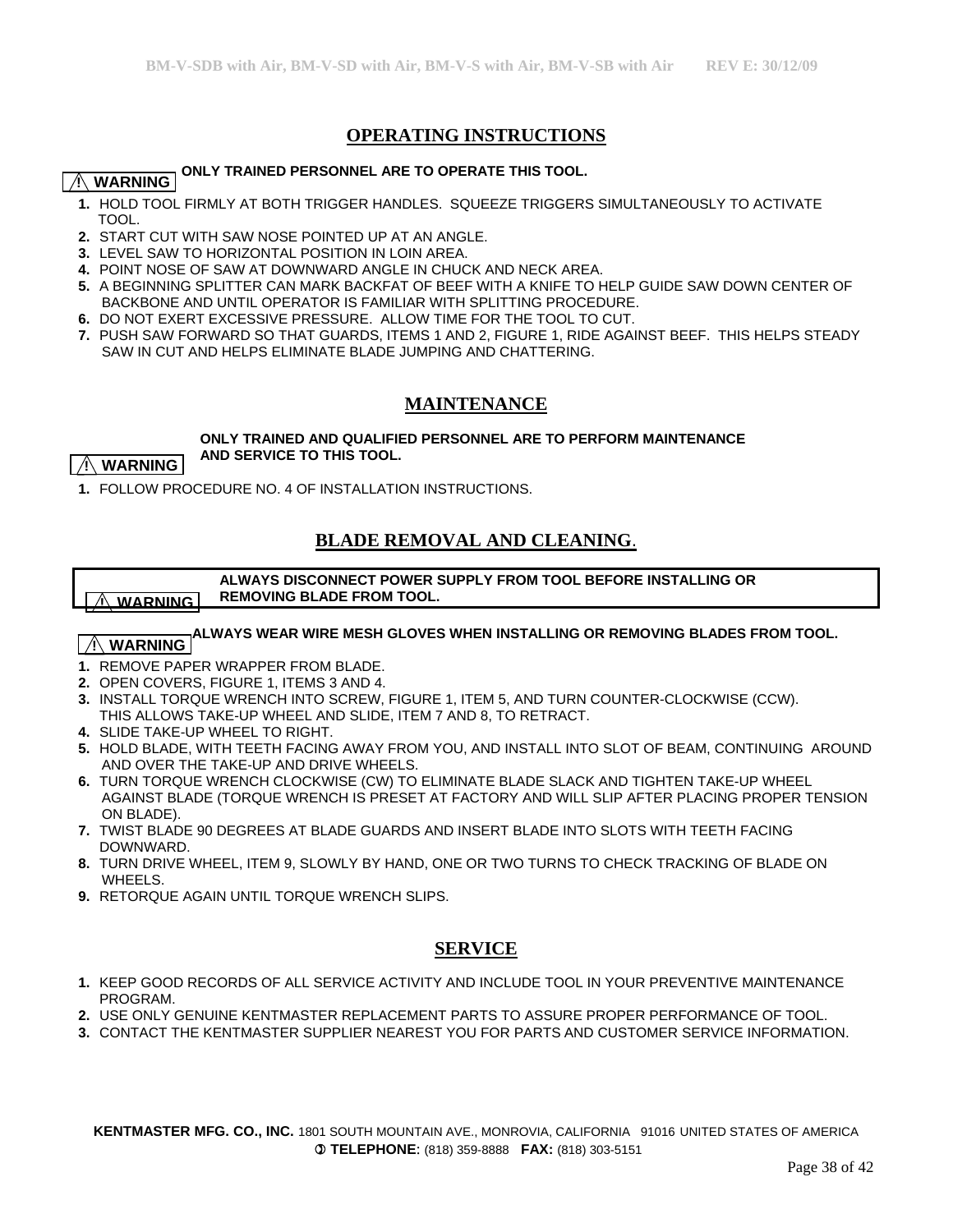# **DECLARATION OF CONFORMITY**

## **DECLARATION OF CONFORMITY**

DECLARATION DE CONFORMITE -DECLARACION DE CONFORMIDAD- ERKLARUNG BEZUGLICH EINHALTUNG DER VORSCHRIFTEN DICHIARAZIONE DI CONFORMITA . CONFORMITEITSVERKLARING

FABRIQUE PAR: FABRICADA POR: HERGESTELLTVON: FABBRICATO DA: VERVAARDIGD DOOR:

**MANUFACTURED BY: KENTMASTER MFG CO., INC. 1801 SOUTH MOUNTAIN AVE. MONROVIA, CALIFORNIA 91016 UNITED STATES OF AMERICA TELEPHONE (626) 359-8888 FAX (626) 303-5151** 

## **TYPE / SERIES: CARCASS SPLITTING SAW**

TYPE / SERIE: TIPO / SERIE: TYP / SERIE: TIPO / SERIE: TYPE / SERIE:

# **MODEL: BM-V-S with Air, BM-V-SB with Air, BM-V-SD with Air, BM-V-SDB with Air**

| MODEI E <sup>.</sup> |
|----------------------|
| MODELO:              |
| MODELL:              |
| MODELLO:             |
| MODEL:               |
|                      |

**SERIAL NO. RANGE**: **XXXXX** N SERIE: • GAMA DE No. DE SERIE: • SERIEN-NR.-BEREICH: • NUMERI DI SERIE: • SERIENUMMERS:

#### **This product complies with the following European Community Directives:**

Ce produit est conforme aux directives de la Communaute europeenne suivantes: Este producto cumple con las siguientes Directrices de la Comunidad Europea: Dieses Produkt erfullt die folgenden Vorschriften der Europaischen Gemeinschaft: Questo prodotto e conforme alle seguenti direttive CEE: Dit produkt voldoet aan de volgende EG-richtlijnen:

#### **2004/108/EC, 2006/95/EC, 2006/42/EC**

#### **The following Standards were used to verify compliance with the Directives:**

\_\_\_\_\_\_\_\_\_\_\_\_\_\_\_\_\_\_\_\_\_\_\_\_\_\_\_\_\_\_\_\_\_\_\_\_\_\_\_\_\_\_\_\_\_\_\_\_\_\_\_\_\_\_\_\_\_\_\_\_\_\_\_\_\_\_\_\_\_\_\_

**\_\_\_\_\_\_\_\_\_\_\_\_\_\_\_\_\_\_\_\_\_\_\_\_\_\_\_\_\_\_\_\_\_\_\_\_\_\_\_\_\_\_\_\_\_\_\_\_\_\_\_\_\_\_\_\_\_\_\_\_\_\_\_\_\_\_\_\_\_\_\_\_\_\_\_\_\_\_\_\_\_\_\_\_\_\_\_\_\_\_\_\_\_\_\_\_\_\_\_\_\_\_\_** 

 Les normes suivantes ont ete utilisees pour verifier la conformite avec les Directives: Las siguientes Normas se usaron para verificar el cumplimiento de las Directrices: Folgende Normen wurden angewandt, um erfullung der vorschriften zu bestatigen: Per verificare la conformita del prodotto alle direttive sono stati usati i seguenti standard: De volgende normen zijn gebruikt om naleving van de richtlijnen te bevestigen:

#### **EN 12984**

**Approved by: \_\_\_\_\_\_\_\_\_\_\_\_\_\_\_\_\_\_\_\_\_\_\_\_ Date:** MARCH-03-2010 RALPH KARUBIAN MONROVIA, CA. U.S.A

(Engineering Manager) (Directeur technique) (gerente de ingenieria) (verantwortlicher Konstruktionsleiter) (Responsabile tecnico) (ondersteunend technisch mangar)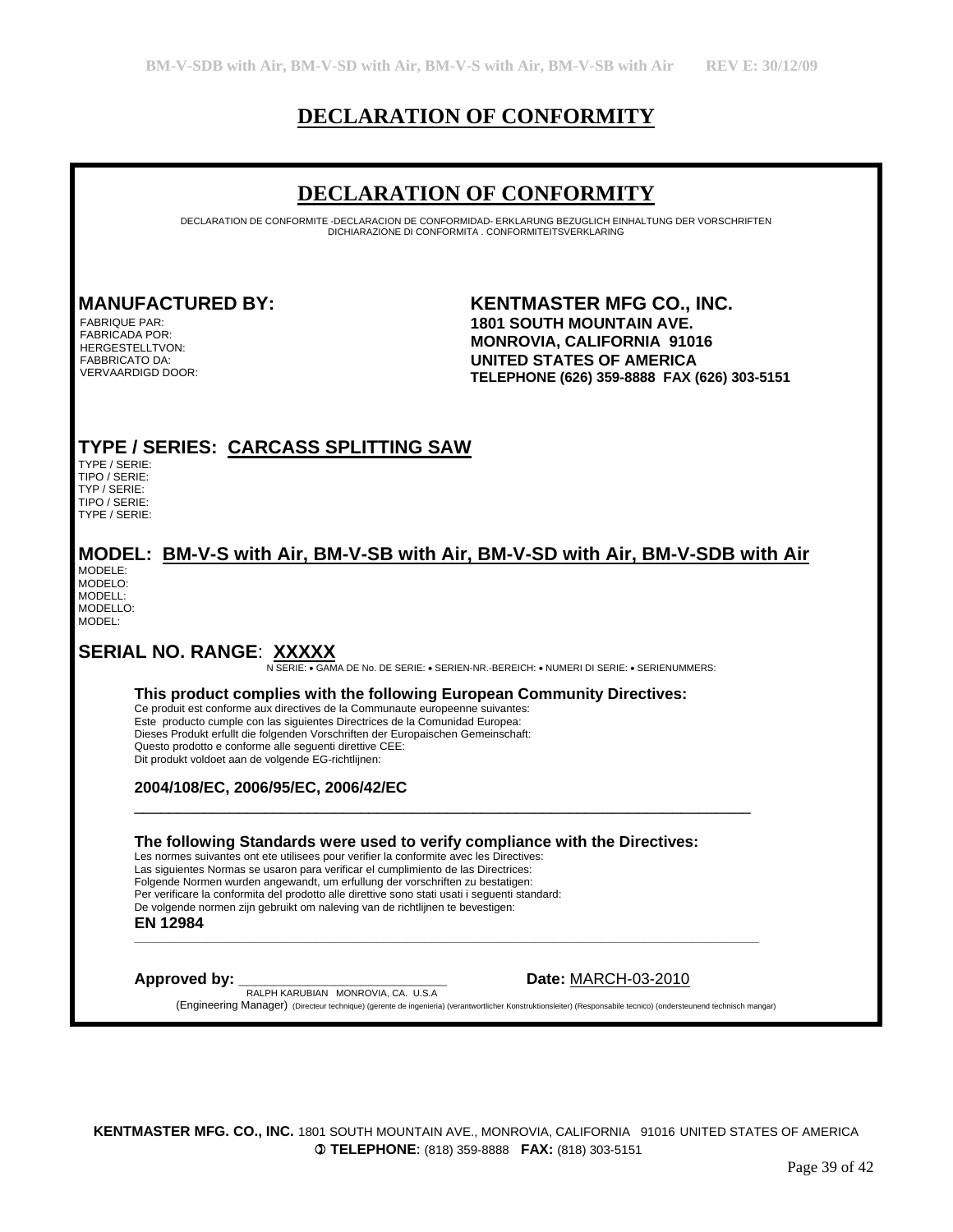# **Kentmaster Worldwide Location**

Kentmaster Equipment (Aust) PTY.LTD. Unit 2,24 Central Court Browns Plains Qld. 4118 Australia

Telephone: (07) 3806-8400 Fax: (07) 3806-7933 Australia@Kentmaster.com Kentmaster do Brasil, Ltda. Av. Dr. Joao Teodoro No. 805 Bairro De Vila Rezende 13405-240 Piracicaba, SP, Brazil

Telephone #1: (019) 3 413 3113 Telephone #2: (019)983-4973 Fax: (019) 3 413 3113 Brazil@Kentmaster.com Kentmaster (IRL) LTD. Benamore, Dublin Road. Roscrea, CO, Tipperary, Ireland

Telephone: (353) 0505-23292 Fax: (353) 0505-23299 Ireland@Kentmaster.com

Kentmaster Equipment (NZ) LTD. 5 Cooper Street Havelock North New Zealand

Telephone #1: (64) 6 8777 857 Telephone #2: 0800 KENTMASTER Fax: (64) 6 8777 858 NewZealand@Kentmaster.com

Kentmaster South Africa (PTY) LTD. Johannesburg - S. Africa Unit 54 Sunnyrock Park Sunrock Close, Germiston South Africa

Telephone: (27) 11-455-3748 Fax: (27) 11-455-3749 SouthAfrica@Kentmaster.com Kentmaster (UK ) LTD. Unit 16 Avonbank Ind. Centre West Town Rd, Avonmouth-Bristol, BS11 9DE England

Telephone: (44) 117-923-5035 Fax: (44)-117-932-9010 UK@Kentmaster.com

Kentmaster Mfg. Co., Inc. 1801 South Mountain Ave. Monrovia, CA, 91016 USA

Telephone #1: (626) 359-8888 Telephone #2: (800) 421-1477 Fax: (626) 303-5151 info@Kentmaster.com

Kentmaster Omaha 4417 South 139th Street Omaha, NE, 68137 USA

Telephone #1: (402) 896-3355 Telephone #2: (800) 367-3181 Fax: (402) 896-3311 Omaha@Kentmaster.com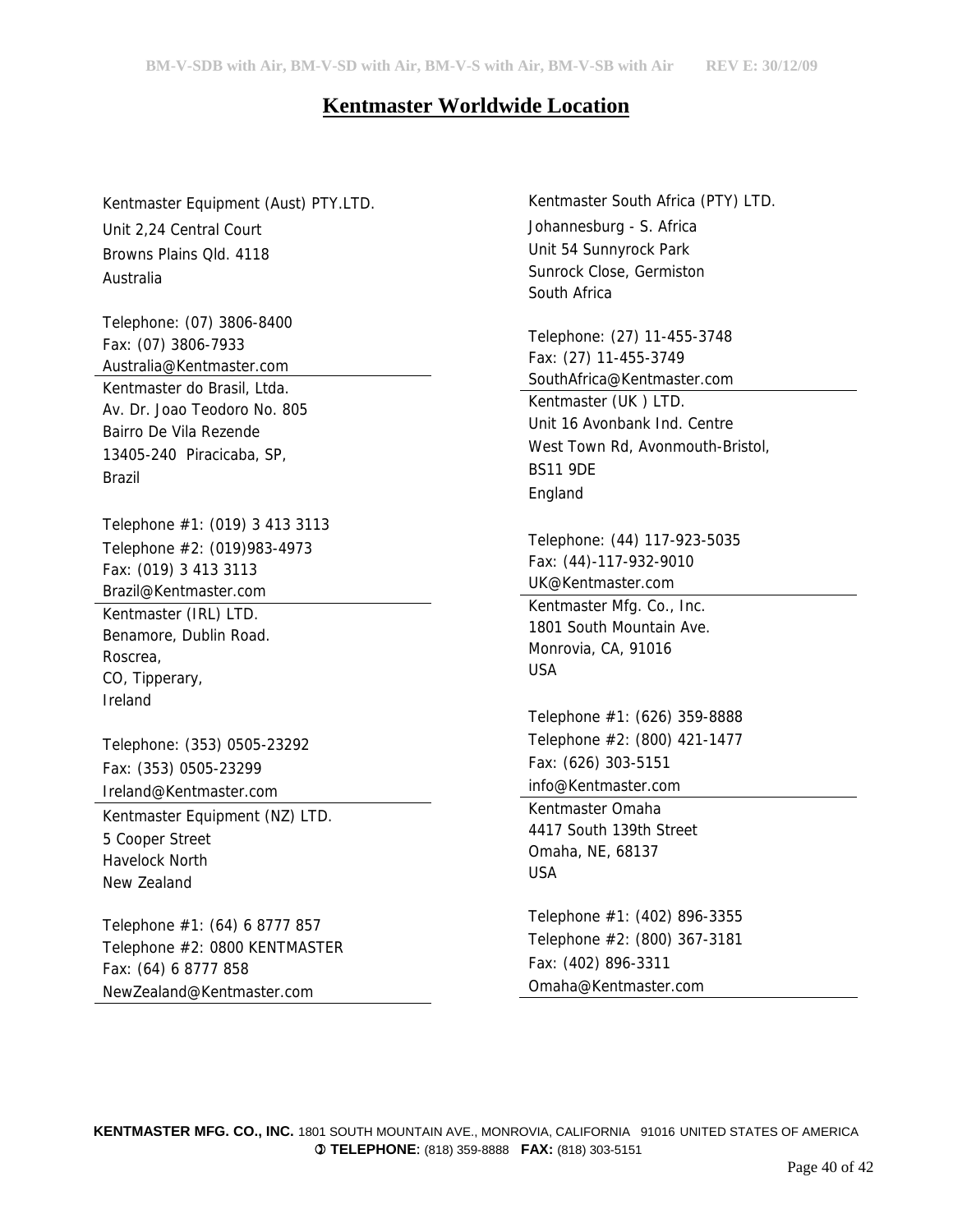# **INDEX**